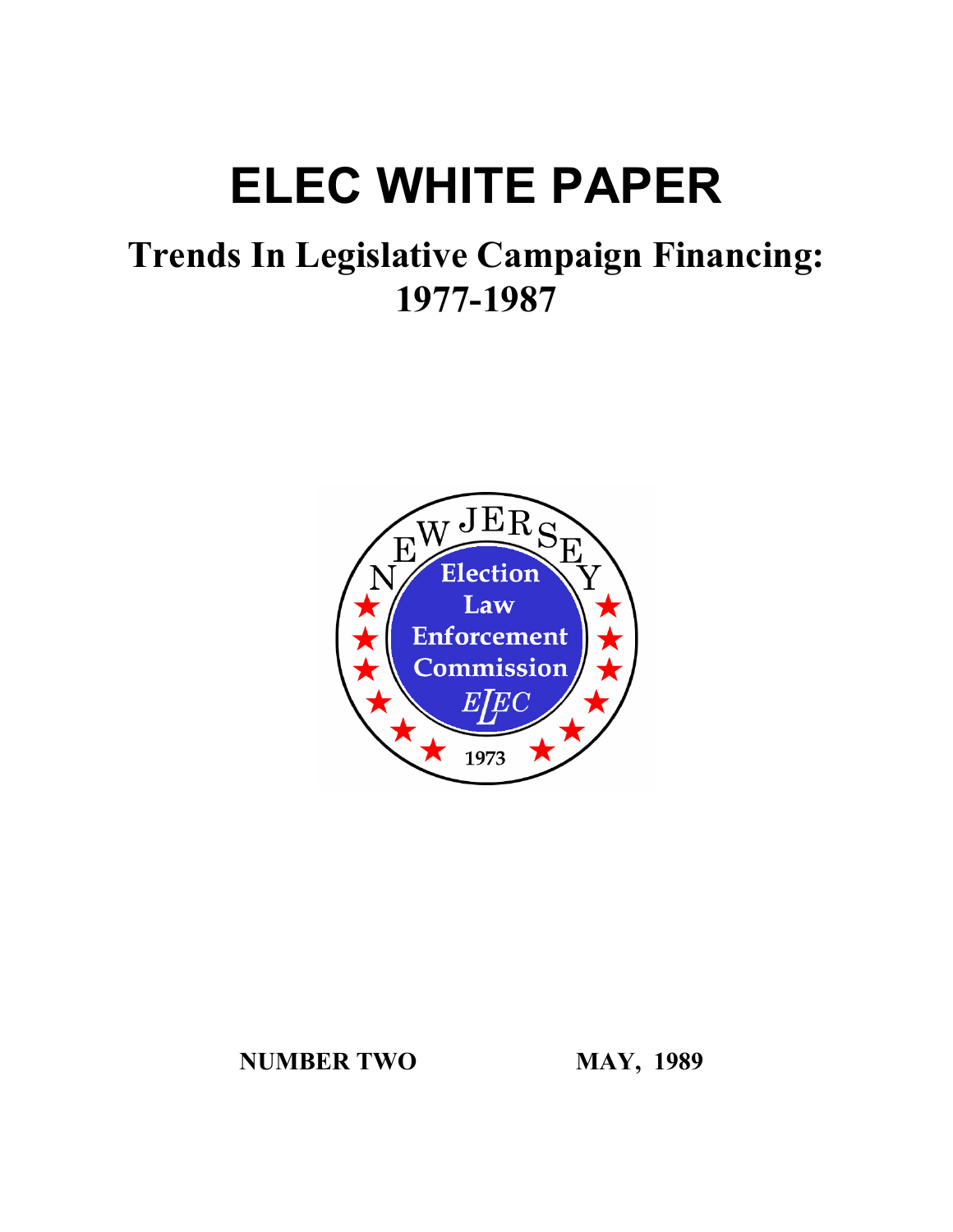

## **ELECTION LAW ENFORCEMENT COMMISSION**

**STANLEY G. BEDFORD CHAIRMAN**

**OWEN V. MCNANY, III VICE CHAIRMAN**

**ANDREW C. AXTELL COMMISSIONER**

> **DAVID LINETT COMMISSIONER**

NATIONAL STATE BANK BLDG., SUITE 1215 28 W. STATE STREET, CN-185 TRENTON, NEW JERSEY 08625-0185

(609) 292-8700

#### **ACKNOWLEDGMENT**

The Commission would like to thank various staff members for their outstanding work on this paper. Deputy Director Jeffrey M. Brindle authored this analysis and his expertise in the subject matter is apparent on every page. Systems Analyst Warren L. Heins spent many hours in programming the computer to provide the necessary data for statistical analysis. Associate Systems Administrator Shirley R. Thorpe, Associate Data Entry Operator Brenda A. Brickhouse, and Assistant Data Entry Nelly R. Rosario did a fine job placing the necessary information into the computer.

Director of Review and Investigation Elizabeth A. Ryan and her staff undertook the arduous task of manually tabulating political party and officeholder PAC totals and reviewing the paper's statistics. Assistant Director of Review and Investigation Linda D. Owens and Assistant Examiners Barbra A. Fasanella, Shreve E. Marshall, Jr., and M. Susan Carr all participated in this effort. Both Executive Secretaries, Josephine A. Hall and Carol Killings, performed their typing tasks in a highly professional manner.

Finally, the Commission wishes to thank Legal Director Gregory E. Nagy and Director of Compliance and Information Evelyn Ford for their excellent proofreading of the text. Executive Director Frederick M. Herrmann served as the paper's editor.

**FREDERICK M. HERRMANN, Ph.D. EXECUTIVE DIRECTOR**

> **JEFFREY M. BRINDLE DEPUTY DIRECTOR**

**GREGORY E. NAGY LEGAL DIRECTOR**

**EDWARD J. FARRELL COUNSEL**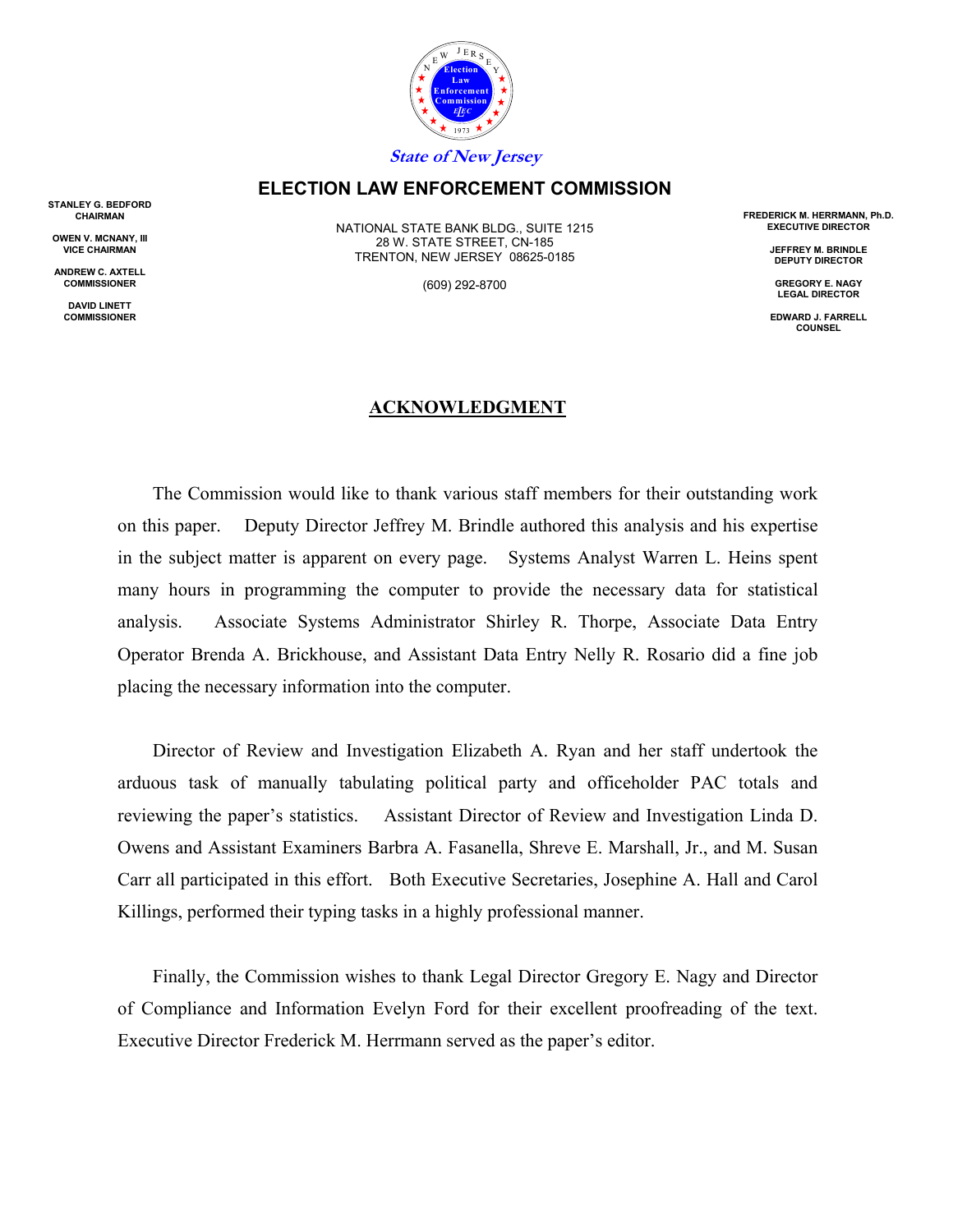## **TABLE OF CONTENTS**

| CAMPAIGN FINANCIAL ACTIVITY AND THE |  |
|-------------------------------------|--|
|                                     |  |
| THE NEW ROLE OF THE STATE POLITICAL |  |
|                                     |  |
|                                     |  |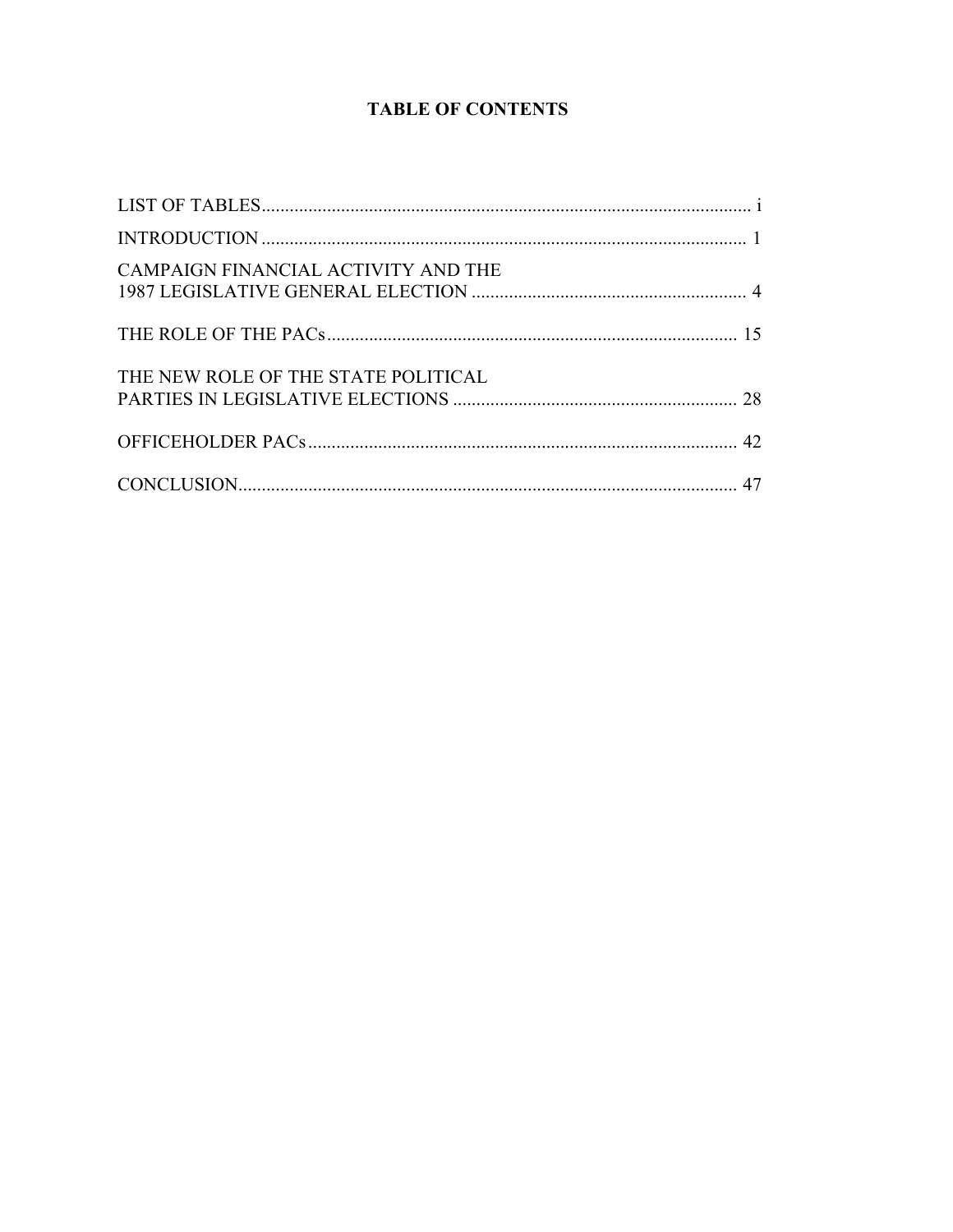#### **TABLES**

- 1. Total Receipts and Expenditures by Senate and Assembly Candidates: 1977, 1981, 1983 and 1987
- 2. Average Amounts Spent by Legislative Candidates: 1977, 1981, 1983 and 1987
- 3. Contribution Ranges: 1987
- 4. Percentage of Candidates Spending at least \$50,000 and \$100,000: 1977, 1981, 1983 and 1987
- 5. Ranges of Spending by Legislative Candidates: 1987
- 6. Increase in Legislative Candidate Spending by Party: 1977, 1981, 1983 and 1987
- 7. Relationship between Incumbency, Winning and Spending: 1983 and 1987
- 8. Number of PACs and Amount Contributed to Legislative General Election Candidates: 1983 and 1987
- 9. PAC Contributions to Incumbents: 1983 and 1987
- 10. PAC Contributions to Candidates by Party: 1983 and 1987
- 11. PAC Contributions to Winners: 1983 and 1987
- 12. Contribution Totals by Contributor Type: 1987
- 13. Proportion of Receipts by Contributor Type: 1983 and 1987
- 14. Proportion of Increase in Receipts by Contributor Type: 1983-87
- 15. Financial Activity by State Political Party Entities: 1977, 1981, 1983 and 1987
- 16. Financial Activity by State Political Party Committees and Legislative Party Committees: 1987
- 17. Political Party Entity Contributions Directly or on Behalf of Legislative Candidates: 1983 and 1987
- 18. Number of Officeholder PACs: 1983 and 1987
- 19. Receipts and Expenditures by Officeholder PACs: 1983 and 1987
- 20. Contributions to Candidates by Officeholder PACs: 1983 and 1987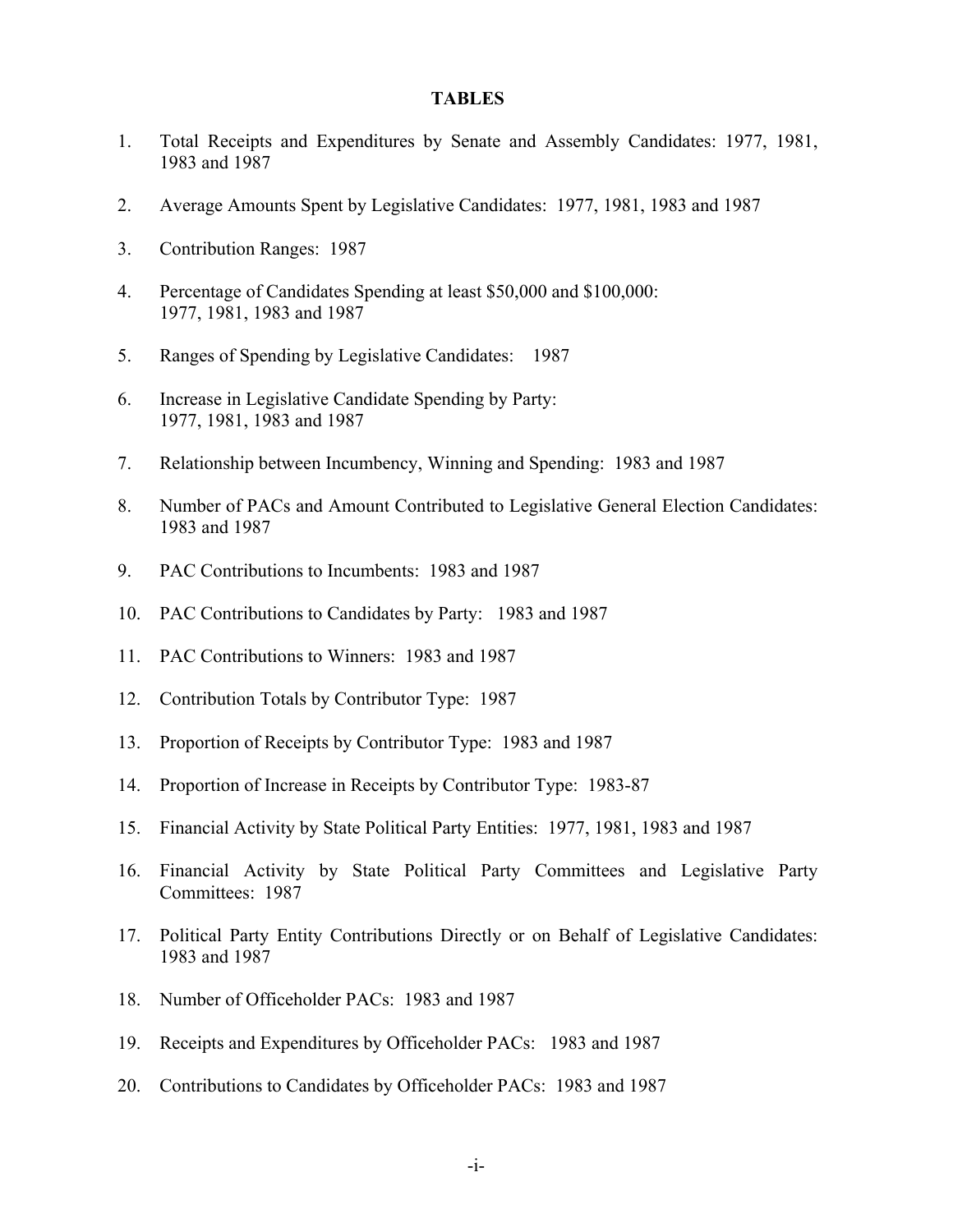#### **INTRODUCTION**

The Legislative general election of 1987 was the most expensive in State history. A record \$14.8 million dollars was raised by candidates for the State Senate and Assembly and \$11.5 million was spent by them on their Legislative campaigns.  $<sup>1</sup>$ </sup>

Naturally, this spending pattern gave rise to quite a few press reports and articles, both before and after the general election campaign. One major New Jersey newspaper reported in early October, 1987, "the big money is starting to roll in for the 1987 Legislative elections with reports showing millions of dollars will be spent this fall as both the Democrats and Republicans try to gain control of the Senate and Assembly for Governor Thomas H. Kean's final two years in office."<sup>2</sup> .Another major newspaper stated, "candidates in this year's Legislative election have filed preliminary campaign spending reports confirming that election spending in New Jersey is going through the roof."<sup>3</sup>

To be sure, the various journalistic exposes, more often than not disparaging this trend in the financing of Legislative elections, have led to the introduction of several pieces of legislation containing contribution limits, and in some cases, through the creation of a Legislative public financing program, spending caps. Moreover, the spate of publicity over Legislative spending in general election 1987 has perhaps contributed to generalized public support for campaign financing reform that limits contributions to Senate and Assembly candidates and holds down spending. An Eagleton/Star-Ledger poll of June 19, 1988 showed that the majority of New Jersey residents support contribution limits and spending caps. However, New Jerseyans, according to the poll, do not, in the majority, subscribe to public financing for Legislative elections. Despite this basic incongruity in the public attitude (the U.S. Supreme Court allowed for spending limits only when tied to public financing), the poll does indicate the public's concern over the high cost of Legislative electioneering.4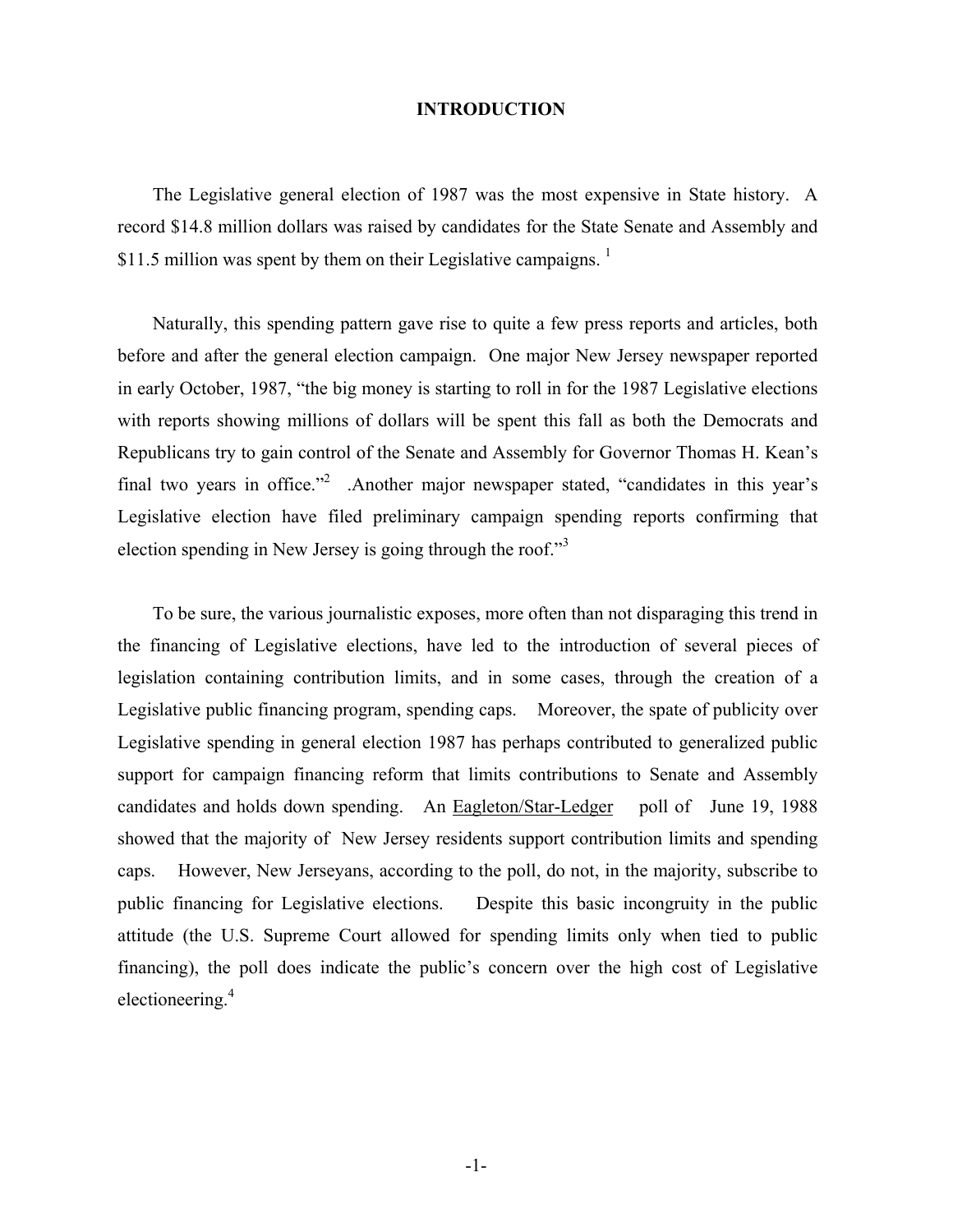In addition to this interest in the increased financing of campaigns for Senate and Assembly, there is an interest in who is doing the financing. Most of the attention has been centered upon Political Action Committees (PACs). And, once again, a preponderant amount of the literature has disparaged the role of PACs in Legislative campaigns and, indeed, been quite alarmist in expressing concern over what many believe may be the increasing influence by these groups over the entire process. One article in a major New Jersey newspaper said, "that [the] total [amount of campaign contributions] is expected to be swelled by huge contributions from special-interest political action committees (PACs) in the final days of the campaign."5 Another editorial begins, "the PAC problem is spreading. For years, it has been one of the more serious barriers to an ethical and efficient Congress. And much the same problem now is having a deleterious impact upon New Jersey's Legislature."<sup>6</sup>

PACs did play a role, and an important one, in the 1987 campaign for the Legislature. And certainly people are very concerned about the impact of PACs on the Senate and Assembly campaigns' money game. As will be shown, PACs were a driving force behind the spending that took place in the general elections of 1987. Yet, despite this fact, there were other influences that were important as well. Individual contributors had an equally strong impact, and State party and Legislative party committees proved influential, as did officeholder PACs, which are becoming more prominent. Certainly, business and union contributions were important, along with contributions from independent political committees and local party committees.

Moreover, in the modern era of money-intensive campaigns for the State Legislature, another factor, the status of a candidate as an incumbent or challenger, plays a part in who receives the money that is so essential to conducting effective campaigns for the Senate or Assembly.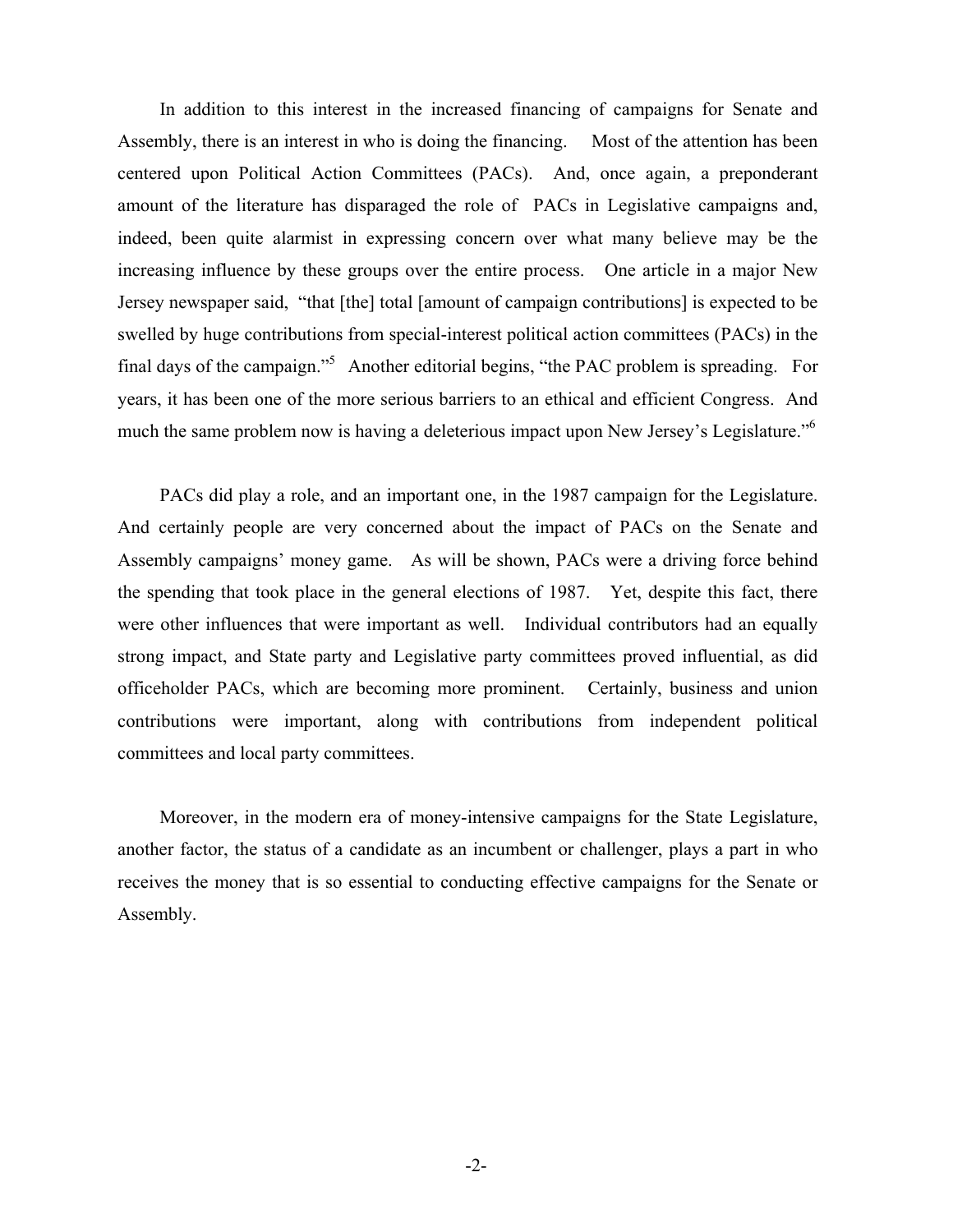In this paper, the relative strengths of these influences over the process will be explored as they pertain to the 1987 Senate and Assembly election. Further, this paper will trace campaign finance activity back to the 1977 Legislative general election, demonstrating that the experience of this most recent campaign was part of a general pattern taking place over the last ten years. While this paper takes no position on recent trends in campaigning for State Legislative office, the data and analysis presented herein will provide important background information for changing the system in one way or another.<sup>7</sup> In addition, the analysis presented in this paper may serve to clarify these trends as well as pinpoint certain forces that are energizing modern campaign for the New Jersey Legislature. In this way, the paper may help to put into perspective the value of certain proposals for change.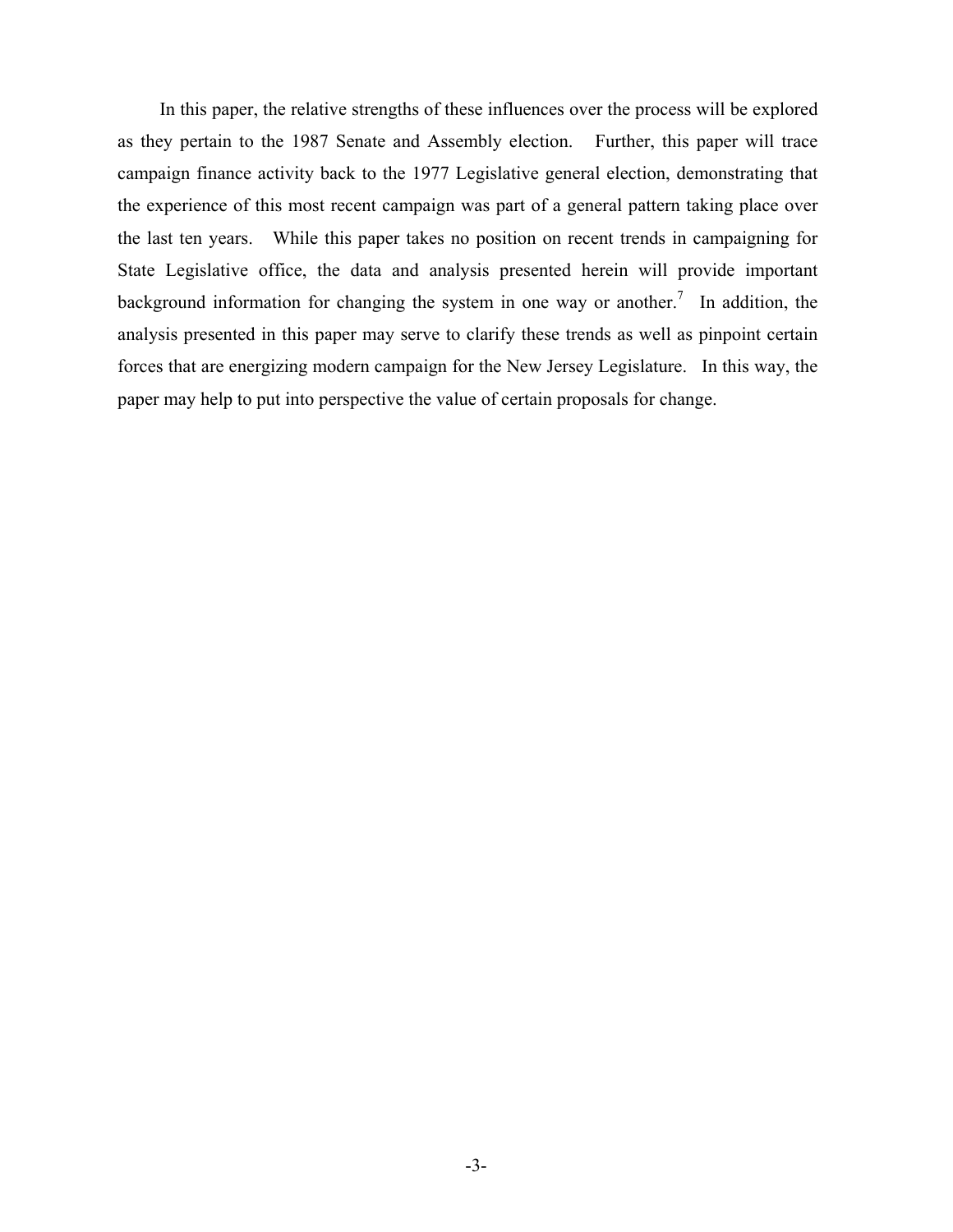## **CAMPAIGN FINANCIAL ACTIVITY AND THE 1987 LEGISLATIVE GENERAL ELECTION**

## **Continuing A Trend**

The fact that money was such an important part of the 1987 campaign for the Legislature is no surprise. In fact, the high rate of financial activity continues a trend that has been evident at least since 1977.

In 1977, candidates for the Legislature received \$4.1 million dollars. Ten years later, in 1987, that amount had jumped precipitously to \$l4.8 million. Thus, in just a decade, campaign receipts by candidates for the State Senate and Assembly had increased by a very significant  $261$  percent.<sup>8</sup>

Spending by Legislative candidates during this period followed a similar course. In the 1977 race, expenditures on the Legislative campaign amounted to \$3.9 million compared with \$11.5 million in 1987, for almost a two-fold increase.

As shown in Table 1, there is a steady and substantial increase in Legislative financial activity evident at successive elections of the full Legislature during this period – a pattern that remained unchanged in 1987.

For example, between 1977 and 1983, a six-year period, candidate receipts increased by 105 percent, from \$4.1 million to \$8.4 million. Spending also rose notably from \$3.9 million to \$8.3 million, an increase of 113 percent.

This upward trend in campaign finance activity continued in 1987. Between 1983 and 1987, a four-year period, candidate receipts increased by 76 percent and expenditures by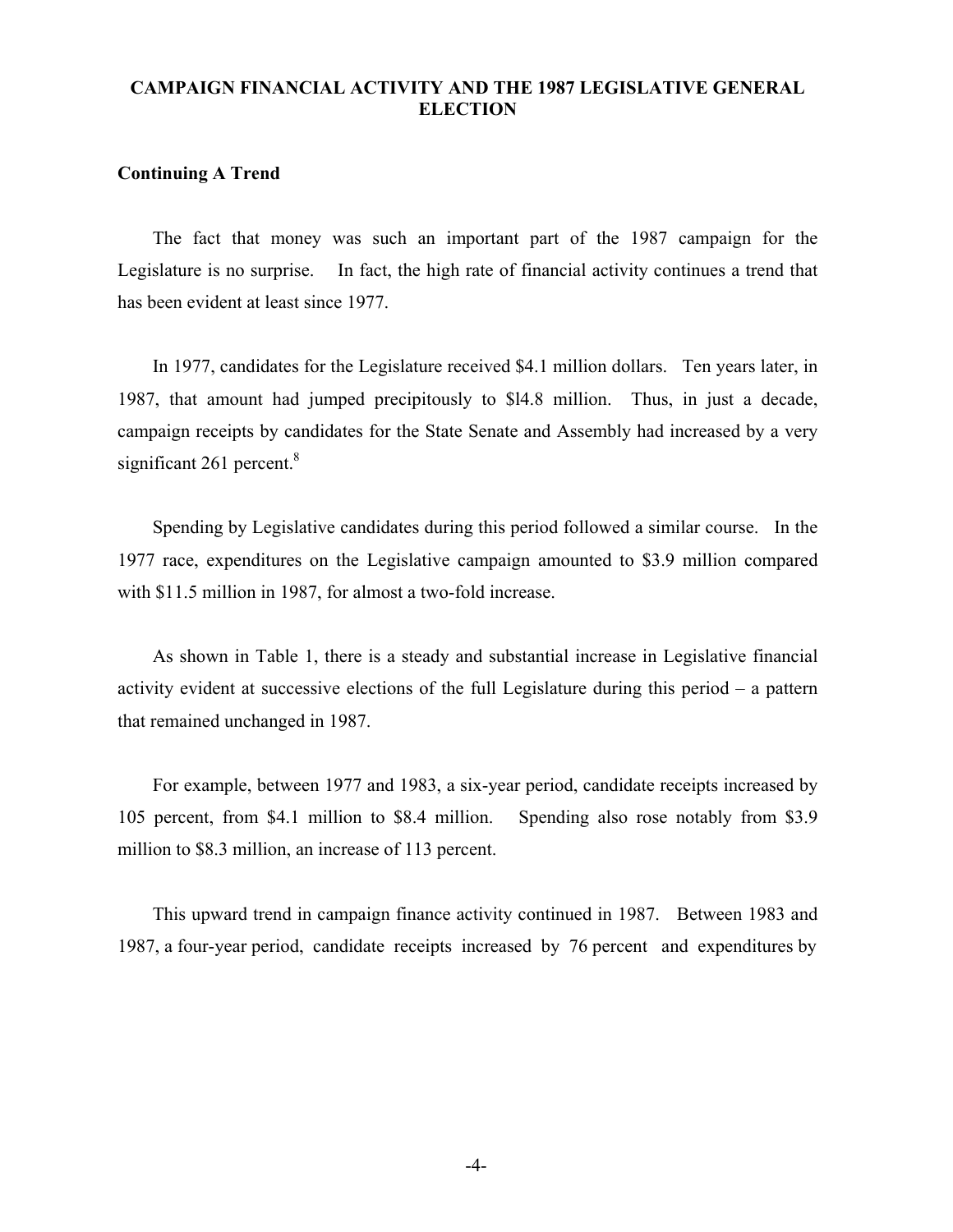39 percent. Receipts in 1987, as mentioned above, amounted to \$14.8 million and expenditures \$11.5 million.

## **Table 1**

## **Total Receipts and Expenditures by Senate and Assembly Candidates: 1977, 1981, 1983 and 1987**

|               | 1977         | 1981                     | 1983  | 1987   |
|---------------|--------------|--------------------------|-------|--------|
| Receipts*     | <b>\$4.1</b> | $\overline{\phantom{0}}$ | \$8.4 | \$14.8 |
| Expenditures* | \$3.9        | \$8.0                    | \$8.3 | \$11.5 |

**\***in millions of dollars

Overall, there has been a marked change in the look of the general election for the Legislature since 1977, with much of that due to the rapid rise in campaign financial activity that has occurred during that time period. While it is not the intent of this paper to outline changes in strategy and approaches to campaigning, suffice it to say that campaigns have become candidate centered and money intensive. Over the last decade, there has been an enormous increase in overall campaign financial activity, and, as will be shown, the election of 1987 not only continued the upward trend in this activity but contributed to it greatly.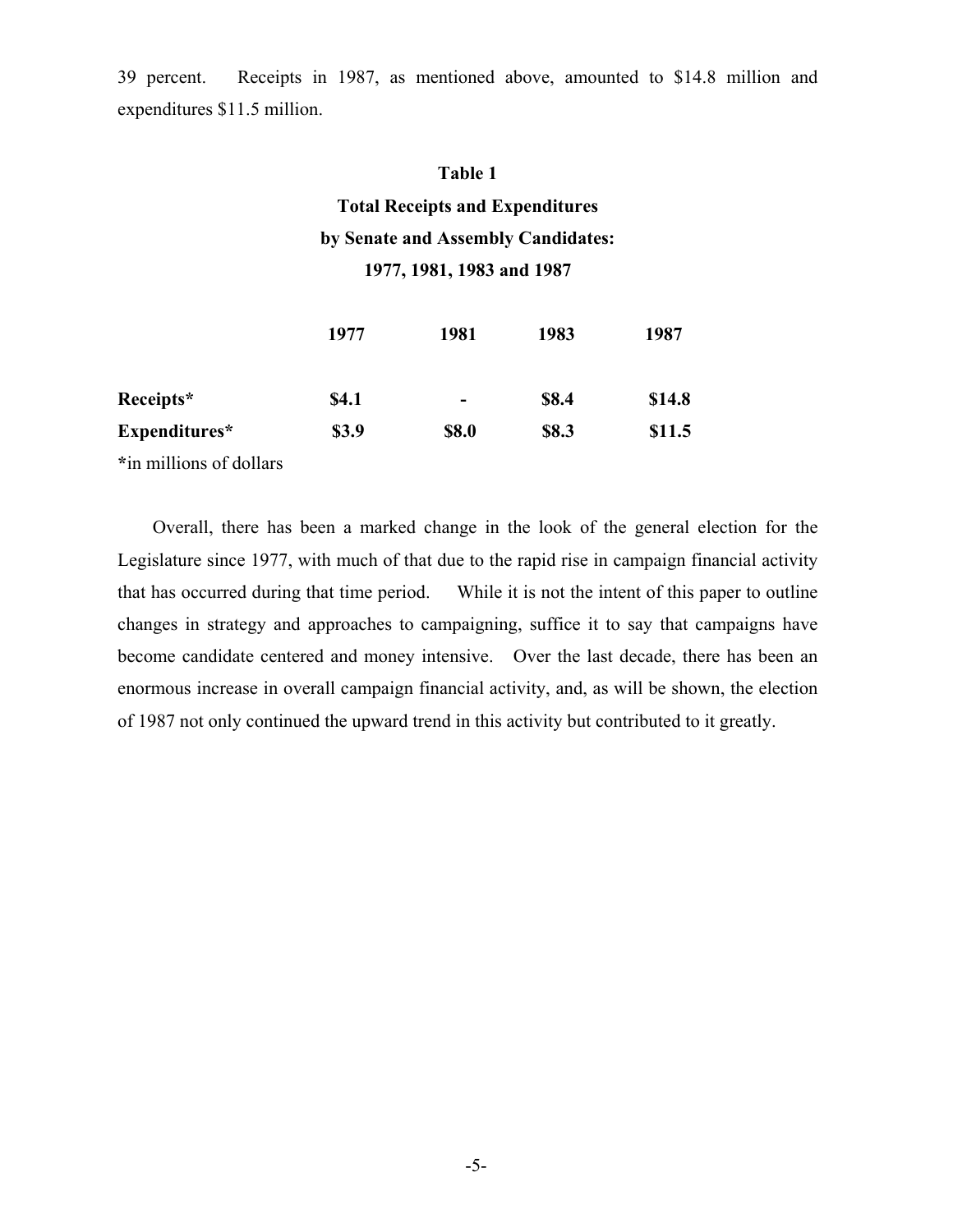## **Candidate Spending Amounts Increase in 1987**

There were 243 candidates who ran for State Senate and Assembly in 1987. The average amount spent by the 212 candidates filing detailed reports was \$54,229, up by 67 percent over 1983, when the average amount spent by Legislative candidates was \$32,410. Again, this data is consistent with the ten-year pattern outlined above. In 1977, for instance, the average amount spent by Legislative candidates was \$16,440. Thus, the ten-year rise in average spending levels by individual Legislative candidates amounted to a striking 230 percent. This trend is shown in Table 2.

#### **Table 2**

|                          | <b>Average Amounts Spent</b>                         |          |          |          |  |
|--------------------------|------------------------------------------------------|----------|----------|----------|--|
|                          | by Legislative Candidates: 1977, 1981, 1983 and 1987 |          |          |          |  |
|                          | 1977                                                 | 1981     | 1983     | 1987     |  |
| no. candidates*          | 240                                                  | 233      | 233      | 212      |  |
| average                  | \$16,440                                             | \$34,265 | \$35,410 | \$54,229 |  |
| *filing detailed reports |                                                      |          |          |          |  |

#### **Average Contribution Increases**

While there is no data available relative to average and median contributions dating back to the Legislative election of 1977, the assumption can certainly be made that the same pattern exists. For instance, the average contribution in 1987 was \$936 and the median contribution was \$250. In 1983, the average contribution was \$595. Thus the average contribution increased by 57 percent over the four-year period 1983-1987. There is no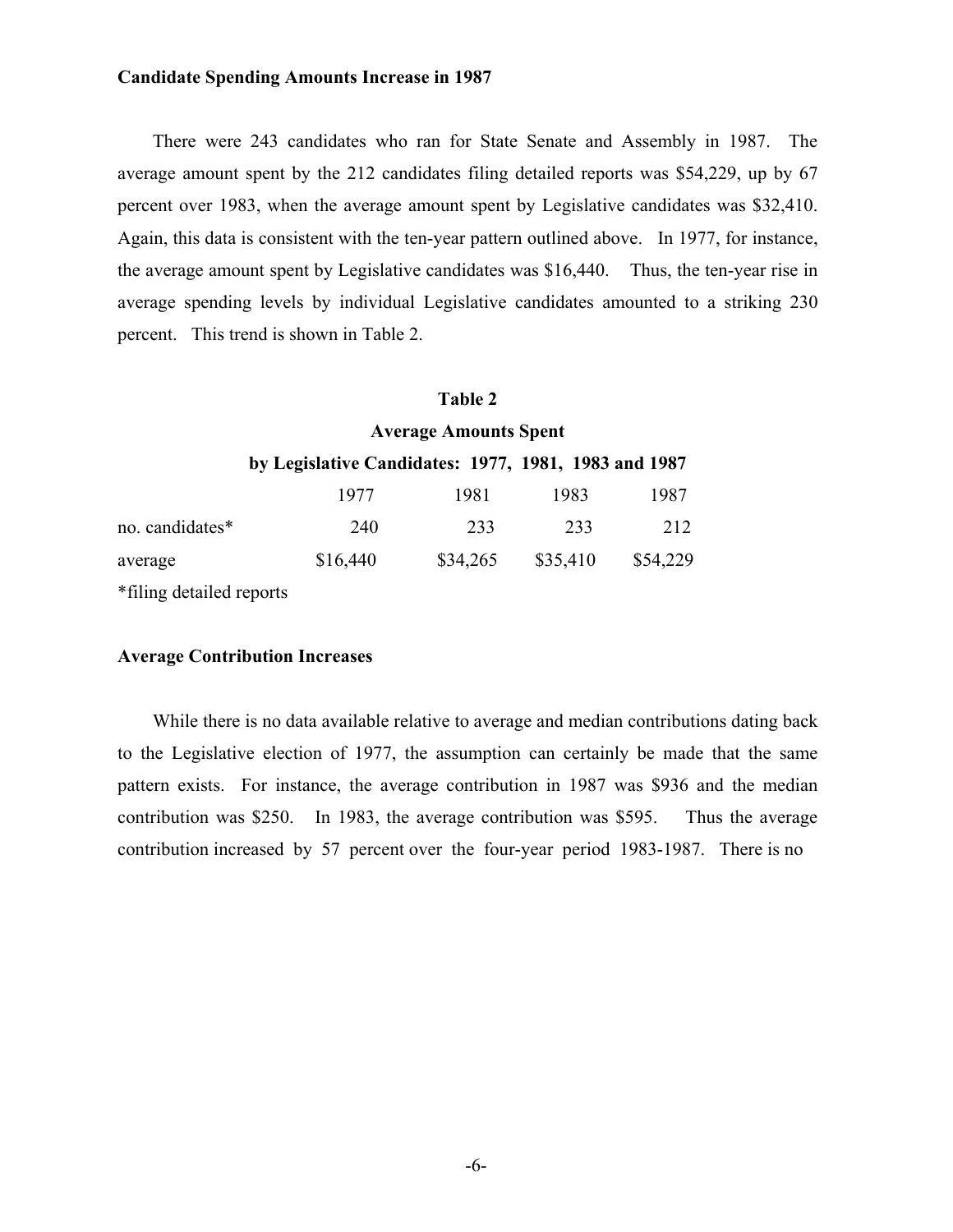median contribution amount available for 1983, but, as suggested above, it can be safely concluded that this amount increased in 1987 as well.

Table 3 shows the proportion of the 1987 contributions falling in certain amount categories ranging between under \$100 to over \$2,500. As indicated, the majority of contributions fell between \$101 and \$500.

|                   | Table 3                     |          |  |
|-------------------|-----------------------------|----------|--|
|                   | <b>Contribution Ranges:</b> | 1987     |  |
|                   | no. of contributions        | percent  |  |
| over \$2,500      | 940                         | 6%       |  |
| $$2,001 - $2,500$ | 1,130                       | 7%       |  |
| $$501 - $2,000$   | 4,086                       | 24%      |  |
| $$101 - $500$     | 10,385                      | 62%      |  |
| under \$100       | 472                         | $3\%$    |  |
|                   | 16,715                      | $102\%*$ |  |

\*the percentage does not total 100 percent because of rounding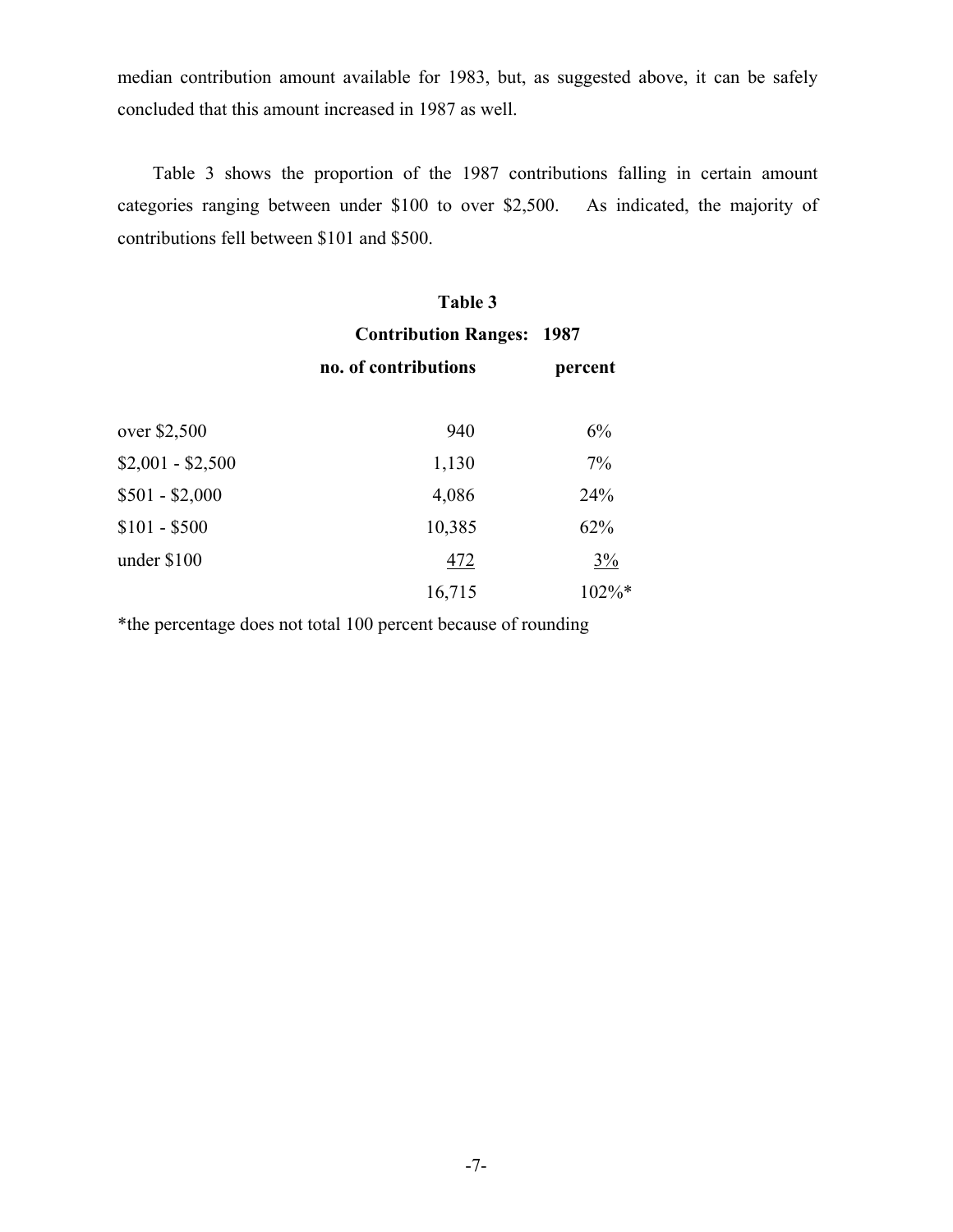## **Number of Candidates Spending \$50,000 Rises**

The number of Senate and Assembly candidates spending \$50,000 or more rose significantly in the 1987 general election. This increase is consistent with the trend exhibited over the pas ten years.

In 1977, for example, two percent of the Senate and Assembly candidates spent \$50,000 or more. In 1983, that number increased to ten percent and in 1987 that number increased again to 33 percent.

There has also been a discernable increase in the number of candidates who spent \$100,000 or more. In 1977, there were no candidates spending \$100,000; in 1983 three percent of the candidates spent \$100,000 or more; and in 1987 14 percent of the candidates did. Table 4 depicts this trend.

## **Table 4 Percentage of Candidates Spending at Least \$50,000 and \$100,00: 1977, 1981, 1983 and 1987**

| Year | no. candidates | \$50,000 | \$100,000 |
|------|----------------|----------|-----------|
| 1977 | 310            | $2\%$    | $0\%$     |
| 1981 | 262            | $3\%$    | $1\%$     |
| 1983 | 260            | 10%      | 3%        |
| 1987 | 243            | 33%      | 14%       |

While there is no question that campaigns for the State Legislature are being fueled by larger amounts of money, with more candidates reaching the \$50,000 threshold for spending, it is important to note that more candidates than not still spent less than this amount, with a significant number even spending less than \$25,000. More specifically, while the average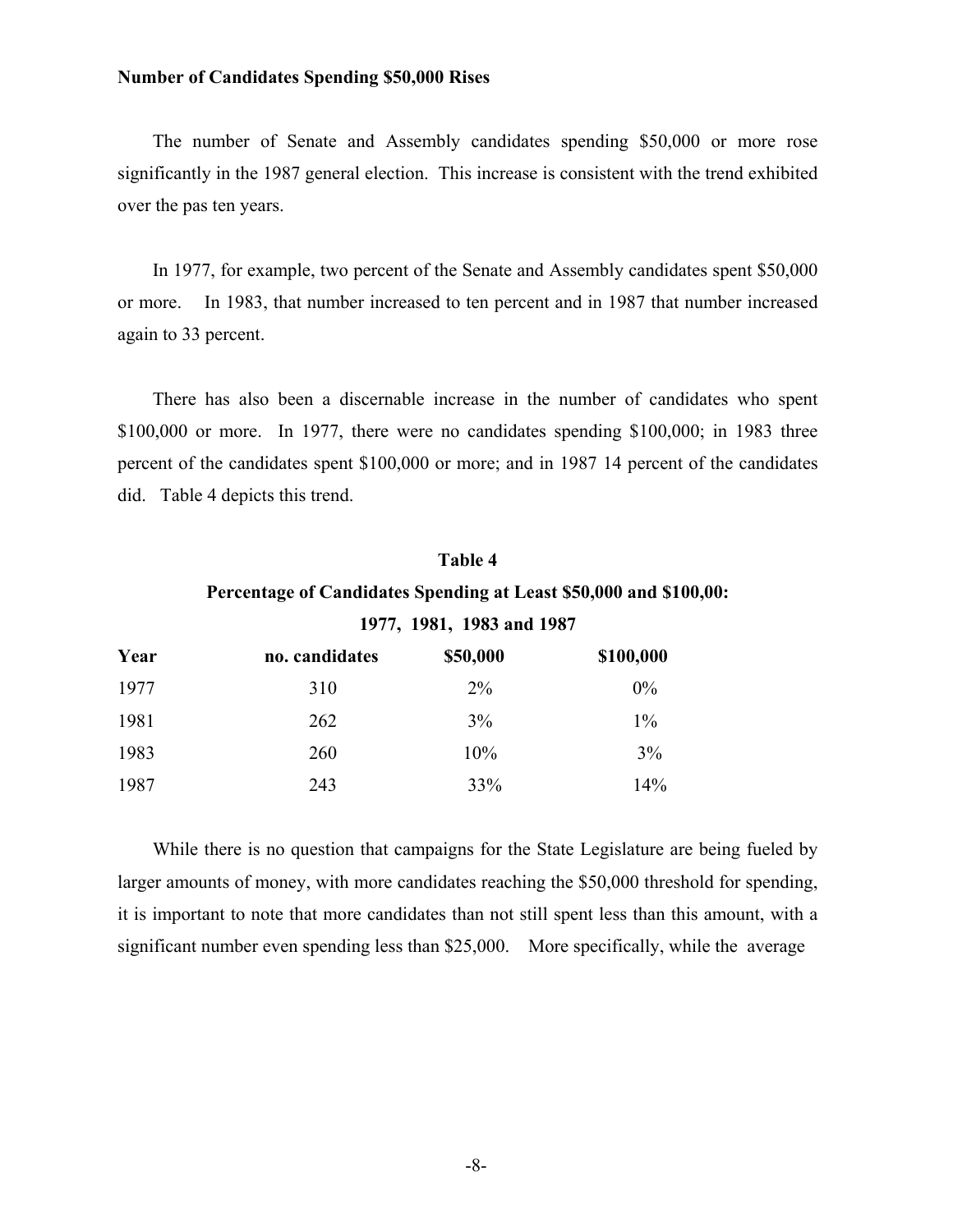amount spent by those candidates filing detailed reports in 1987 was \$54,229, the median spending amount by those campaigns was \$30,213.

Table 5 shows the proportion of candidates spending between certain threshold levels, ranging from under \$25,000 to over \$200,000.

|                   | <b>Ranges of Spending by Legislative Candidates: 1987</b> |            |  |  |
|-------------------|-----------------------------------------------------------|------------|--|--|
| amounts*          | no. candidates**                                          | percent*** |  |  |
| under 25          | 68                                                        | 32%        |  |  |
| 25 to $\leq 50$   | 40                                                        | 19%        |  |  |
| 50 to $\leq 75$   | 39                                                        | 18%        |  |  |
| 75 to $\leq 100$  | 14                                                        | 7%         |  |  |
| 100 to $\leq 125$ | 8                                                         | 4%         |  |  |
| 125 to $\leq 150$ | 12                                                        | 6%         |  |  |
| 150 to $\leq$ 175 | 6                                                         | 3%         |  |  |
| 175 to $\leq 200$ | 4                                                         | $2\%$      |  |  |
| 200 or more       | 21                                                        | 10%        |  |  |
|                   |                                                           |            |  |  |

## **Table 5**

\*in thousands of dollars

\*\*filing detailed reports

\*\*\*the percentage does not total 100 percent because of rounding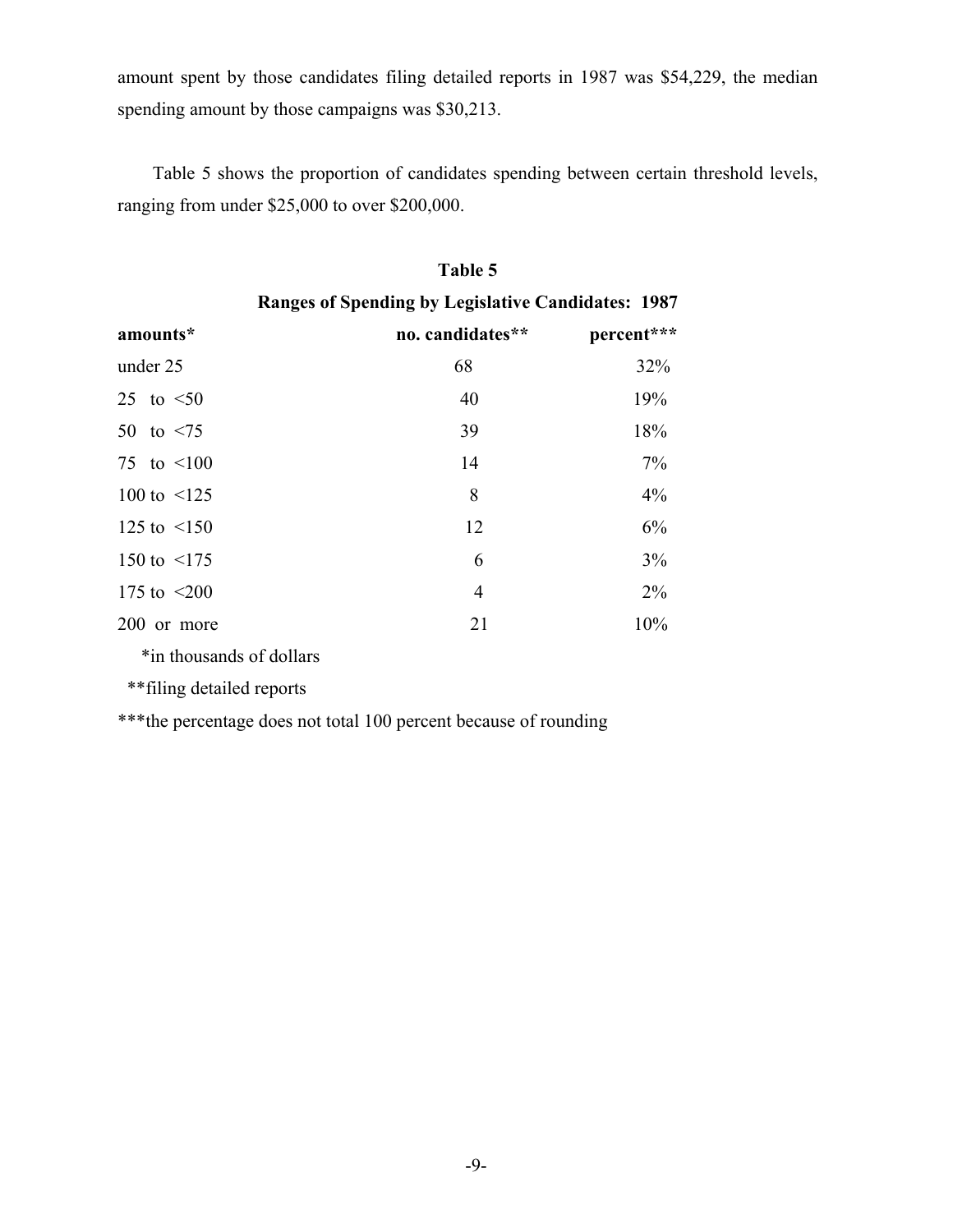## **Increased Financial Activity is Bipartisan**

The 1980's witnessed a sea-change in the amount of money raised and spent by candidates for the New Jersey Legislature, with a significant portion of that activity taking place in 1987. Obviously, this increase in campaign activity was bipartisan. Both Republican and Democratic candidates alike have been part of this wave of spending.

Between 1977 and 1987, Democratic candidates increased their receipts by 300 percent. Republican receipts, on the other hand, increased by 237 percent. Democrats in 1977 raised \$2.1 million and Republicans \$1.9 compared with \$8.4 million and \$6.4 million in 1987, respectively.

Spending totals for both parties' candidates also increased precipitously since 1977. Democratic candidates increased their spending over the last decade by 237 percent and Republican candidates by 168 percent. In 1977, Democrats spent \$1.9 million and Republican candidates \$1.9 million, compared with \$6.4 million and \$5.1 million in 1987, respectively.

Obviously, the pattern of these increases in successive elections mimicked that of overall financial activity.

In terms of spending only, during the six-year period, 1977-83, spending by Democratic candidates increased by 89 percent, from \$1.9 million to \$3.6 million. Likewise, spending by Republicans during that same period increased by 142 percent, \$1.9 million to \$4.6 million.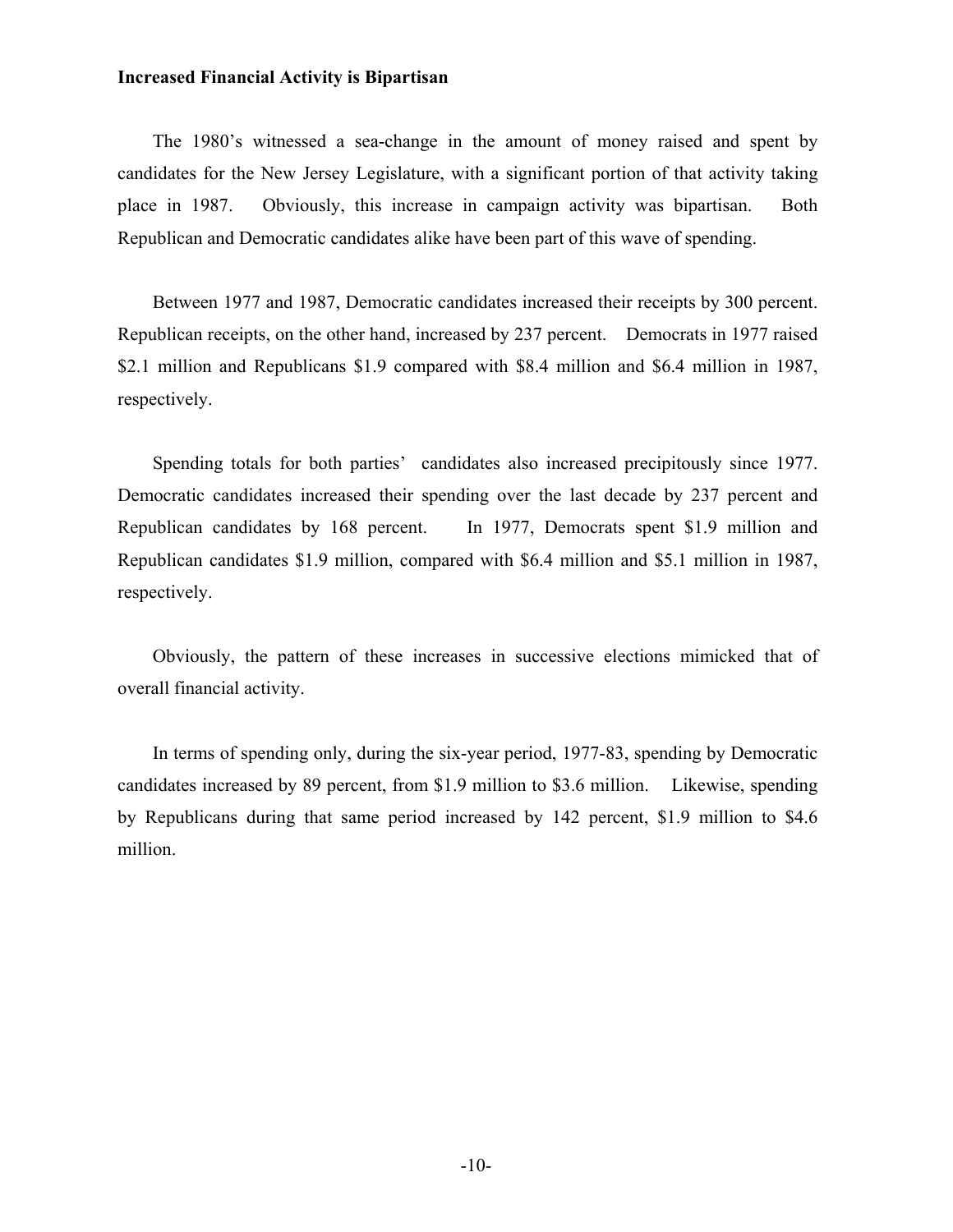By contrast, during the four-year period 1983-87, spending by Democratic candidates increased by 78 percent; from \$3.6 million to \$6.4 million. Spending by Republican candidates, on the other hand, increased by 11 percent, from \$4.6 to \$5.1 million. Table 6 traces this rise in spending by candidates of both parties between 1977 and 1987.

## **Table 6 Increase in Legislative Candidate Spending by Party\*: 1977, 1981, 1983 and 1987**

| <b>Party</b> | 1977  | 1981  | 1983  | 1987  |
|--------------|-------|-------|-------|-------|
| Democratic   | \$1.9 | \$3.7 | \$3.6 | \$6.4 |
| Republican   | \$1.9 | \$4.2 | \$4.6 | \$5.1 |
|              |       |       |       |       |

\*in millions of dollars

## **Incumbents Benefit From Increase In Campaign Finance Activity**

Not surprisingly, incumbents were the main beneficiaries of this rise in campaign financial activity. Moreover, the financial activity of incumbents certainly enhanced their inherent electoral advantage. Indeed, 98 percent of incumbents were returned to office in 1987. There were 98 incumbents out of a field of 243 Legislative candidates. For the purposes of this study, incumbents represent only those candidates who stood for reelection to the office they currently held. Members of the Assembly, for instance, who were candidates for State Senate are included in the challenger column as are candidates running to fill open seats.

In 1987, incumbents raised \$9.3 million and spent \$6.7 million. These figures compare quite favorably to those of challengers. Challengers raised only \$5.5 million and spent only \$4.8 million. Thus, incumbent candidates for the Senate and Assembly raised 63 percent of the funds and spent 58 percent of them.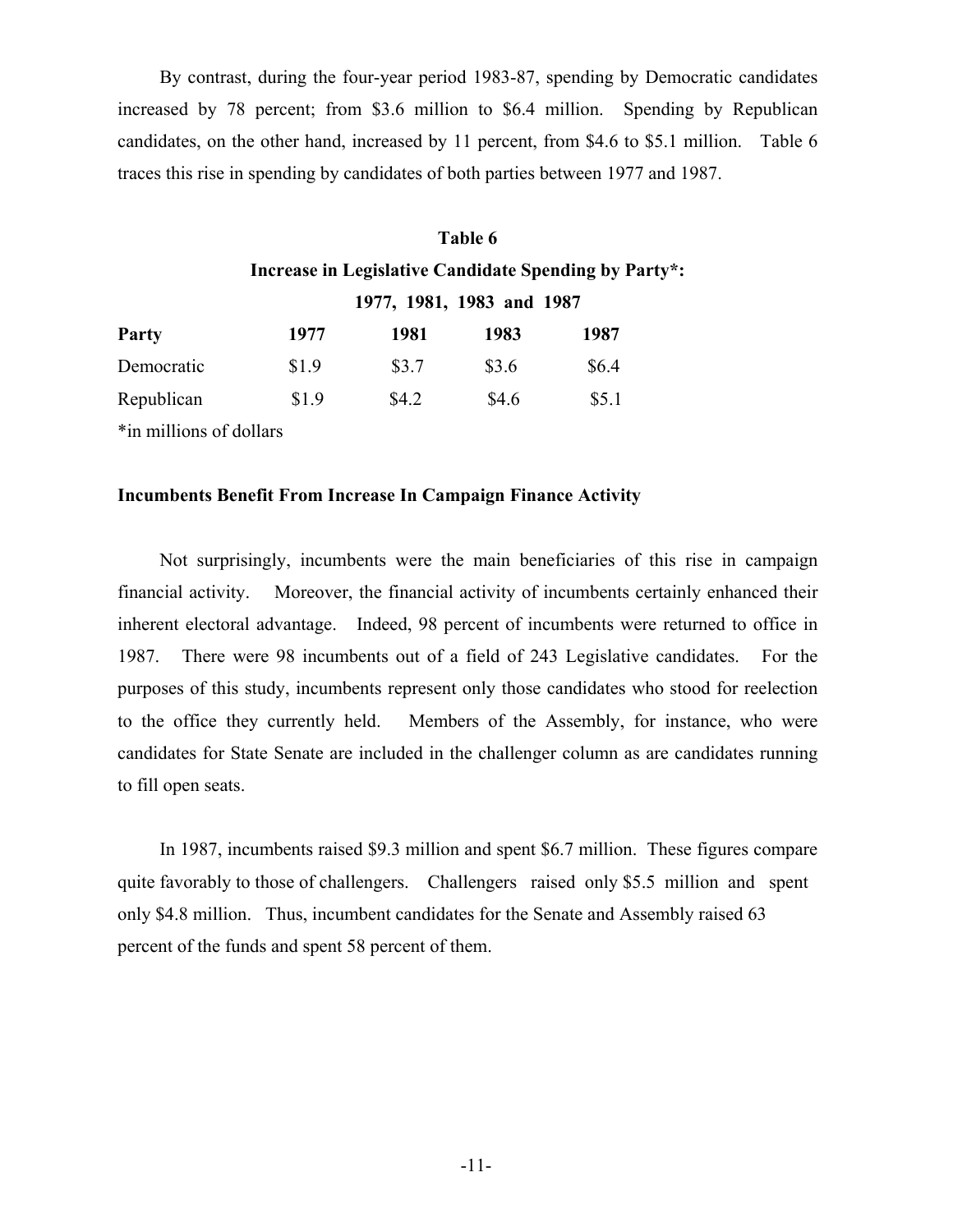Certainly, this configuration of incumbent/challenger data is not a new development. While this information for 1977 is not readily available, it is available for 1983. And in that year, a similar pattern emerged. Incumbents in that election raised \$5.4 million to challengers \$3 million, accounting for 64 percent of the funds raised.

Also, in 1983, excluding political party expenditures, incumbents spent \$3.5 million, compared with challengers spending of \$2.1 million, accounting for 63 percent of expenditures.

In the 1987 Legislative elections, as in previous elections, there was thus a correlation between incumbency status, results of the election, and financial activity. As stated above, 98 percent of incumbents won in the 1987 election. These candidates also raised and spent the most money. Concurrently, so did winners.

In the most recent Legislative election of 1987, for example, winners receipts totaled \$10.5 million and expenditures \$7.7 million. Losers, on the other hand, raised \$4.3 million and spent \$3.8 million. Thus, winners accounted for 71 percent of all the money raised in the 1987 Legislative campaign and 67 percent of all money spent.

A similar scenario emerged in the 1983 campaign for State Senate and Assembly. In that year, winners raised \$5.6 million, accounting for 67 percent of receipts, and losers \$2.8 million.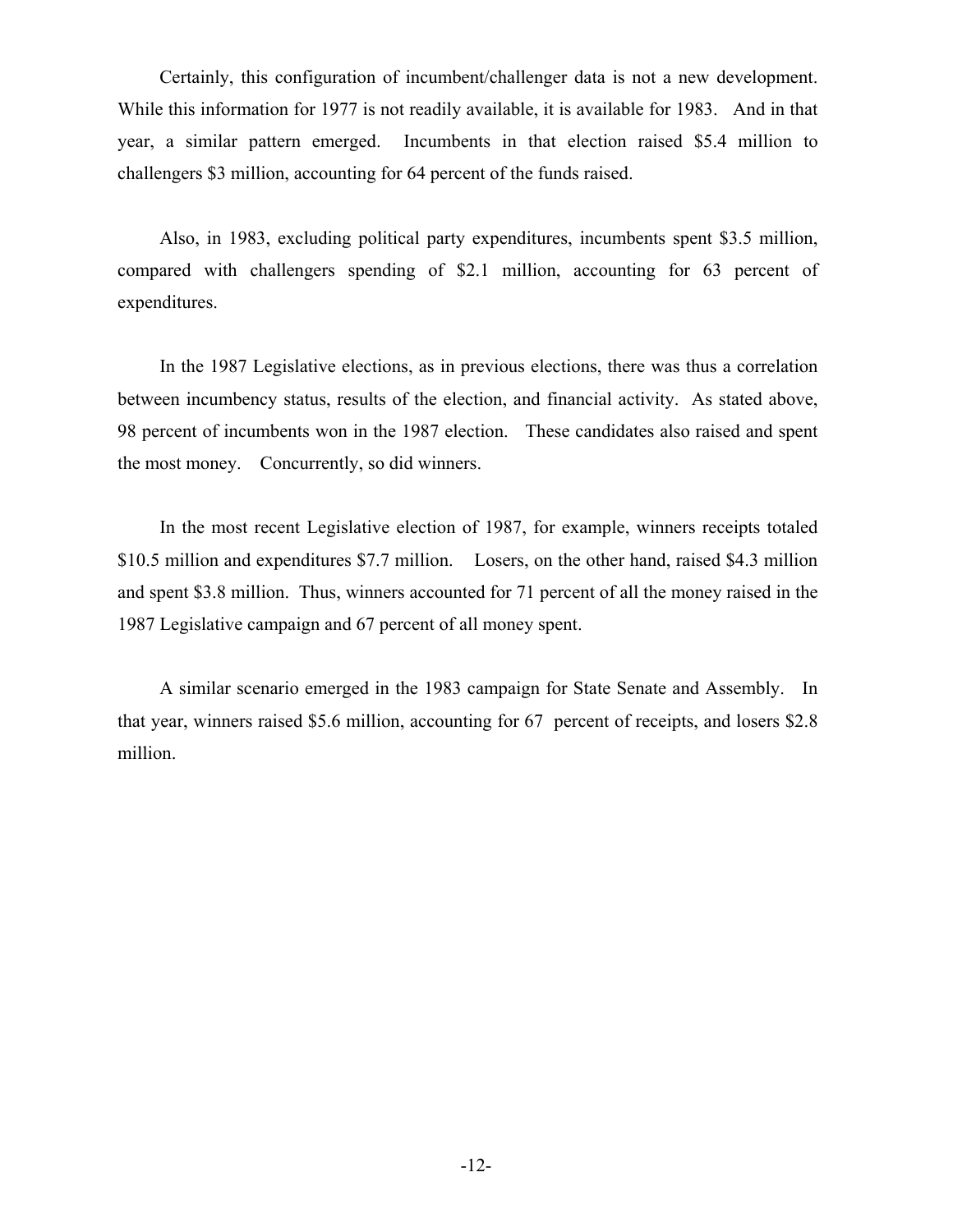In terms of spending, excluding expenditures by political parties, winners spent \$3.6 million and losers \$1.9 million. Thus winners spent 65 percent of the funds. Table 7 shows the correlation between incumbency status, winning and spending in both 1983 and 1987.

#### **Table 7**

## **Relationship between Incumbency, Winning and Spending:**

**1983 and 1987** 

| Year | no. incumbents |     | $\%$ winning expenditures* | % expenditures |
|------|----------------|-----|----------------------------|----------------|
| 1983 | 111            | 96% | \$3.5                      | 63%            |
| 1987 | 98             | 98% | \$6.7                      | 58%            |

\*in millions of dollars

In 1987, as in 1983, incumbency status was a very important determinant in a candidate's ability to raise funds. Likewise, a candidate's ability to raise funds, and thus to spend them, impacted positively on his or her success. Together, incumbency and money constitute a very powerful force in Legislative campaigns.

### **Candidates For State Senate Raise Most Money**

Finally, there were differences in financial activity between candidates for the office of Senator and candidates for the office of Member of the Assembly. Senate candidates in 1987 raised 8 percent more than Assembly candidates did, \$7.7 million to \$7.1 million. They also outspent Assembly candidates by 13 percent, \$6.1 million to \$5.4 million.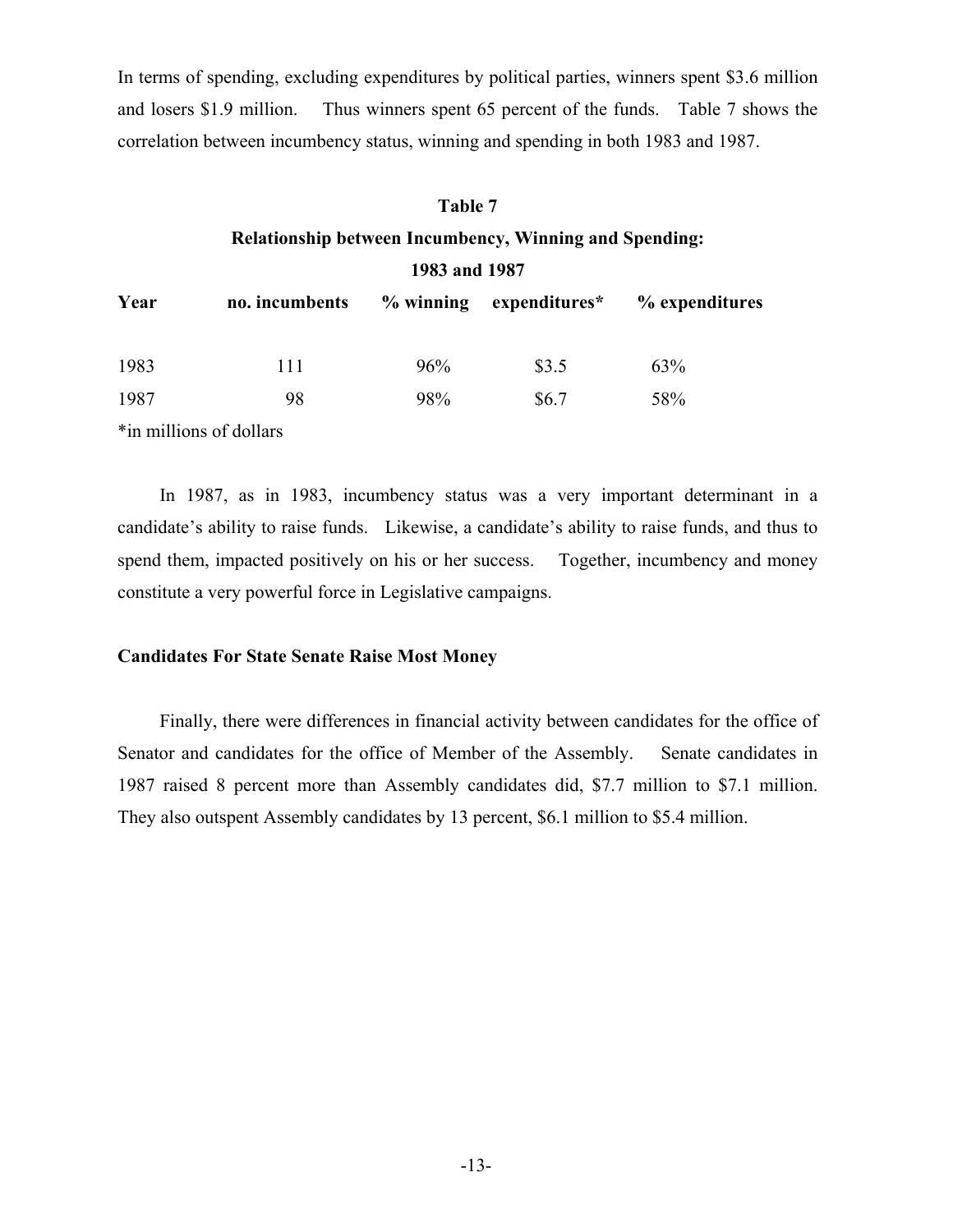The fact that Senate candidates, who were fewer in number than Assembly candidates, demonstrated greater fundraising ability suggests a strategic decision made by campaign experts in the two major political parties. In any given Legislative district, in a year when both the Assembly and Senate are up for election, there are three candidates from each major political party. As they appear on the ballot, the candidate for State Senate heads the ticket. The two Assembly candidates are placed in order next to the Senate candidate. The strategic decision suggested by the data is one of targeted financing of the Senate candidates in hopes that a successful campaign by that candidate would pull his or her running mate into office as well.

New Jersey's 1987 Legislative election was the most expensive ever held in the Garden State. It continued a trend that has been obvious at least since 1977. And, barring any changes in the campaign finance laws designed to curtail this activity, the trend promises to continue into the future. Accepting that fact, who is fueling this substantial increase in spending for Legislative campaigns? Are the PACs behind this rise? Are individual contributions behind it? Is this increase due to heavy activity on the part of the political parties and/or officeholder PACs? Or is the rise in financial activity due to a combination of these factors?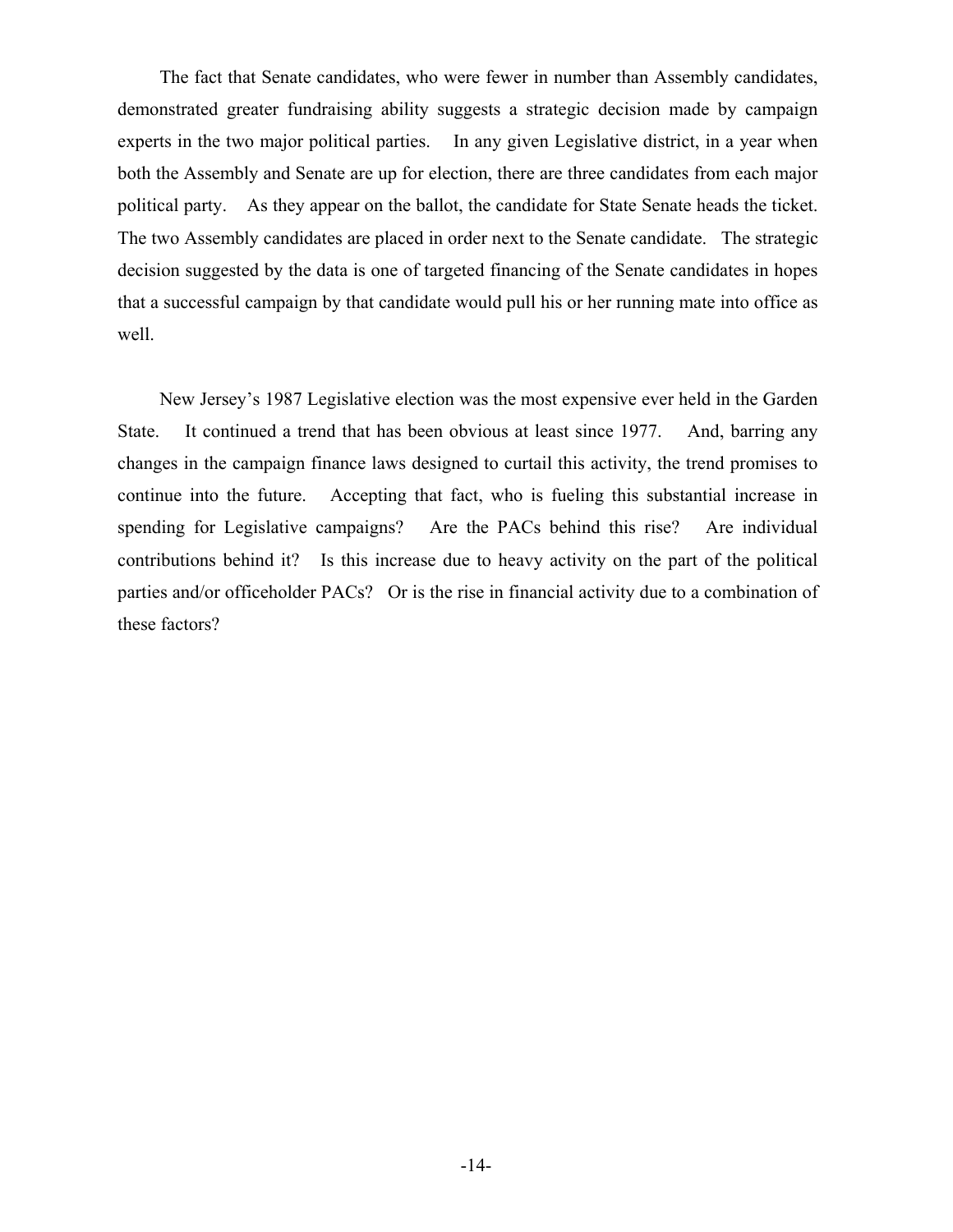## **THE ROLE OF THE PACS**

Special interest political action committee (PACs) were a major source of funding for Legislative candidates in 1987. These committees are oriented toward businesses, unions, professional and trade associations, and ideologies.

The first three PAC types are affiliated with either a corporation or business, a labor union, or a professional or trade organization. Ideological PACs, the fourth category, are not affiliated with any corporation, union or other existing organization, and usually are established to promote a specific issue or set of values.

Non-ideological PACs in New Jersey are usually established by either individual employees or union members, or by the corporate, union or organization itself, to collect and spend money for political purposes. In the case of certain regulated industries that are prohibited from making political contributions, such as the insurance industry, only voluntary contributions can be used for establishing the PAC, funding it, and making contributions to candidates. In all cases, most of the money in support of these PACs derive from voluntary contributions from individuals.

Ideological PACs, on the other hand, are unaffiliated with any corporation, union, or other existing organization, and usually are established to promote a specific issue or set of values. A PAC of this type is funded by individuals with similar beliefs as those espoused by the PAC. These PACs raise money by employing a variety of fundraising techniques.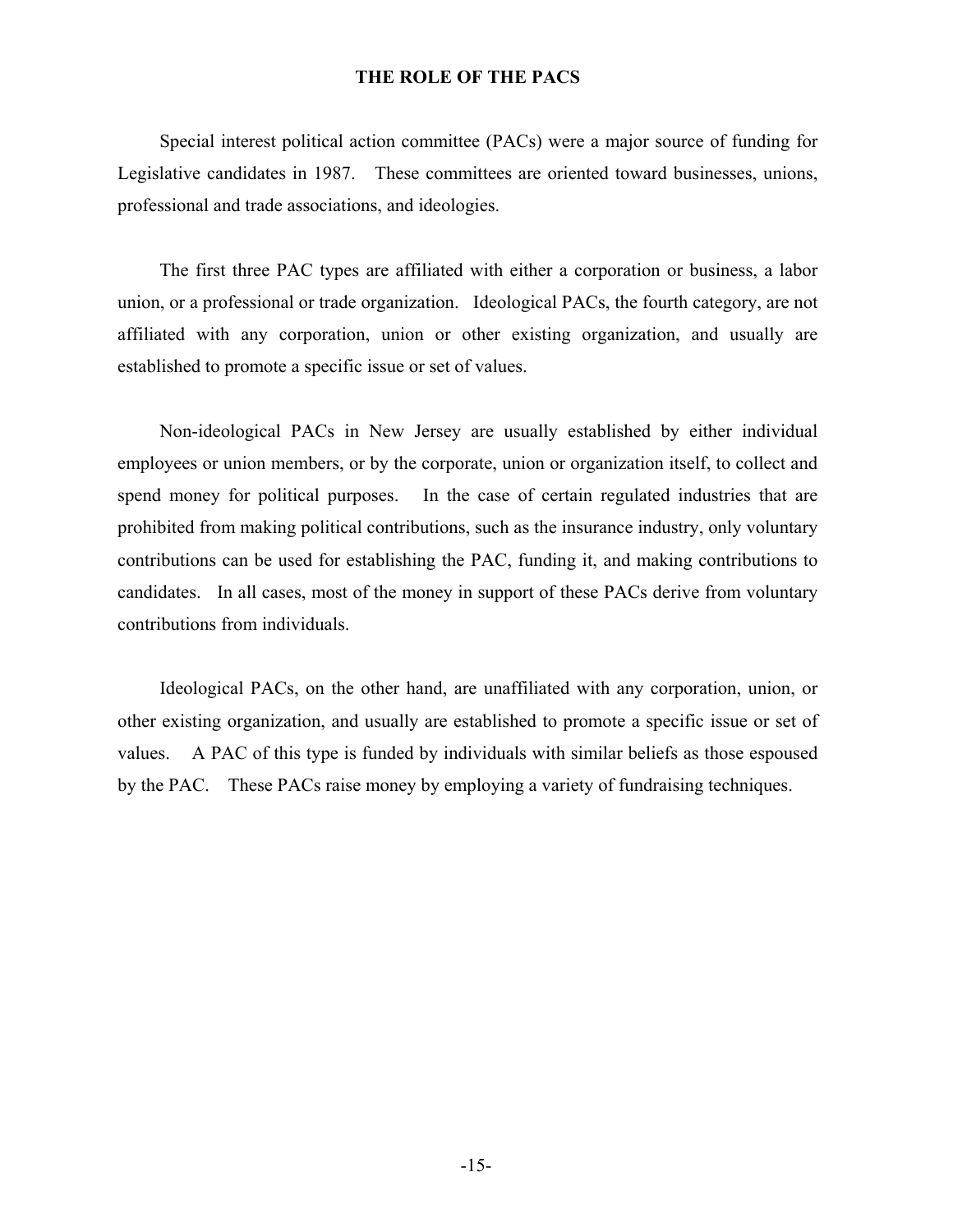## **New Jersey PAC Activity is a Development of the 1980's**

The appearance of PACs on the political scene in New Jersey is virtually a development of the 1980's.

In 1977, political action committee, while perhaps in their nascent stages, did not constitute a major force in campaign finance. It was during the next decade that their presence began to be felt. For that reason, the main focus of this section will be on the period 1983-87, when PACs emerged as a force and an issue in the State.

In 1987, political action committees not only increased in number but contributed more money to general election Legislative candidates than ever before, and by a considerable amount. There were 238 special interest PACs reporting to the Commission in 1987. PACs participating in the Legislative general election, therefore, increased in number by 118 percent over 1983, when there were 109 PACs filing with the agency. Moreover, just as assuredly as there has been a rise in the number of PACs established, there has been an increase in the amount of contributions made by these groups. During the 1987 general election, PACs contributed \$2.8 million to candidates for the Legislature.

Compared with 1983, there has been an 87 percent increase in the amount of PAC contributions made to Senate and Assembly candidates. In 1983, PACs contributed \$1.5 million to Legislative candidates.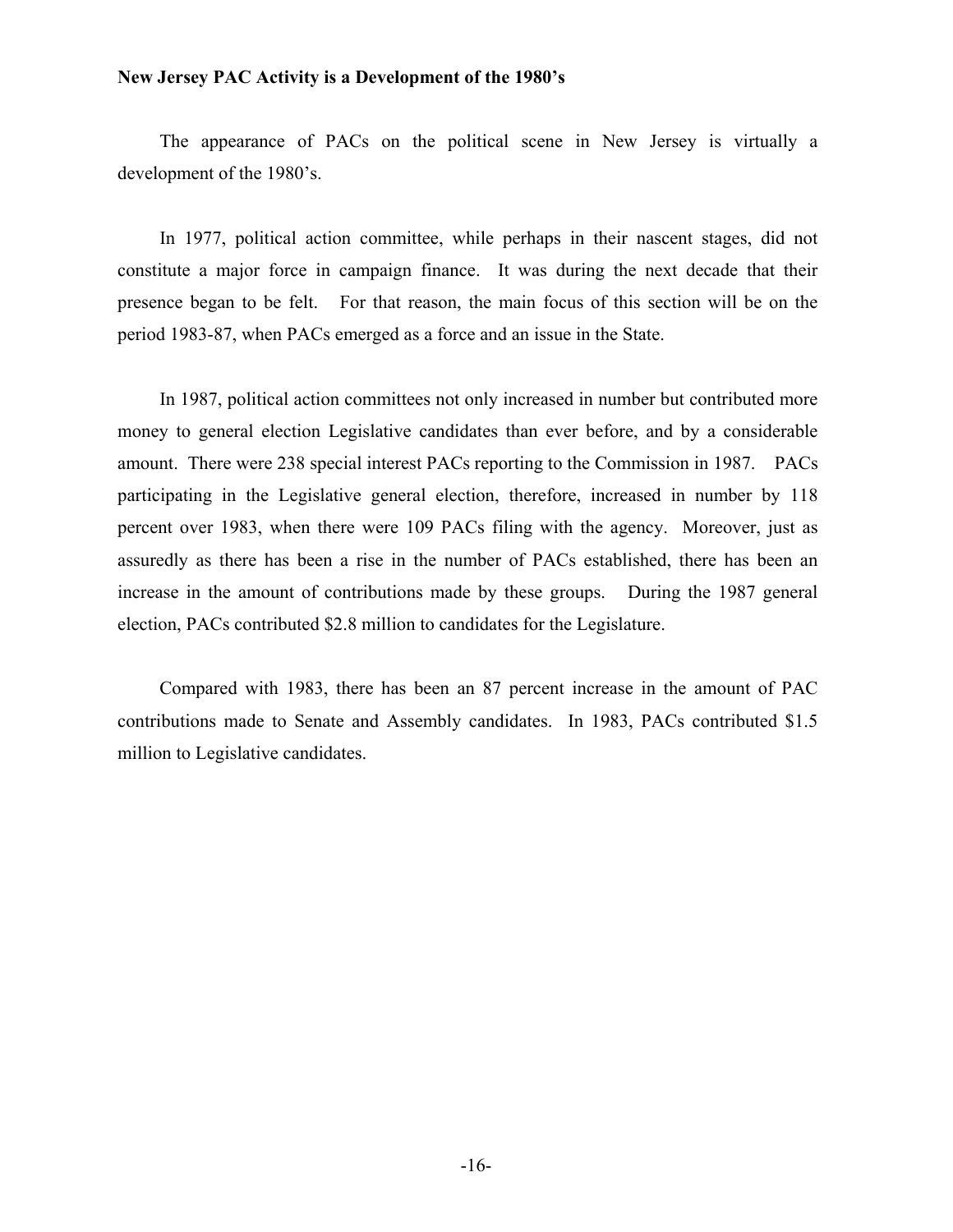As shown in Table 8, the trend is one of substantial increase in the number of political action committees and in their financial involvement in Legislative campaigns between 1983 and 1987.

## **Table 8**

## **Number of PACs and Amount**

## **Contributed to Legislative General Elections Candidates:**

## **1983 and 1987**

| Year | no. | % increase | contributions* | % increase |
|------|-----|------------|----------------|------------|
| 1983 | 109 | -          | \$1.5          | -          |
| 1987 | 238 | 118%       | \$2.8          | 87%        |

\*in millions of dollars

## **PACs Benefit Incumbents**

Not surprisingly, incumbents benefited the most from this PAC activity. Incumbents received \$2 million from political action committees, compared with \$774,128 received by challengers. Thus, incumbents received 71 percent of all PAC contributions in 1987.

In determining to whom they would contribute, the PACs largely made their decisions on the basis of pragmatism as opposed to ideology. For example, Republican incumbents received \$1 million from these groups, as did Democratic officeholders. The Republican officeholders in the Assembly, in which the GOP was in control, received the largest proportion of Assembly incumbent contributions, 70 percent. Democratic officeholders in the Senate, in which the Democrats were in control, likewise received the largest proportion of Senate contributions from PACs, 67 percent. In the Assembly, Republican officeholders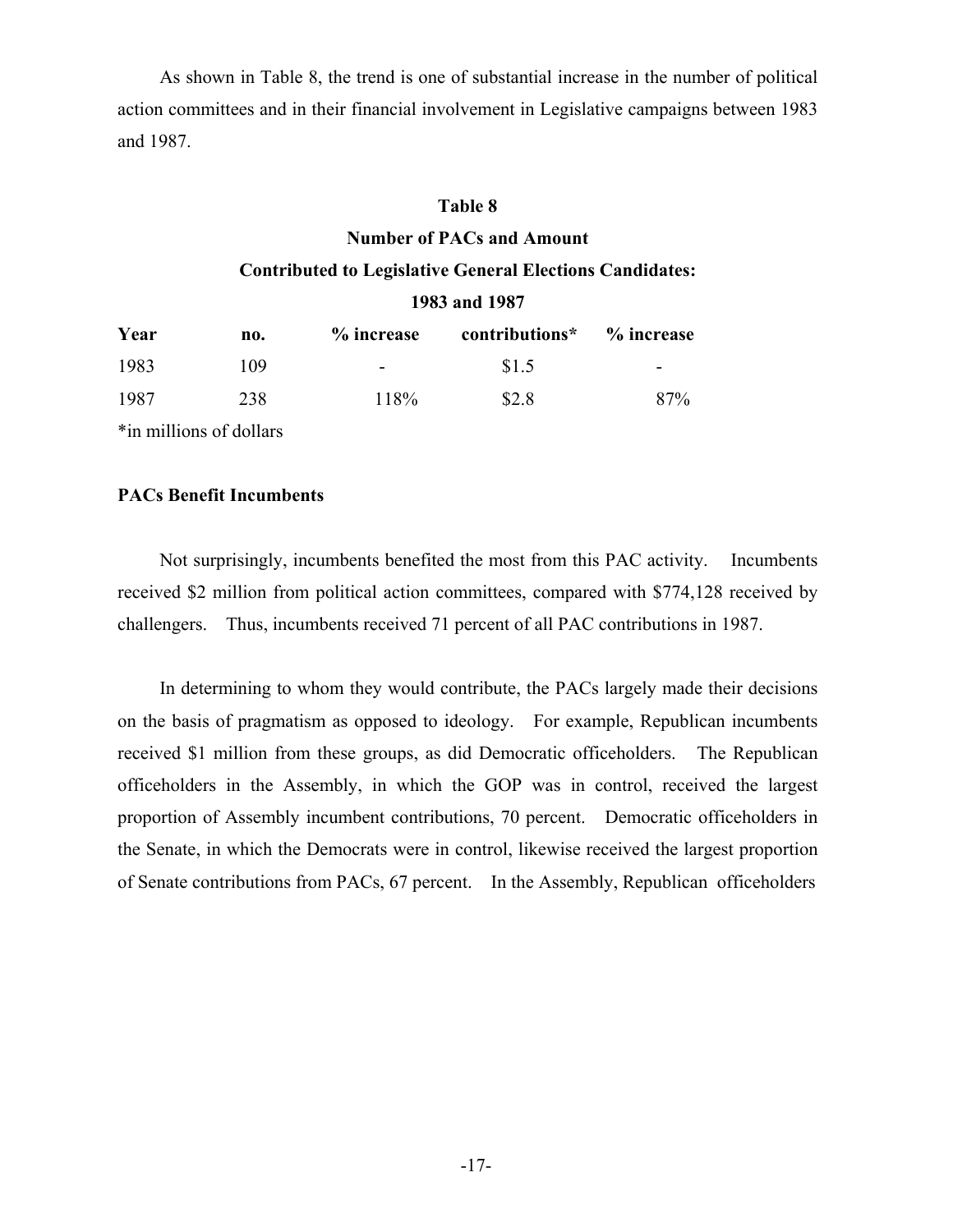received \$668,879 from PACs compared with \$343,224 received by Democratic officeholders. In the Senate, the reverse was true. Democratic incumbents received \$649,108 and Republican incumbents \$281,496.

This pattern of PAC-giving to incumbents has not changed since 1983. In that year incumbent candidates for Senate and Assembly also benefited to a larger degree from PACs than did challengers, though in significantly lesser amounts. In 1983, PACs contributed \$1.2 million to incumbents compared with \$267,235 to challengers. By making 80 percent of their contributions to incumbents in 1983, political action committees not only revealed their pragmatic orientation early on, but that they were serious about having an impact on both the electoral and governmental processes in New Jersey. Table 9 provides the amount of PAC contributions to incumbents in 1983 and 1987.

|      |                | Table 9                                               |                    |  |
|------|----------------|-------------------------------------------------------|--------------------|--|
|      |                | <b>PAC Contributions to Incumbents: 1983 and 1987</b> |                    |  |
| Year | no. candidates | contributions*                                        | % of contributions |  |
| 1983 | 111            | \$1.2                                                 | 80%                |  |
| 1987 | 98             | \$2.0                                                 | 71%                |  |
|      |                |                                                       |                    |  |

\*in millions of dollars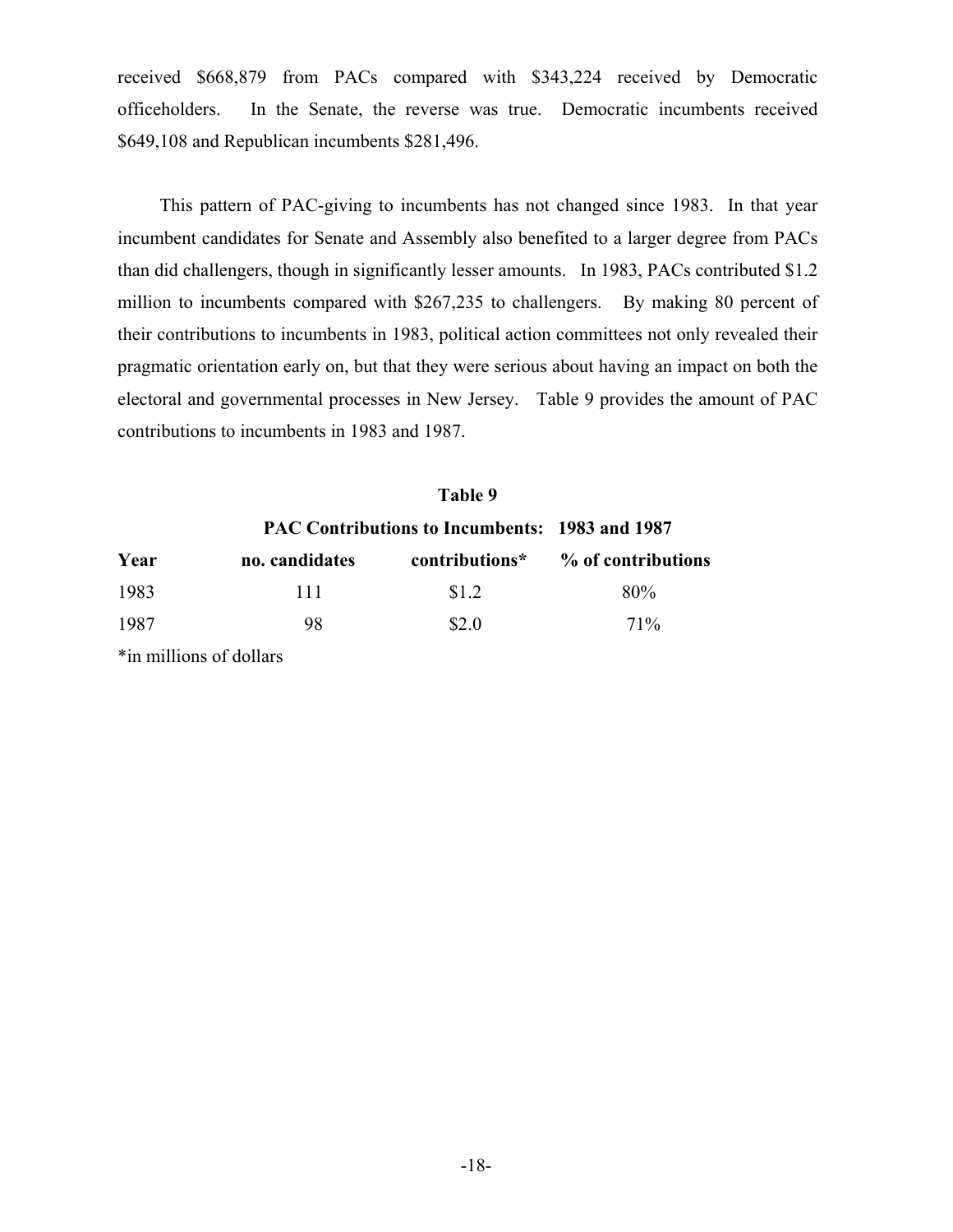## **The Flow of PAC Money**

Overall, Democratic candidates for the Legislature benefited from PAC contributions moreso than did Republican candidates. The Democrats controlled the upper house prior to 1987 and both houses prior to 1983. In 1987, PACs gave \$1.6 million, or 57 percent of all their contributions to Democrats. The remaining 43 percent, or \$1.2 million went to Republican candidates.

Again, there is no substantial change in the pattern of partisan spending by the PACs since 1983. Democrats controlled both houses of the Legislature in that year and received 53 percent of the contributions from PACs. Interestingly, 53 percent of the incumbents were Democrats. Democratic candidates received \$790,724 in 1983 compared with \$677,605 in PAC contributions to Republicans. Table 10 compares PAC contributions to Democrats with those to Republicans during these years.

## **Table 10**

**PAC Contributions to Candidate by Party: 1983 and 1987** 

| Year             | no. candidates* | contributions** |
|------------------|-----------------|-----------------|
| 1983-Democrats   | 117             | \$.8            |
| 1983-Republicans | 111             | $\sqrt{5}$ .7   |
| 1987-Democrats   | 105             | \$1.6           |
| 1987-Republicans | 104             | \$12            |

 \*there were five independents in 1983 and three independents in 1987 filing detailed reports \*\*in millions of dollars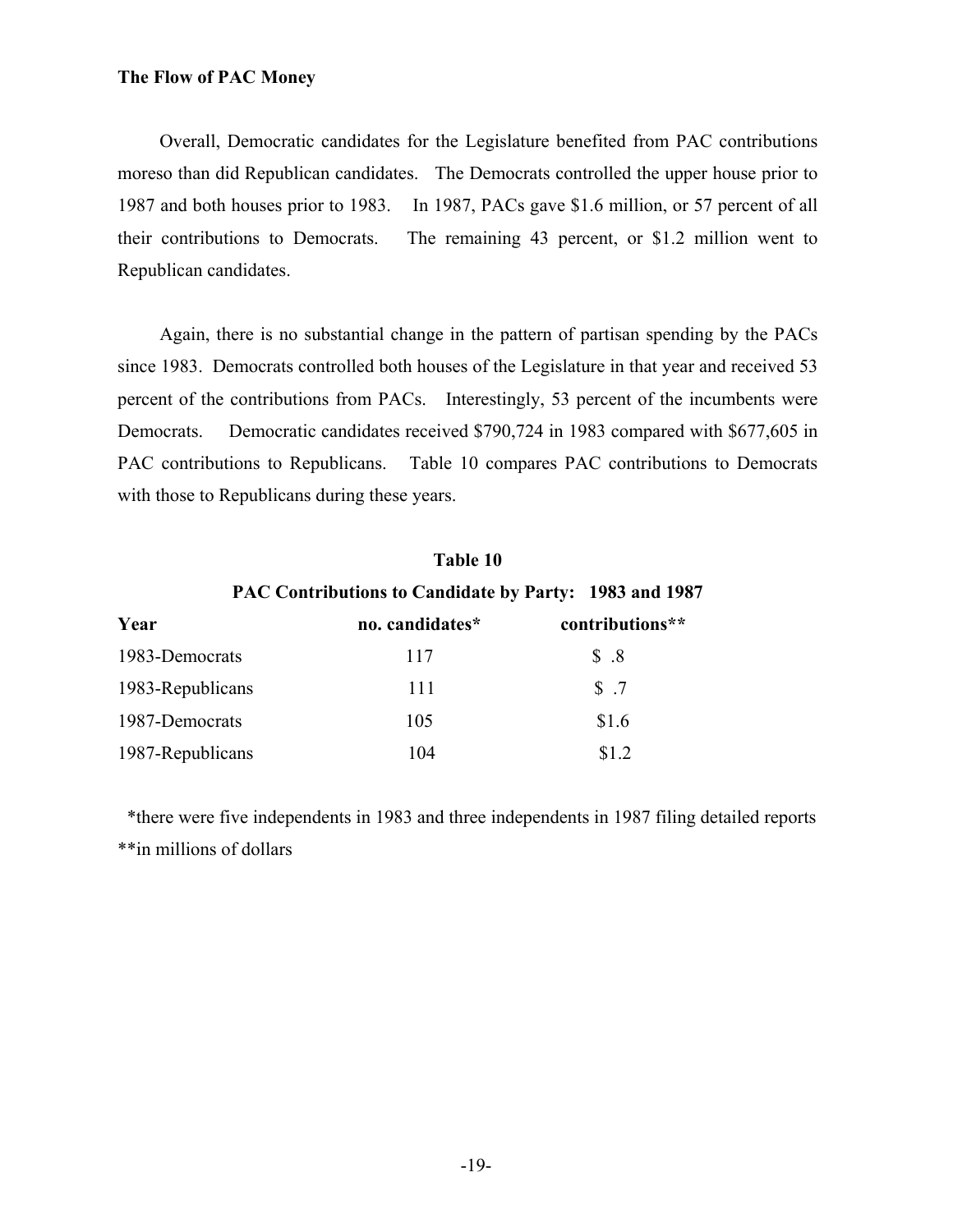In terms of the office sought, candidates for the Assembly received more money from PACs in 1987 just as they did in 1983. Certainly, this situation can be attributed to the fact that there were at least twice as many Assembly candidates as there were Senate candidates. Overall, PACs gave 33 percent more in PAC contributions to Assembly candidates in the most recent contest. They gave \$1.6 million to candidates for the Assembly and \$1.2 million to candidates for the Senate. In 1983, though not to as great an extent, Assembly candidates also received more money from PACs. In that year, Assembly candidates received 9 percent more in contributions from political action committees than did Senate candidates. Candidates for the Assembly received \$764,892 while candidates for the Senate received \$703,287.

#### **PACs Make Effective Use of Their Money**

As was the case in 1983, the PACs again made effective use of their largess in 1987. During the 1987 Legislative campaign, the PACs contributed the bulk of their funds to winners of the election as opposed to losers. Political action committees contributed \$2.2 million to Senate and Assembly winners and \$528,552 to losers. Fully 79 percent of PAC contributions went to winners as opposed to losers. A similar pattern emerges when looking at the data from 1983. In 1983, PACs overwhelmingly supported the winners of the Senate and Assembly contests. Compared with the losers, who received \$273,487 from PACs in 1983, winners received \$1.2 million, or 80 percent of PAC contributions. Table 11 shows the PAC contributions to winners in both 1983 and 1987.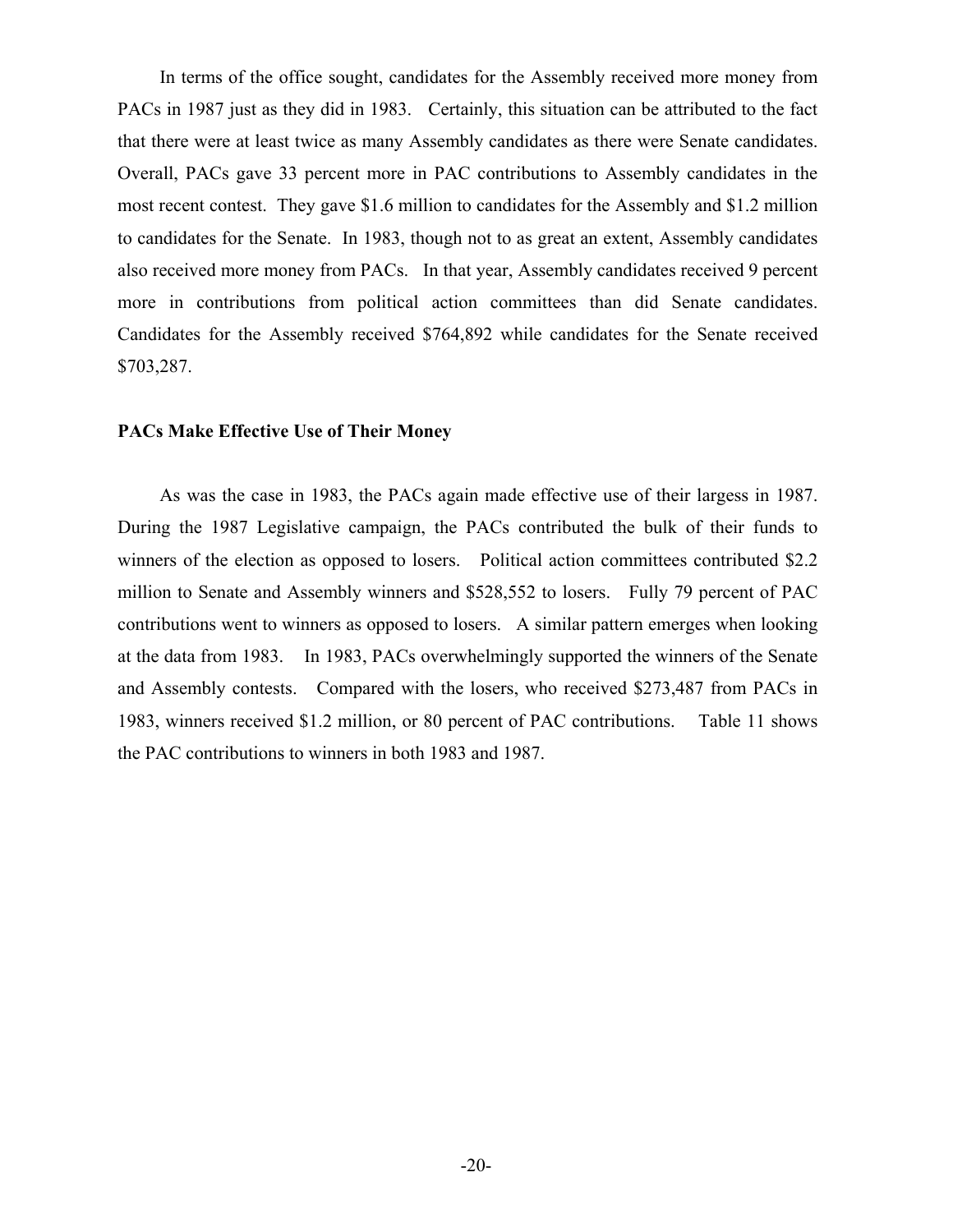## **Table 11**

|       |     | <b>PAC Contributions to Winners: 1983 and 1987</b> |            |
|-------|-----|----------------------------------------------------|------------|
| Year  | no. | contributions*                                     | percentage |
| 1983  | 120 | \$1.2                                              | 80%        |
| -1987 | 120 | \$2.2                                              | 79%        |
|       |     |                                                    |            |

\*in millions of dollars

The PAC strategy of giving largely to incumbents has been successful. As stated above, 98 percent of all incumbents won in 1987 and that is precisely where the PACs put their money.

Undeniably, political action committees have increased their number and intensified their participation in Legislative campaigns during the 1980's. Moreover, a most significant rise in PAC activity took place in 1987. In fact, the trend in PAC activity paralleled the trend in overall spending by Legislative candidates, with the PAC contributions impacting in 1983 and increasing at a substantial rate by the 1987 Legislative general election. Contributions by the PACs rose, the average PAC contribution increased from \$442 in 1983 to \$638 in 1987, and the median PAC contribution in 1987 amounted to \$333. Thus, if there is a moment in time which can be pinpointed as a "watershed" period for PAC activity it is 1983- 87. Political action committees emerged on the scene in the 1980's and grew substantially in number and financial activity between 1983 and 1987.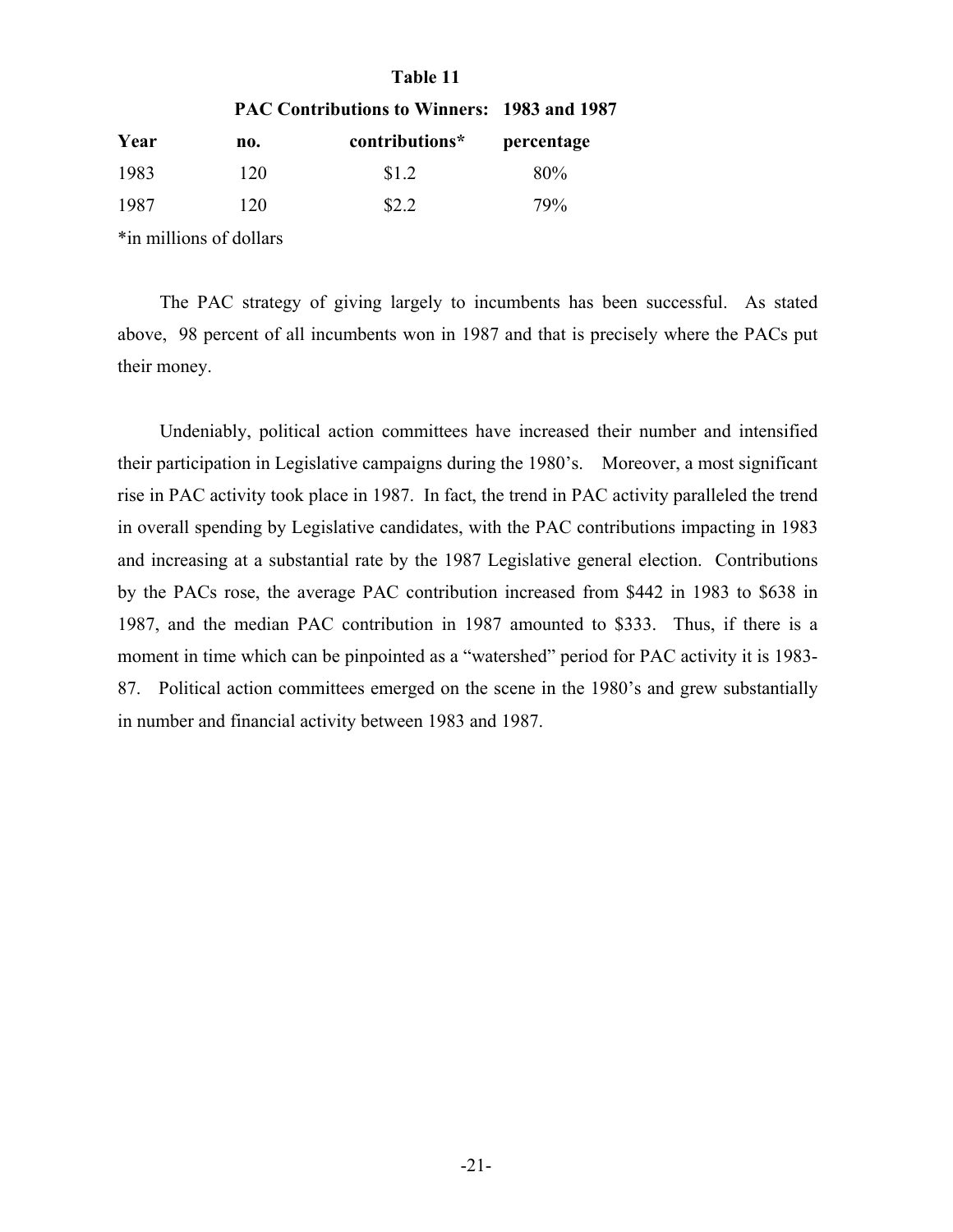## **PACs a Driving Force Behind The Overall Increase in Legislative Financial Activity**

The fact that the increase in PAC activity coincides with the increase in overall spending by Legislative candidates may lead some observers to conclude that this spending by Senate and Assembly candidates was fueled by the PACs. Indeed, special interest political action committees were a driving force behind the increase in campaign financial activity in 1987, but as yet cannot be pinpointed as the only factor behind the spending in 1987. For instance, individual contributions, while not representing a larger proportion of overall receipts by the candidates, did actually increase at a slightly higher rate over 1983 than did PAC contributions.

Having made note of the important role of individual contributors, however, it is conceivable that future trends are clearly in the direction of PAC dominance. Barring any changes in the law that inhibits PAC activity, future elections will show political action committees to be the force behind increased campaign financial activity on the Legislative level. Moreover, any reform in the opposite direction, such as prohibiting direct corporate or union contributions, will lead to an even greater proliferation of PACs (although not in special interest influence) then currently exists, and an even more significant role in Legislative elections than predicted.

While the special interest PACs were not, by themselves, the driving force behind the increase in Legislative campaign spending in 1987, it can be said that special interests in general, including business and union contributors, were the major factor in the financial activities of Legislative candidates in 1987. Together these special interests made 32 percent of all contributions.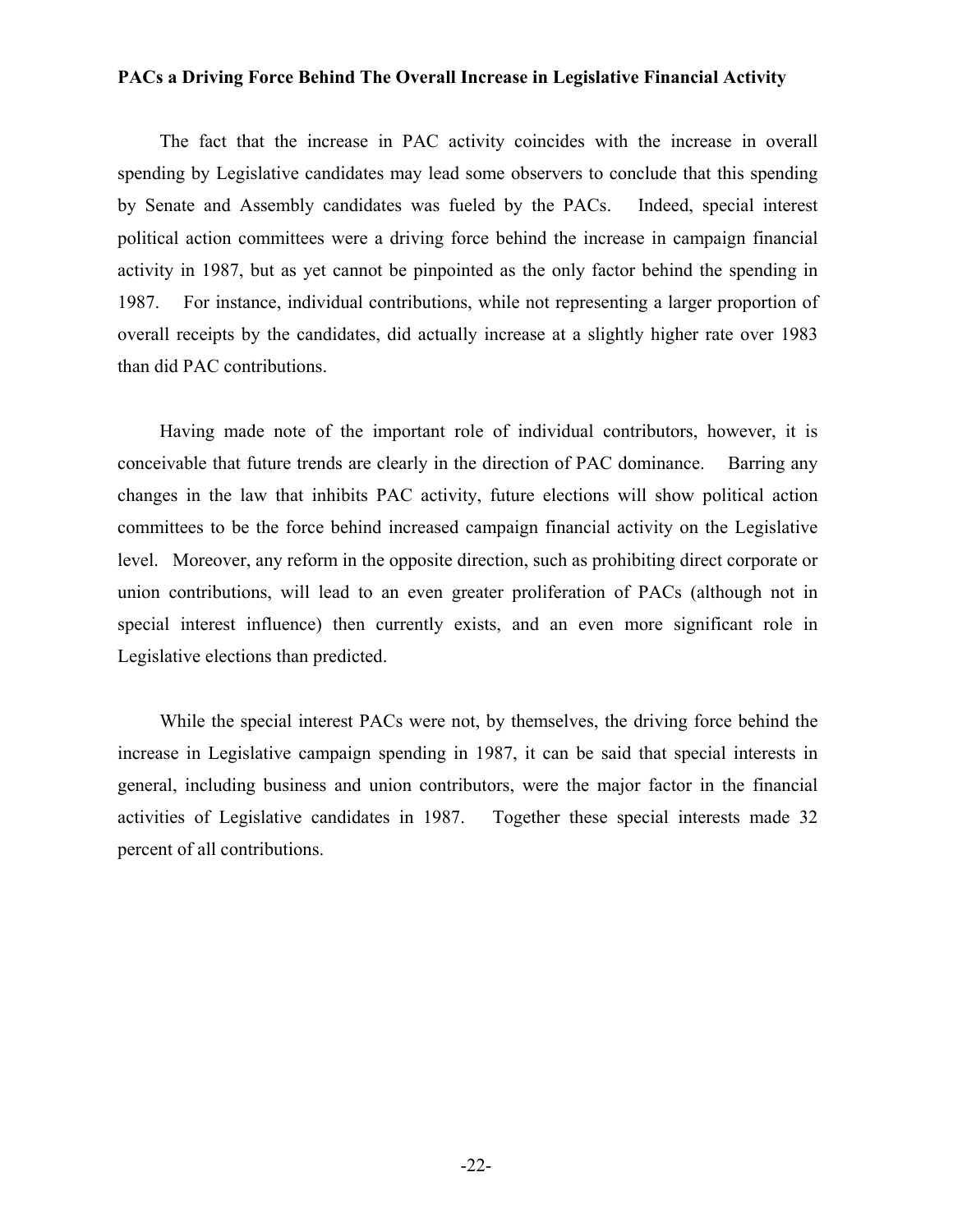Table 12, which compares contribution totals by various contributor types in 1987, illustrates this fact.

## **Table 12 Contribution Totals by Contributor Type: 1987**

| <b>Type</b>                    | Amount* |
|--------------------------------|---------|
| Individual                     | \$2.4   |
| Special Interest PACs          | \$2.8   |
| <b>State Political Parties</b> | \$3.5   |
| Officeholder PACs              | \$.6    |
| Union                          | $\$\,1$ |
| <b>Business</b>                | \$1.8   |
| Other                          | \$3.6   |
|                                |         |

\*in millions of dollars

As shown, PACs contributed \$2.8 million in 1987, individual contributors \$2.4 million, State party-related entities \$3.5 million, officeholder PACs \$570,703, unions \$152,980, business \$1.8 million and all others \$3.6 million.

"All others" includes political committees and local party committees, prior election transfers, and unitemized contributions of \$100 or less.

In percentage terms, PAC contributions represent 19 percent of all receipts, individuals 16 percent, State party-related committees 24 percent, officeholder PACs 4 percent, unions 1 percent, businesses 12 percent, and all others 24 percent. Combining the PAC totals with those of businesses and unions indicates that as stated above, special interests made a significant 32 percent of the contributions to Legislative candidates.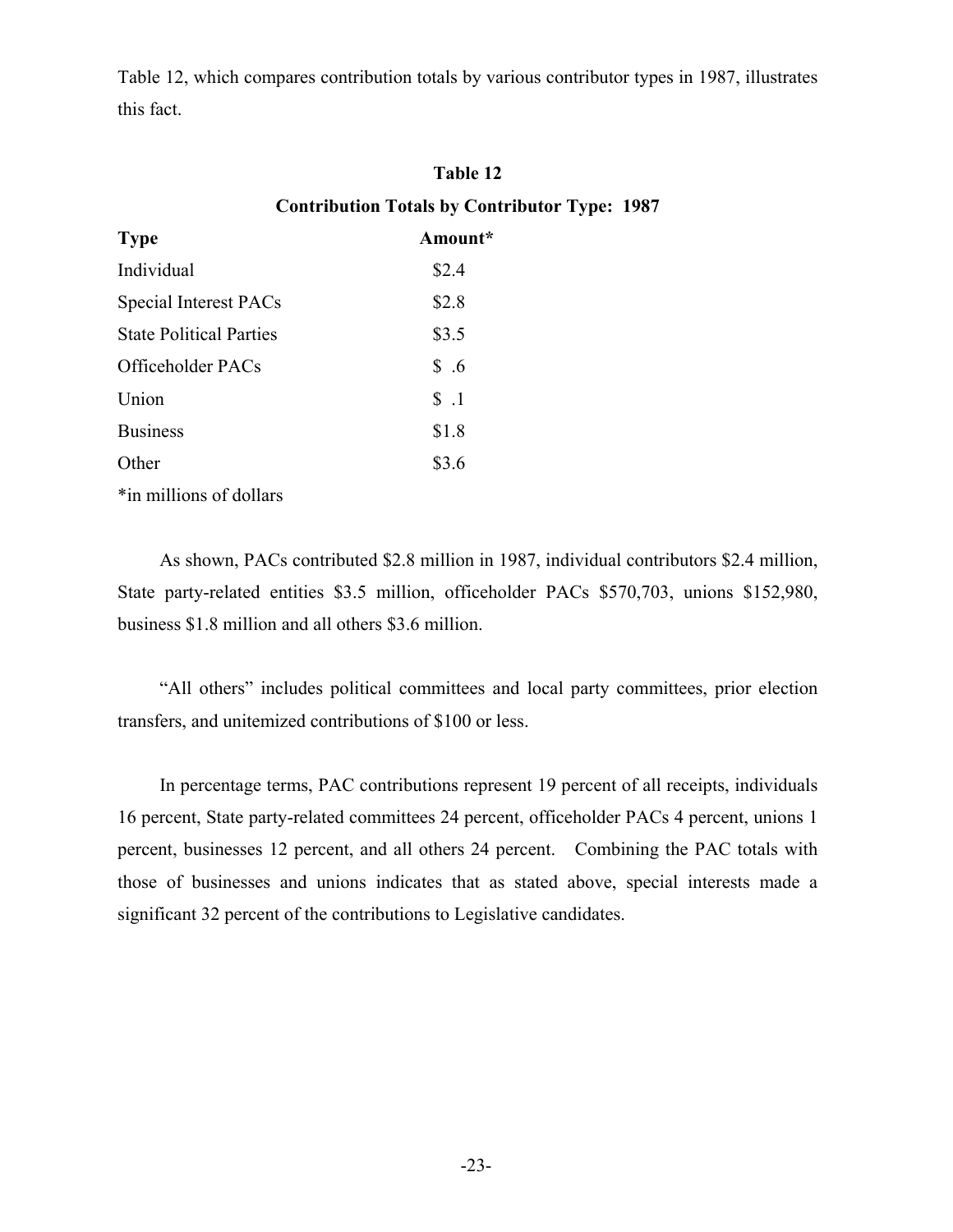By comparison, in 1983, special interests in general made 29 percent of the contributions. PAC contributions represented 16 percent of receipts (\$1.5 million), individuals 12 percent (\$1.1 million), party-related entities 30 percent (\$2.7 million), unions 2 percent (\$108,029), businesses 11 percent (\$947,899), and all others 29 percent (\$2,603,069). Officeholder PACs showed little activity in 1983. Table 13 shows these contributor types and the percent of all receipts attributed to them in 1983 and 1987.

## **Table 13**

## **Proportion of Legislative Candidate Receipts by Contributor**

| Type: 1983 and 1987 |  |  |  |
|---------------------|--|--|--|
|---------------------|--|--|--|

|                             | Year  |       |
|-----------------------------|-------|-------|
|                             | 1983* | 1987  |
| Individual                  | 12%   | 16%   |
| Special Interest PACs       | 16%   | 19%   |
| <b>State Party Entities</b> | 30%   | 24%   |
| Officeholder PACs           | .4%   | 4%    |
| <b>Business</b>             | 11%   | 12%   |
| Unions                      | $2\%$ | $1\%$ |
| Other                       | 29%   | 24%   |

\*the percentage does not total 100 percent because of rounding

With respect to the special interest PACs specifically, the percentage of contributions to total Legislative receipts made by them during this period increased, but did so by a smaller degree than might have been expected. Individual contributions to total receipts increased as did business contributions. Officeholder PAC contributions increased markedly but the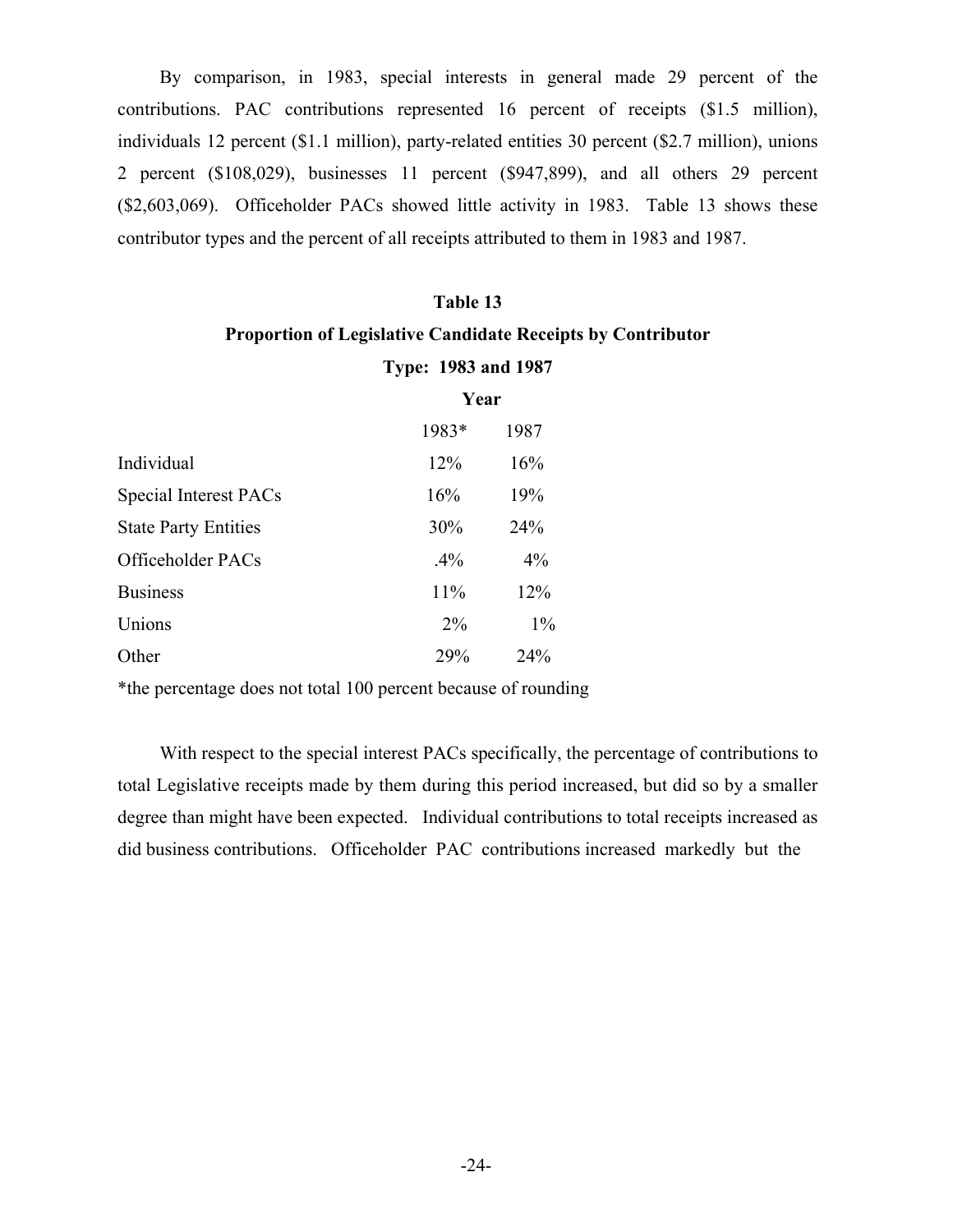proportion of State political party entity contributions decreased as did union contributions.

In sum, the special interest PACs and individual contributors, when considered in terms of the percentage of contributions made by them, share the dominant position relative to fueling the increase in Legislative spending.

Another way of showing that PACs were a driving force behind the rise in campaign finance activity in 1987 is to determine the proportion of the increase in receipts by Legislative candidates attributable to the special interest PACs. Overall, receipts by these candidates in 1987 increased by \$5.8 million over 1983. Similarly, contributions to Legislative candidates by the special interest PACs in 1987 increased by \$1.3 million. Thus, the proportion of the overall increase in Legislative candidate receipts that can be attributed to the PACs is 22 percent. Table 14 compares the proportion of the overall increases in receipts that can be attributed to the various players in the electoral process considered in this paper.

## **Table 14**

## **Proportion of Increase in Receipts by Contributor Type: 1983-1987**

| <b>Type</b>            | Percent* |
|------------------------|----------|
| Individual             | 24%      |
| Special Interest PACs  | 22%      |
| <b>Political Party</b> | 13%      |
| Officeholder PAC       | 9%       |
| Union                  | $-2\%$   |
| <b>Business</b>        | 14%      |
| Others                 | 18%      |

\*the percentage does not total 100 percent because of rounding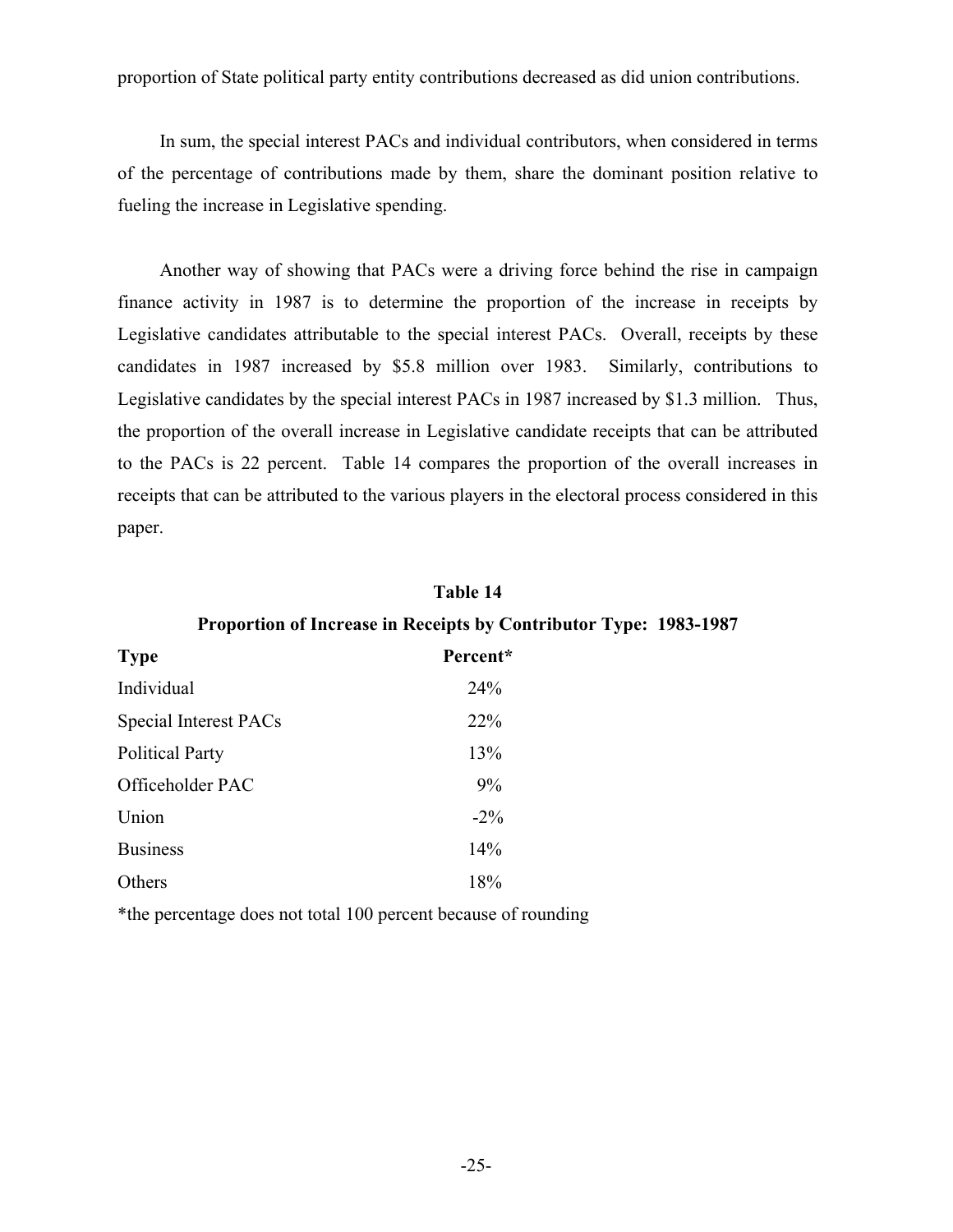As shown by these very significant statistics, the PACs clearly were a driving force in the rise in Legislative spending in 1987. Yet, also, so were contributions from individuals. This category, in fact, slightly exceeded PAC contributions in terms of the proportion of the overall increase in receipts it represented. Individual contributions, by themselves, constituted 24 percent of the overall increase in 1987 Legislative receipts. This statistical perspective corroborates the previous finding that both the special interest PACs and individual contributors were the major forces behind the tremendous surge in spending by 1987 Legislative candidates.

That the PACs are an important and growing factor in Legislative campaigns is unquestioned. In all probability, the PACs will be easily identifiable as the main force behind Legislative spending in the future, perhaps as early as the 1989 Assembly elections, but certainly by the time the 1991 Senate and Assembly elections are completed. The proliferation of the PACs will continue and may even be pushed along by any changes in the law that limit direct contributions by corporations and unions. In 1987, special interests together made 32 percent of all contributions and represented 36 percent of the overall increase in Legislative receipts between 1983 and 1987. Any reform of the campaign finance law along the lines suggested above would channel all of this special interest money through the PACs, thus clearly identifying these entities as the dominant factor fueling increases in future campaign spending by Legislative candidates.

Of course, reform of the law could take a different tact and severely restrict financial activity by the PACs, thereby enhancing other contributor types, such as individuals or State party committees. However, such a scenario is unlikely. Campaign reform that limits contributions will most likely be applied fairly equally across the spectrum of contributors,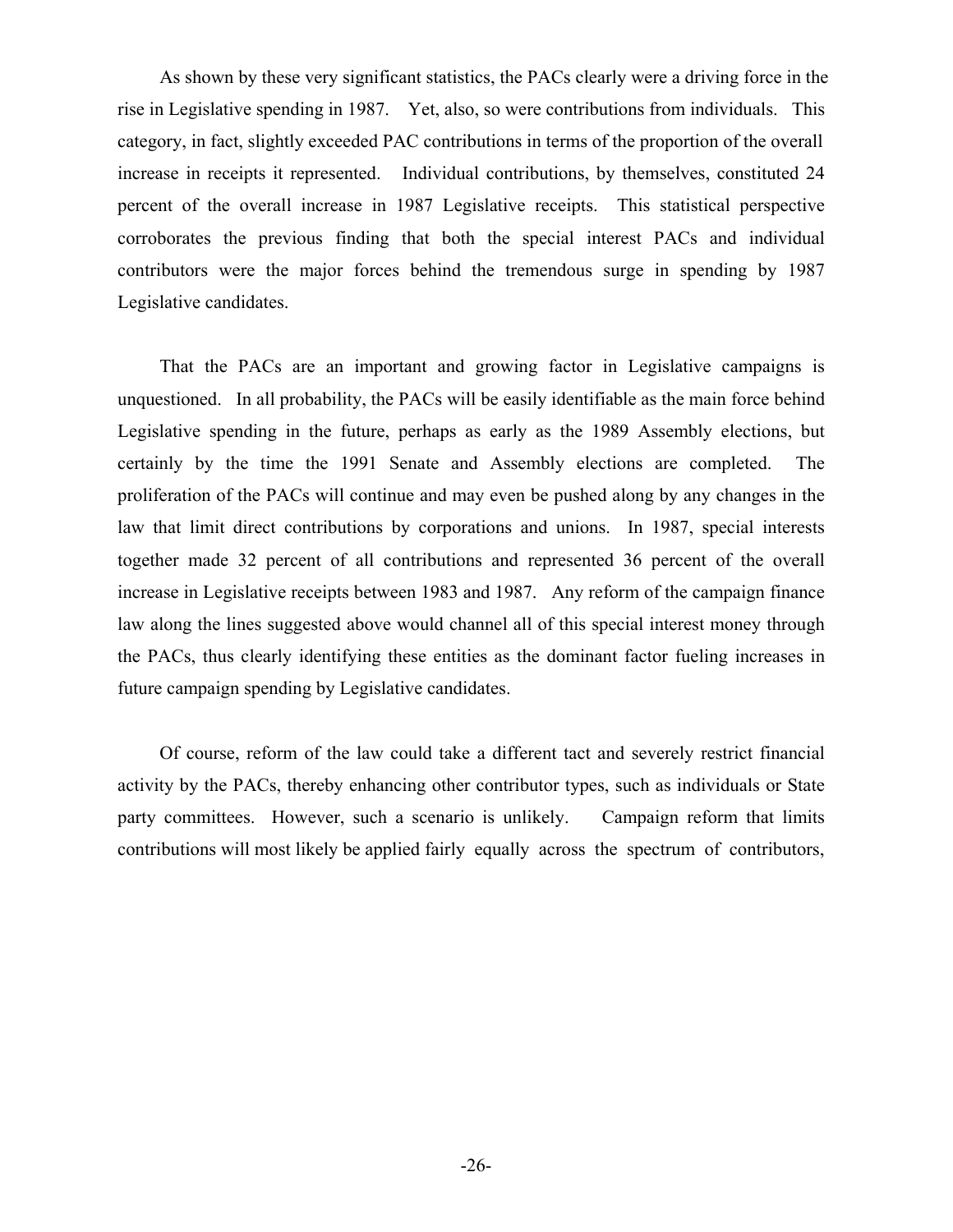thus setting the stage for a continuation of the growing influence of special interest PACs over the Legislative electoral process.

In conclusion, the period 1983-87 was a "watershed" period for political action committees in terms of their emergence as a major force in New Jersey's Legislative electoral process. This trend in PAC activity, barring statutory change, is likely to grow and develop further in future years, with PAC momentum continuing unabated until political action committees are clearly pinpointed as the driving force behind future increases in Legislative campaign financial activity.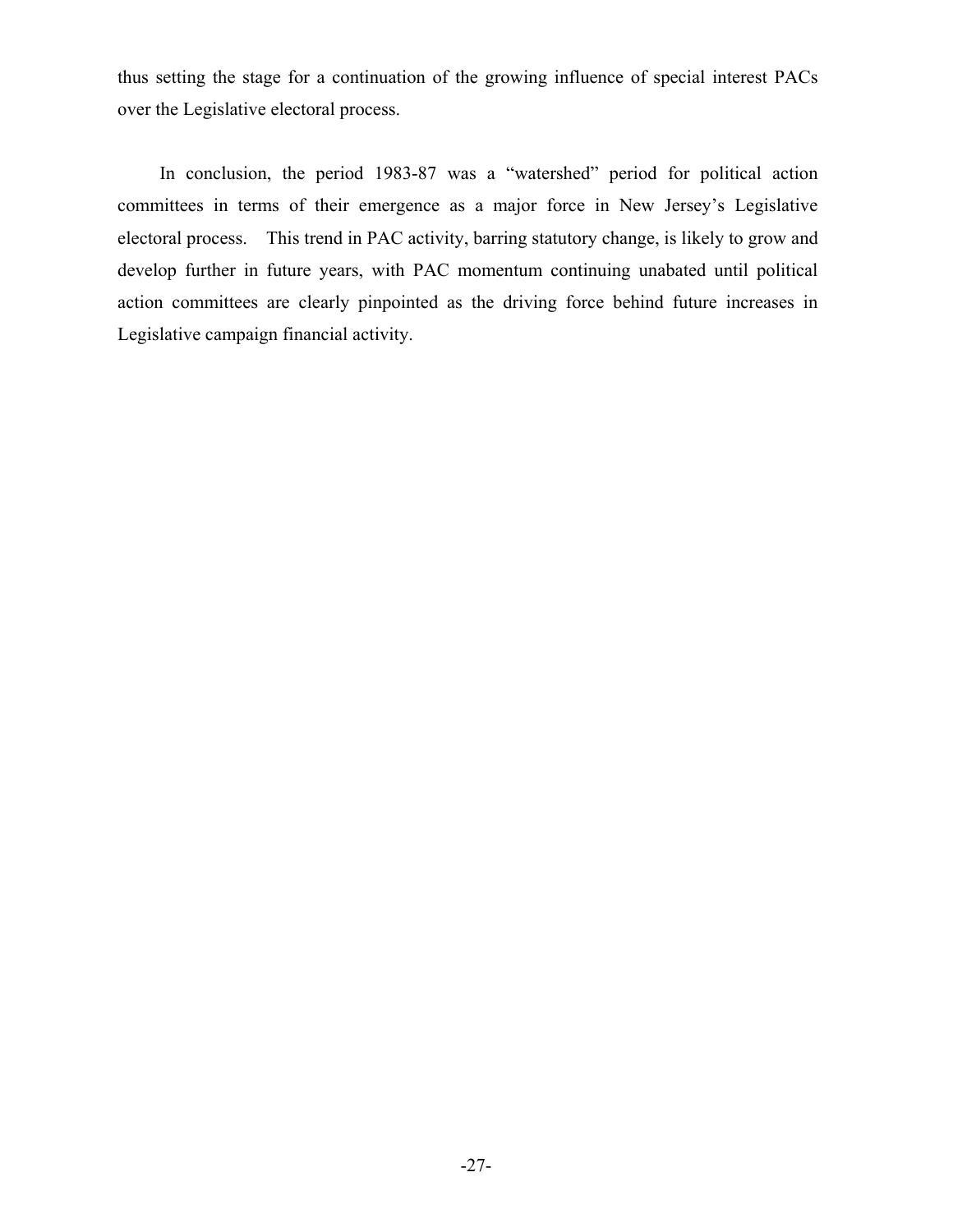## **THE NEW ROLE OF THE STATE POLITICAL PARTIES IN LEGISLATIVE ELECTIONS**

In recent years, there have been some very interesting developments taking place relative to the State's political party system; and these developments can most readily be observed in terms of campaigns for the Legislature.

While the conventional wisdom holds that the political party system in New Jersey, as in most other places throughout the nation, is in decline, campaign financial data collected by the Election Law Enforcement Commission suggests that, at least with respect to the Legislative electoral process, this belief is only partially true.

There has been a shift in influence in these campaigns from the party organizations at the county level to the party organizations at the State level. While certainly the state political party entities, which, for the purpose of this study, include the state party committees as well as Legislative party committees, do not yet approach the influence over the process once wielded by the county party organizations, suffice it to say that they have gained considerably in strength from the time when they existed virtually in name only. Conversely, the county political party committees, once dominant over both the processes of elections and governance, have been weakened in the face of reforms, technology, and the onset of candidate-centered campaigns for the Legislature.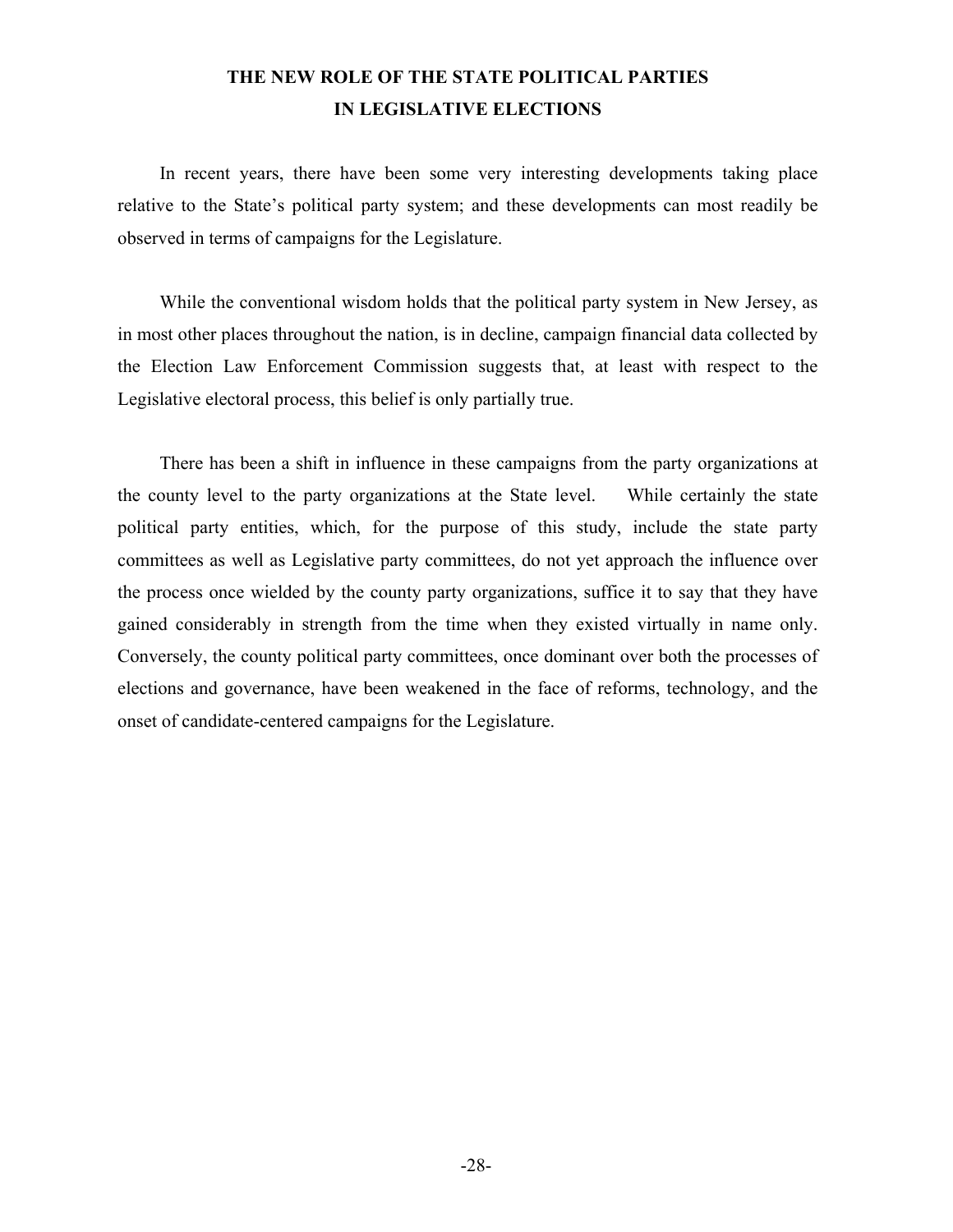## **County Party Organizations Lose Dominance**

Historically, county political party committees provided a semblance of organization to the electoral process in New Jersey. They provided cues to voting, influenced the nominating process, and organized and ran the election campaigns of candidates at many levels, including the Legislative. In turn, these county organizations not only dominated the campaigns but also the government. On the State level, because of their powerful role, they exerted much influence over the State Legislators and the Governor. In those years, it can be accurately said that State government was not run from Trenton but from the party fiefdoms of the 21 counties. $\frac{9}{2}$ 

In the last quarter century, much has changed. For example, voter identification with one party or the other is not as high as it once was, with the number of New Jersey voters thinking of themselves as independents representing more than 45 percent of the electorate.<sup>10</sup> Moreover, the after-effects of the Watergate crisis of the early 1970's very much contributed to the weakening of the party system, with certain reforms going far toward the dismantling of the strong county party system that traditionally existed in New Jersey. For example, not only has the direct primary system weakened their influence over the nominating process, but county political parties in New Jersey (as well as the State committees) not only cannot endorse candidates in the primary, but also have no official role in primary campaigns and often a greatly reduced one in general election campaigns. Of course, this situation may change, due to the recent United States Supreme Court decision which declared a California law prohibiting the parties from endorsing candidates in the primary to be unconstitutional, but at this point in time the New Jersey law is still on the books.<sup>11</sup> Further, under campaign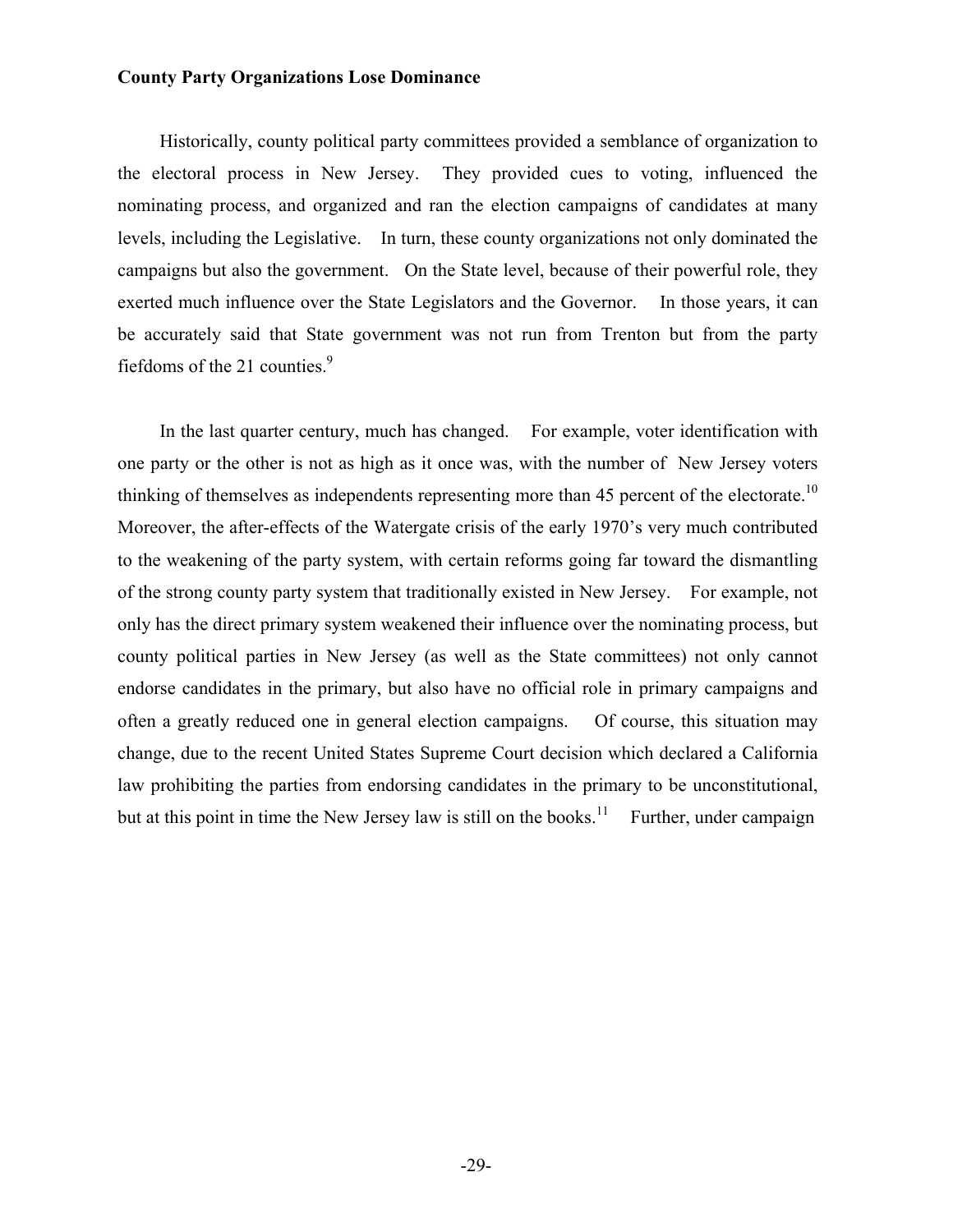finance laws, county parties are subject to restrictions on their actions on behalf of their gubernatorial candidates as well, though to a lesser degree than the State political party organizations.

Significantly, too, mass communication and other technological developments have taken their toll on the strength of the parties at the county level. Though not the only factor which worked toward their decline, the mass communication advances in recent years played an important role in the erosion of influence displayed by the county party organizations over the Legislative electoral processes in New Jersey. The voters now have an alternative means of receiving information about candidates and no longer depend solely on the parties.

In Candidates, and Campaigns–Electoral Politics In America. Stephen A. Salmore and Barbara G. Salmore state, "the decades after the 1950's would see the eclipse of local party organizations as a factor in most campaigns and the rise of the candidate-centered campaign run by professional consultants - - a style of campaigning that demanded greatly increased amounts of money to purchase expensive technology. These developments were first evident in presidential campaigns. Only gradually did they move to lower level races." $12$ 

Certainly these candidate-centered campaigns are a feature of gubernatorial campaigns and of campaigns for the New Jersey Legislature. If nothing else, the huge sums of money flowing into candidate committees during the 1987 Legislative campaign attest to that fact.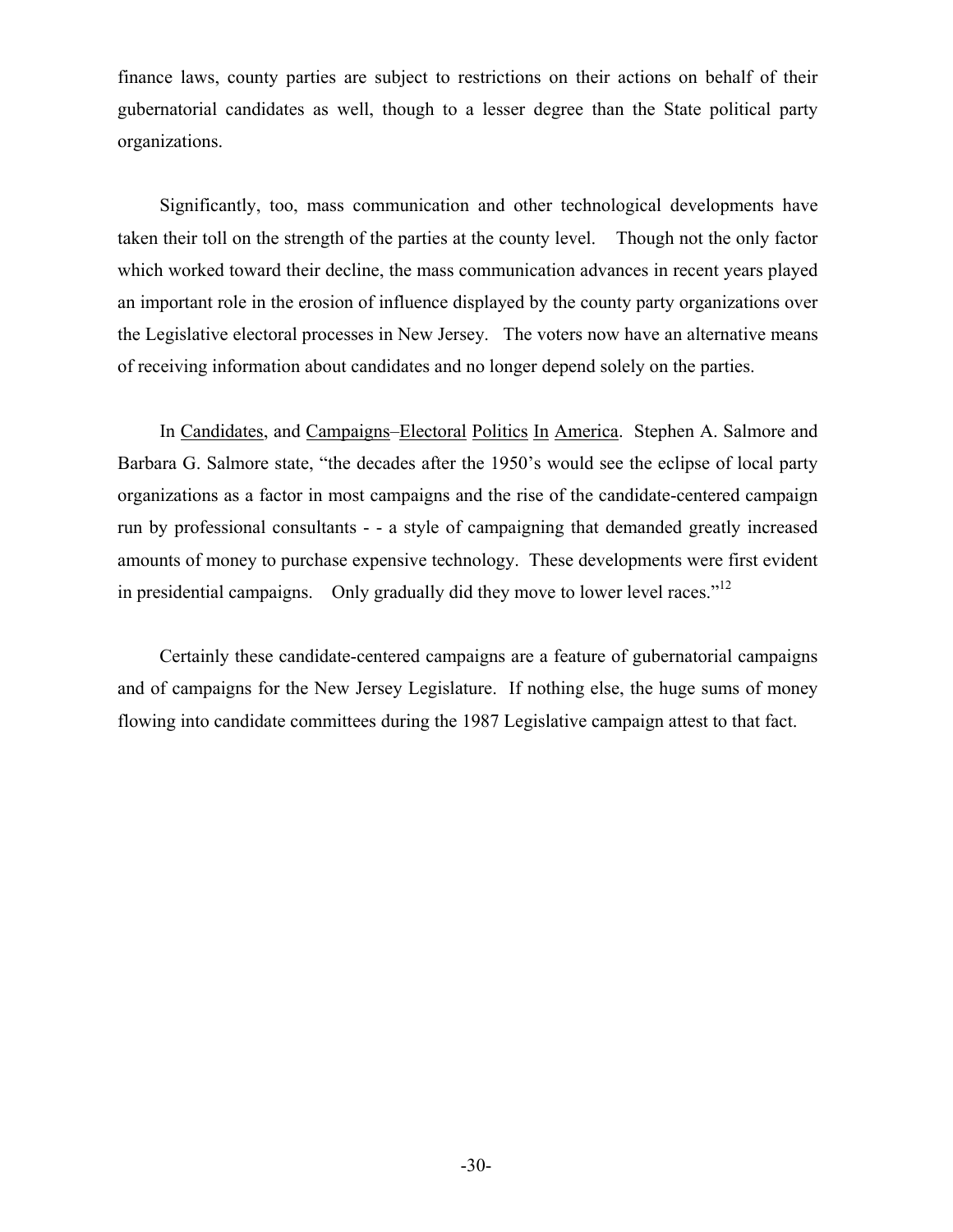#### **State Party Entities Assume Strengthened Role**

But does this mean that political parties in the Garden State are no longer players on the stage of Legislative politics? The answer is by no means. While the traditional role of the county party organizations may have changed relative to Legislative elections, with their influence declining, the 1987 Legislative general election demonstrated that the role of the State political party entities, on the other hand, has grown. In fact, interestingly and increasingly, these State level party entities have carved out a new and important niche for themselves in the State's political life. Where once county organizations exerted strong influence over all aspects of the electoral process and State party organization virtually existed in name only, it is the State party entities that are now playing the more powerful role in the Legislative elections process. The stronger role exhibited by the political parties has shifted from the county level to the State level, with the State party entities evolving into functionaries that resemble a service industry.

For example, as mass media and money become more important to campaigns for the Legislature, the State political party organizations and other committees structured around party are becoming more important in terms of fund-raising and providing a variety of campaign consulting services. These services include consulting on fund-raising techniques, media use and computerization.

Moreover, these organizations help with voter registration and targeted get-out-the-vote drives, and help to consolidate party positions for candidates through the adoption of comprehensive party issue platforms.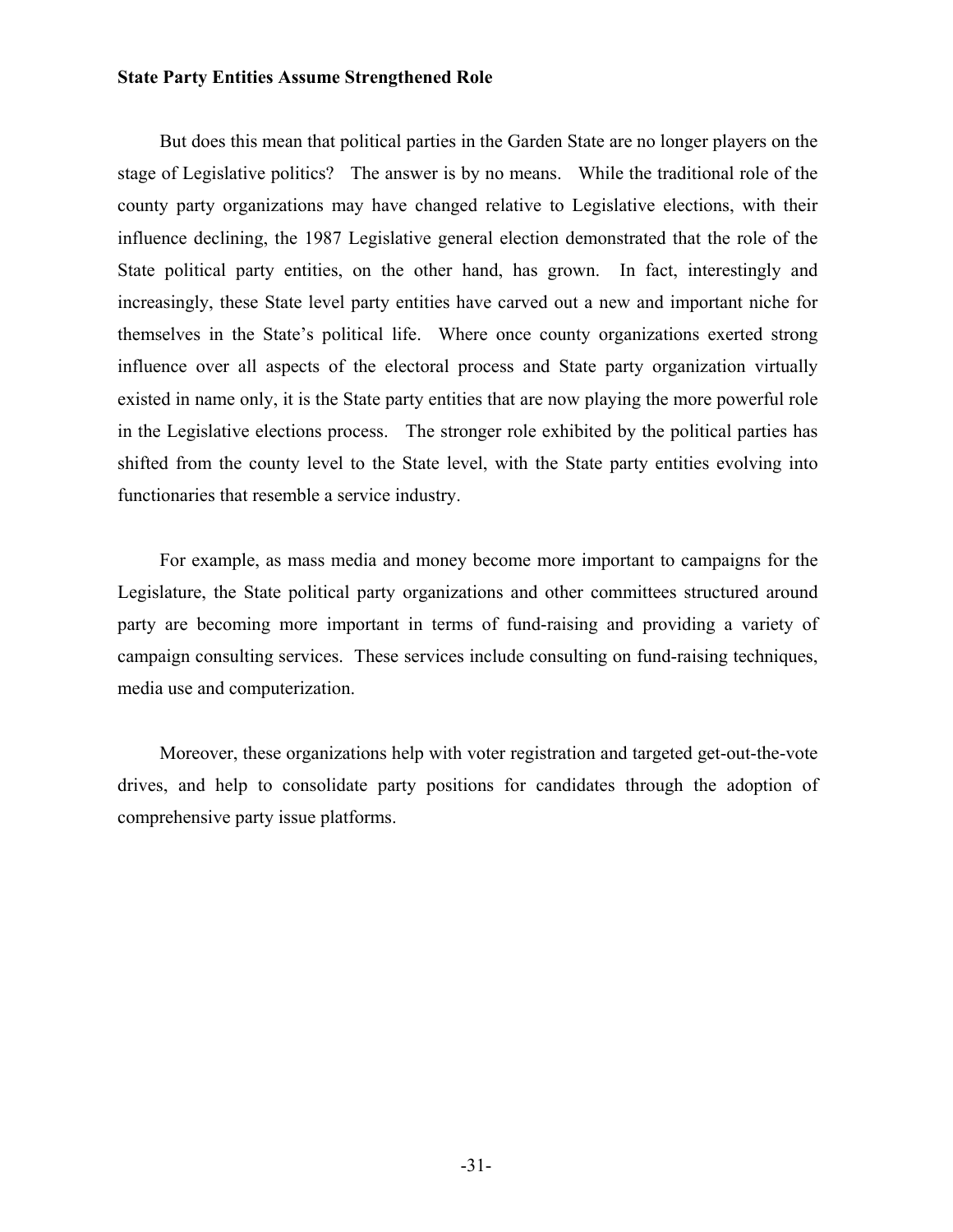Finally, in employing campaign professionals, the State party organizations and Legislative party committees provide assistance to Legislative candidates in complying with campaign finance laws. Through helpful seminars and workshops, these political party entities also provide candidates with valuable insights into campaign strategy.

As suggested above, the State political party organizations and Legislative party committees have developed into a service industry, and in so doing, have carved a role in the political life of the State in an increasingly money-oriented and media-intensive age.

Certainly, there can be no better evidence of this fact than the important role State political party and Legislative party committee played in the Legislative election of 1987, a role that had changed significantly from ten years before.

## **Increase in State Party Activity Since 1977**

While campaigns for the Legislature have become more and more candidate-centered since 1977, interestingly, it was during the same period that the process of reshaping and invigorating State political party organizations also took form.

For instance, between the 1977 and 1987 Legislative general elections, it can be deduced that overall fundraising activity by the State Political Party Committees and Legislative party committees increased significantly, with these committees amassing a record \$7.9 million in 1987. The receipt figure for 1977 is, unfortunately, unavailable; but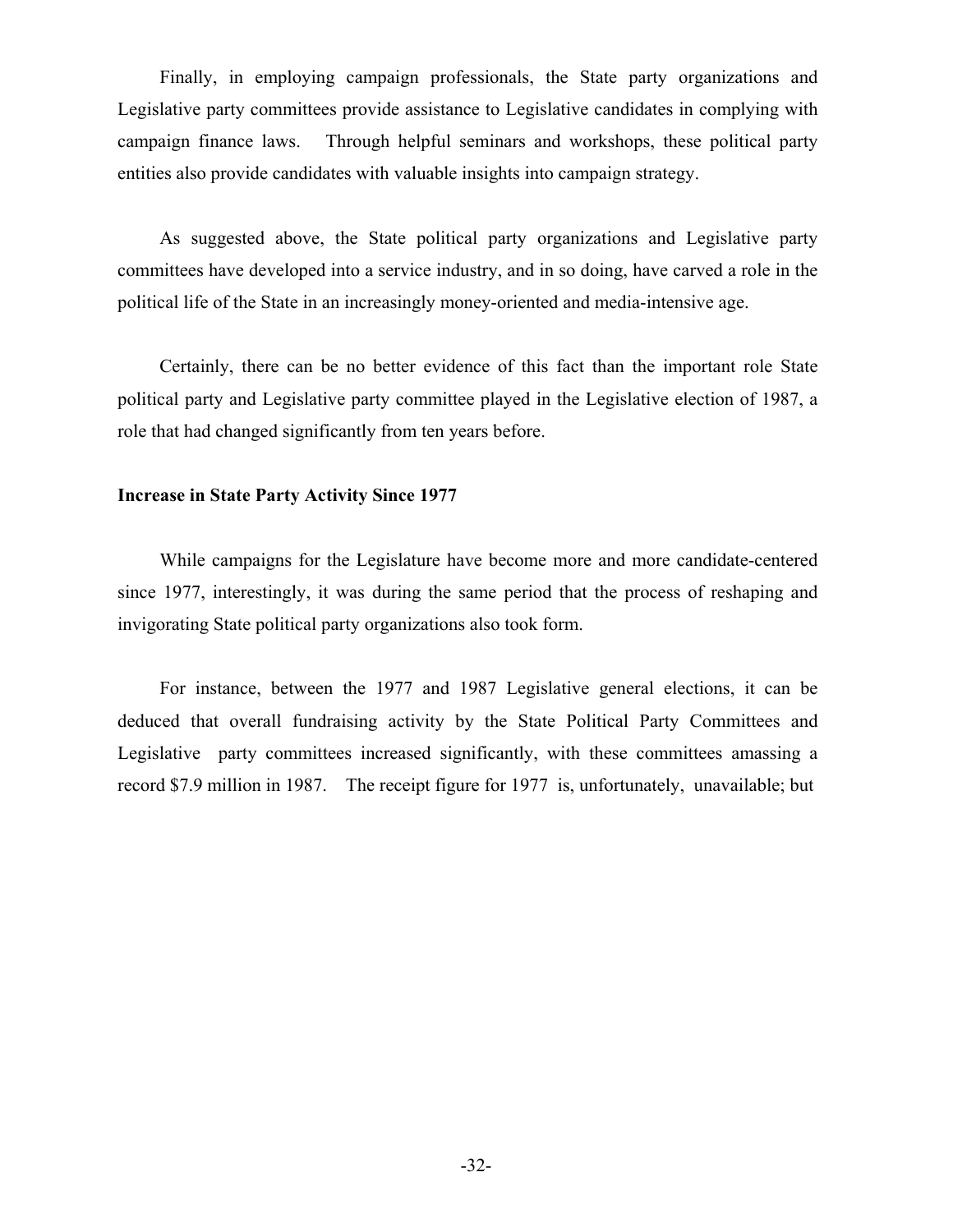given the Legislative expenditure total by these committees in that earlier year, it is safe to conclude that not much more money was raised by these party entities in 1977.

With respect to this financial activity related to the Legislative election, spending on Legislative candidates by these committees rose from \$592,464 in 1977 to \$3.5 million in 1987, for a ten-year increase of 483 percent.

Involvement in the Legislative campaigns by the Democratic committees increased at a stunning rate. In 1977, for instance, only \$99,135 was spent on Legislative candidates, whereas, in 1987, the amount increased to \$1.7 million, for a rise of slightly over 1600 percent.

Republican activity in the Legislative campaign, on the other hand, though outpacing overall Democratic Party activity, and though increasing substantially, nevertheless increased less dramatically during this period. Expenditures for Legislative candidates during this period by Republican entities increased by 265 percent, from \$493,329 in 1977 to \$1.8 million in 1987. Table 15 depicts overall financial activity, including expenditures by State political party entities on Legislative campaigns, during the period 1977-87.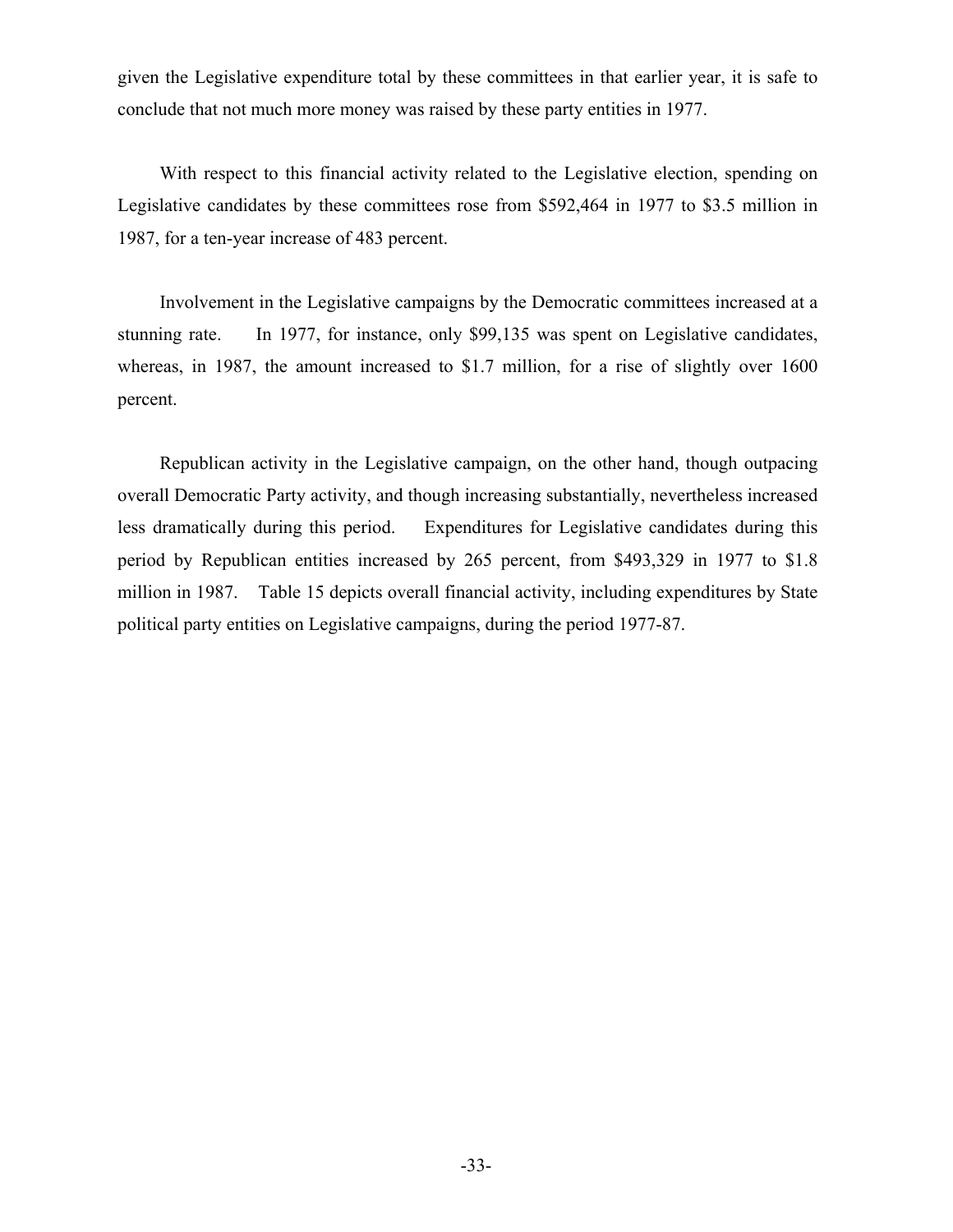## **Table 15**

## **Financial Activity by State Political Party Entities: 1977, 1981, 1983 and 1987**

|           | Receipts*         |            | Legislative Expenditures** |                |                             |             |
|-----------|-------------------|------------|----------------------------|----------------|-----------------------------|-------------|
|           | <b>Republican</b> | Democratic | Total                      |                | Republican Democratic Total |             |
| $1977***$ | -                 |            | $\overline{\phantom{a}}$   | $\text{\$}$ .5 | $S_{\cdot}$ .1              | $\delta$ .6 |
| 1981      | \$2.1             | \$1.6      | \$3.7                      | \$2.1          | \$1.5                       | \$3.7       |
| 1983      | \$2.8             | \$1.2      | \$4.0                      | \$1.9          | $\text{\AA}$ .8             | \$2.7       |
| 1987      | \$4.7             | \$3.2      | \$7.9                      | \$1.8          | \$1.7                       | \$3.5       |

\*in millions of dollars

\*\*these figures do not add exactly because of rounding

\*\*\*receipt totals for 1977 are unavailable

## **Legislative Activity by State Party Entities Has An Uneven History During Successive Elections**

While the data indicates that party fundraising experienced a steady and substantial increase throughout successive Legislative elections during this ten-year period, it also indicates that party involvement in Legislative campaigns, on the other hand, was uneven. Though overall, party Legislative activity increased between 1977 and 1987, peak involvement by the party entities occurred in 1981. In that year, Legislative activity was greater than in 1983 and even slightly more than in 1987.

Between 1977 and 1981, for instance, receipts by the party committees most certainly increased substantially to \$3.7 million. Expenditures by the party committees on Legislative candidates rose by 517 percent, from \$592,464 to \$3.7 million.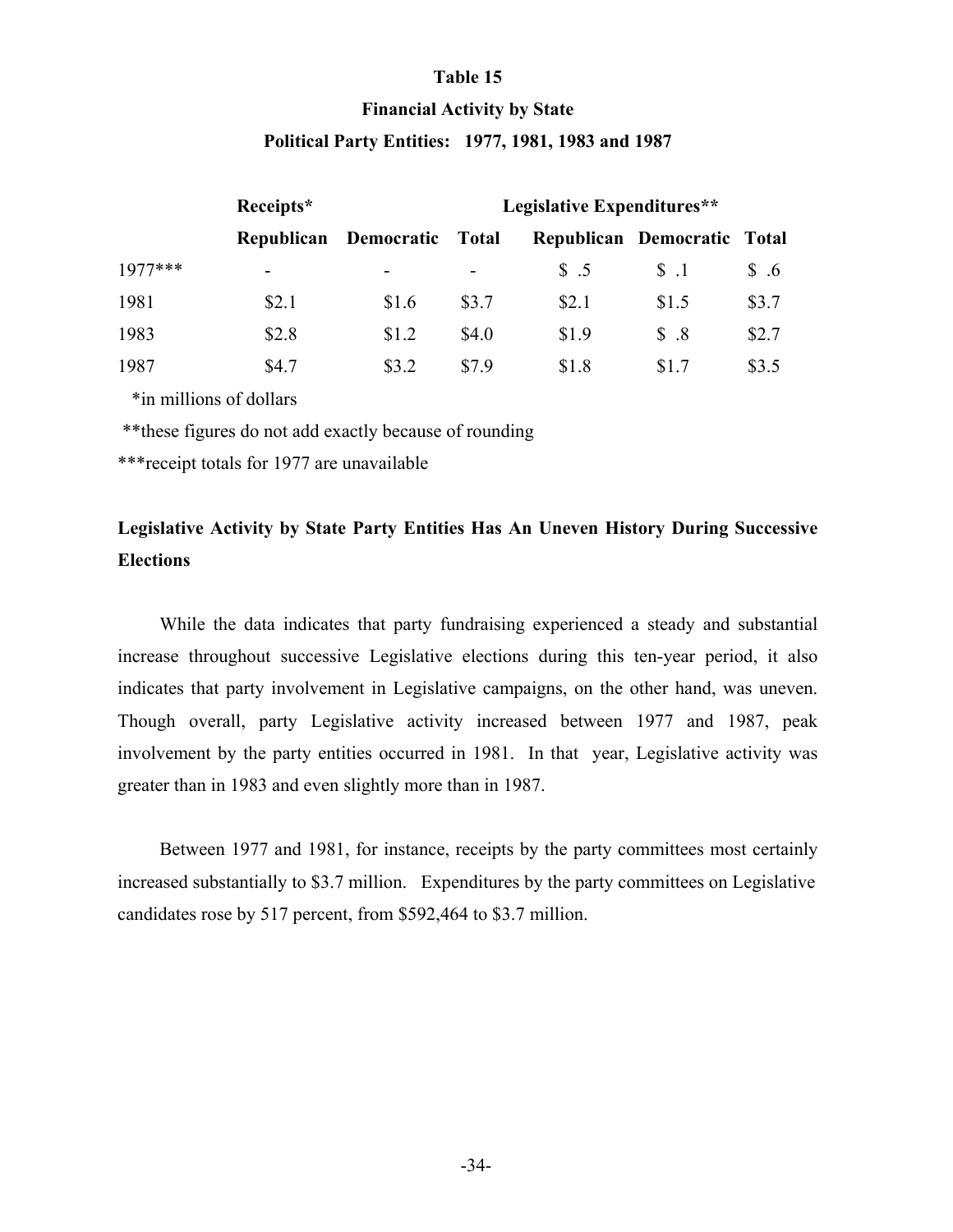Expenditures on the Legislative campaign by the Democratic Party increased from \$99,135 in 1977 to \$1.5 million in 1981, for an increase of more than 1400 percent. Republican party Legislative expenditures rose by 320 percent, from \$493,329 in 1977 to \$2.1 million in 1981; a substantial increase, but in percentage terms much less so than Democratic Party expenditures.

Between the general election of 1981 and that of 1983, receipts by these committees continued to increase. In 1983, Democratic and Republican State Committee and Legislative Party Committee receipts totaled \$4 million, for an increase over 1981 of 8 percent, when, as stated above, receipts totaled \$3.7 million.

Expenditures on Legislative candidates by these entities decreased from 1981, however. In 1983 the party entities contributed \$2.7 million, down by 27 percent from 1981, when, as stated above they contributed \$3.7 million to Legislative candidates.

Comparisons between the overall financial activity of the Democratic Party entities and the Republican Party entities in 1983 show that a slowdown in fundraising and Legislative expenditures by the Democratic party entities was primarily responsible for the overall decline from 1981 in Legislative activity by the party entities.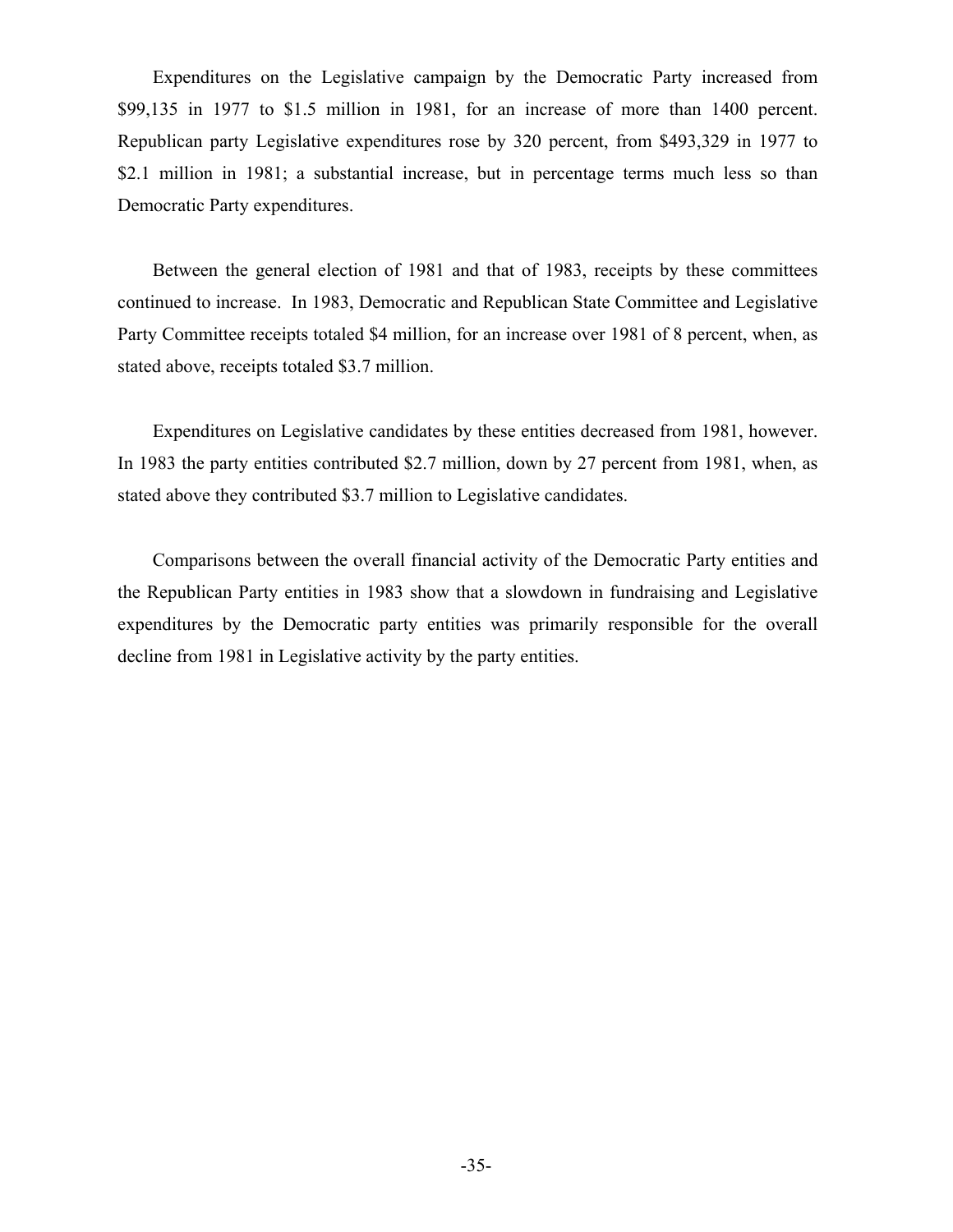For example, Republican Party receipts totaled \$2.8 million in 1983, for an increased of 33 percent. In 1981, Republican Party receipts totaled \$2.1 million.

Democratic Party receipts totaled \$1.2 million in 1983, for a decrease from 1981 of 25 percent. In 1981, Democratic Party receipts amounted to \$1.6 million.

In terms of involvement in the Legislative campaigns, despite the fact that Republican Party expenditures on Legislative candidates in 1983 amounted to \$1.9 million; and, therefore, decreased by 10 percent from 1981, when they were \$2.1 million, this rate of decrease is much less than that of the Democratic Party. The Democratic expenditure on Legislative races totaled \$795,945 in 1983, down by 47 percent from 1981, when they totaled \$1.5 million.

Moreover, the increase in funding by 1983 Republican entities indicates that the GOP had the potential to spend as much or more on Legislative campaigns as in 1981, but perhaps decided to utilize its resources in other ways, such as contributing to local candidates and spending more on operational costs.

#### **Party Activity Increases Between 1983-87**

This pattern of increase in fundraising by the political party entities remained consistent between 1983 and 1987. Overall, receipts by the party entities continued to increase. Further, while total expenditures on the Legislative campaigns by these entities still did not equal that reached in 1981, these expenditures did increase over 1983, indicating that the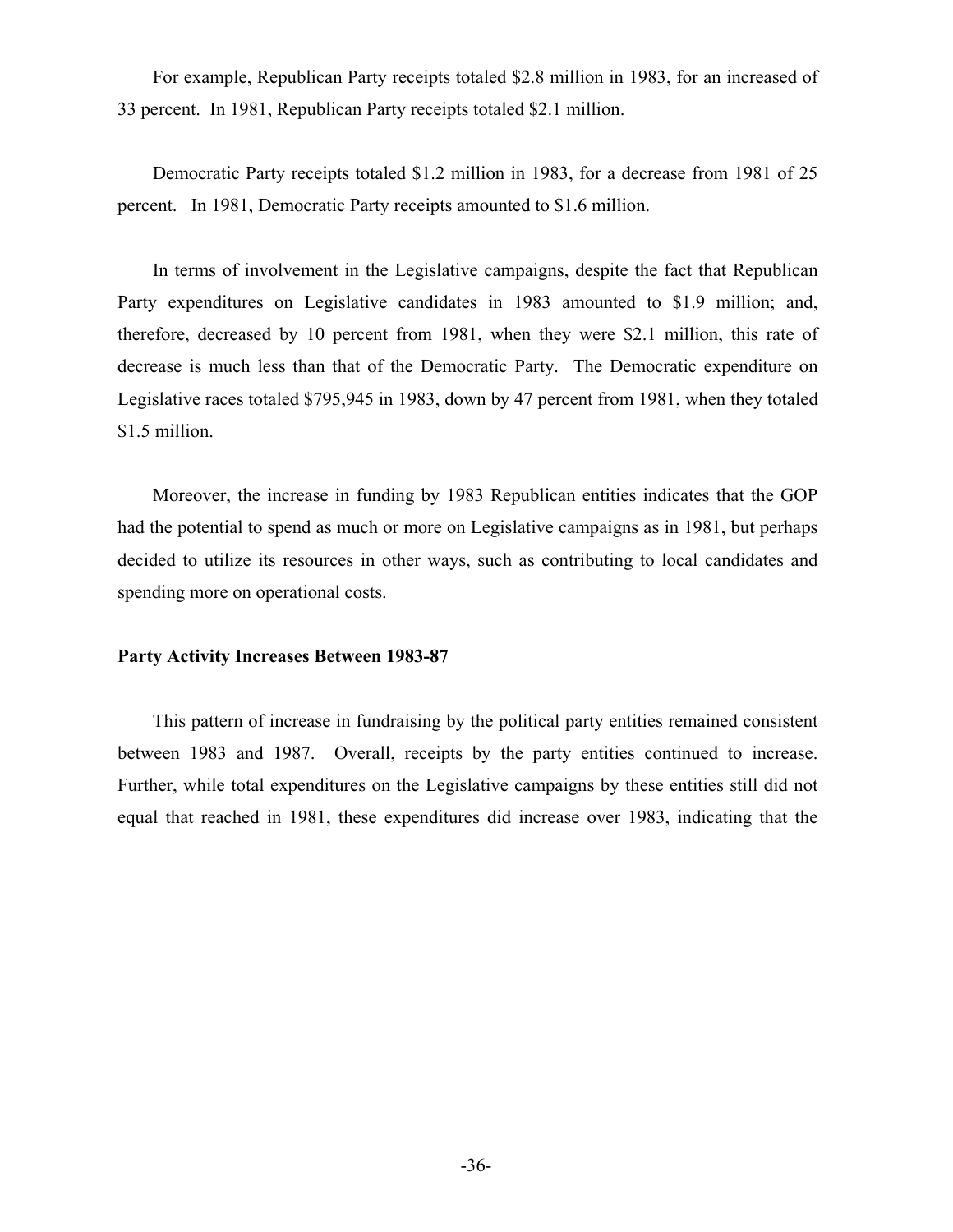overall trend in State Political Party Committee and Legislative Party Committee fundraising activity and involvement in involvement in Legislative campaigns over the ten year period 1977-87 was one of significant increase.

Fund-raising by State party committees and any Legislative party committees in 1987 increased by 97 percent over 1983. Compared with the \$4 million raised by these entities in 1983, State party and related committees raised \$7.9 million in 1987. Their spending on Legislative candidates increased by 30 percent between 1983 and 1987. In 1983, they contributed \$2.7 million compared with \$3.5 million in 1987. Table 16 shows total financial activity by State Party Committees and Legislative Party Committees in 1987 and Table 17 compares financial activity on behalf of Legislative candidates by political party entities in 1987 with that in 1983.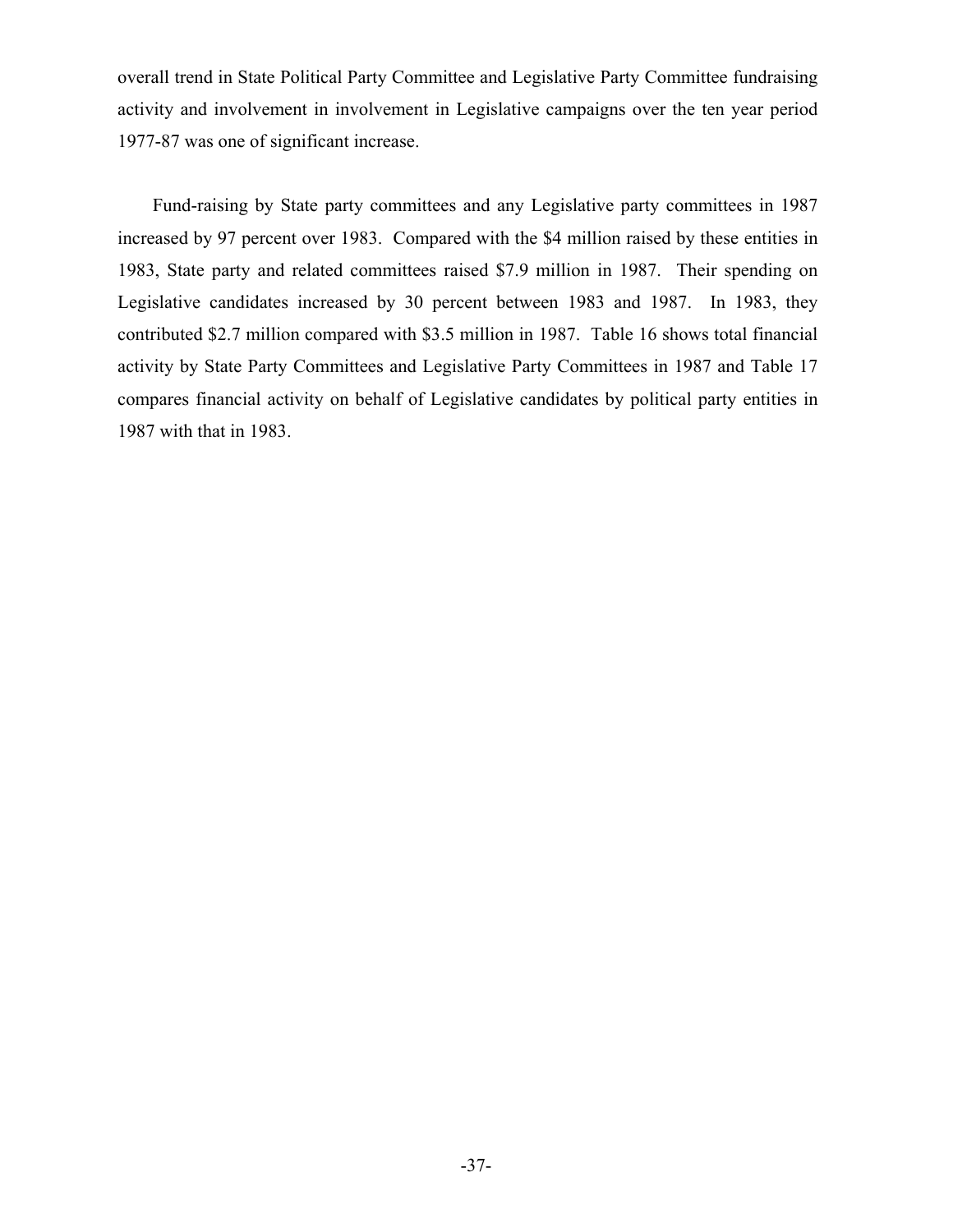## **Table 16**

## **Financial Activity by State Political Party Committees and**

## **Legislative Party Committees: 1987\***

|                                     | <b>Receipts</b>    | Legislative Expenditures**                 |
|-------------------------------------|--------------------|--------------------------------------------|
| Republican State Committee          | \$3.8              | \$.9                                       |
| <b>Assembly Republican Majority</b> | $\frac{\$}{\$}$ .9 | <u>s 9</u>                                 |
| Subtotal                            | \$4.7              | \$1.8                                      |
|                                     |                    |                                            |
| Democratic State Committee          | \$1.4              | $\mathbb{S}^-$<br>$\overline{\phantom{0}}$ |
| Senate Democratic Majority          | \$1.8              | \$1.7                                      |
| Subtotal                            | \$3.2              | \$1.7                                      |
| Total                               | \$7.9              | \$3.5                                      |

\*Democratic contributions to Legislators in 1987 undertaken by the Senate Democratic Majority.

\*\*in millions of dollars

## **Table 17**

## **Political Party Entity Contributions Directly or on Behalf of Legislative Candidates: 1983 and 1987\***

| <b>Entities</b> | 1983  | 1987  |
|-----------------|-------|-------|
| Democratic      | \$.8  | \$1.7 |
| Republican      | \$1.9 | \$1.8 |
| Total           | \$2.7 | \$3.5 |

\*in millions of dollars

In 1987, the Republican State Committee and Assembly Republican Majority (ARM) increased their fund-raising by 68 percent but reduced their contributions to Legislative candidates by five percent from 1983. In 1983 the RSC and a similar political committee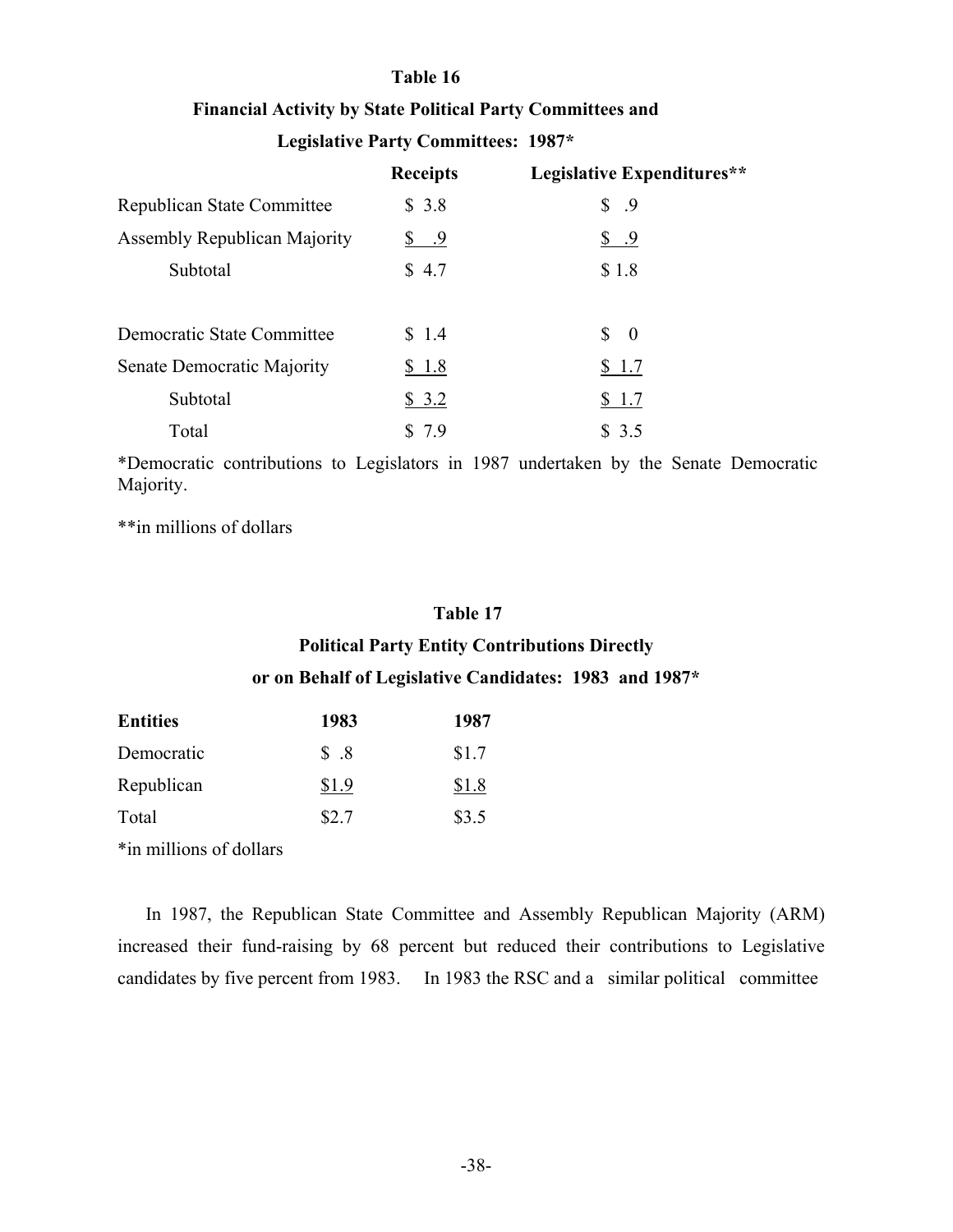to ARM, raised \$2.8 million and contributed \$1.9 million. In 1987, the Republican entities raised \$4.7 million and contributed \$1.8 million to Legislative candidates. Thus, Legislative activity by the Republican entities, while still greater than that of the Democratic entities, continued to decrease from the peak year of 1981, even as overall Republican Party receipts increased. Once again, it is probable that more financial aid was directed toward the grassroots level as well as spent on operational costs.

The increase in involvement in 1987 of the Democratic State Committee and the related committee, the Senate Democratic Majority, over 1983, was, on the other hand, notable. In 1983, the DSC and a related committee similar to the Senate Democratic Majority raised \$1.2 million and contributed \$795,945 to Legislative candidates. In 1987, these party entities raised \$3.2 million and contributed \$1.7 million to Legislative committees. Thus, there was a 167 percent rise in Democratic party fund-raising and a 113 percent increase in spending for the Legislative campaign. In relation to the peak Legislative activity year of 1981, not only fundraising by the Democratic entities up, but also the level of involvement in Legislative campaigns increased.

While the data indicates that party involvement relative to fund-raising and Legislative campaigns was still stronger on the Republican side in 1987, indeed during the entire period 1977-87, it also suggests that the Democratic side has gotten much better at fitting into the new scheme for the political parties as the 1980's pass into history. While the Republican advantage in fundraising remained (though decreasing), reaching 47 percent more than the Democrats in 1987 (it was 133 percent more in 1983); the Republican party involvement in the Legislative election in that year was only 6 percent more than the Democrats. In 1983, it reached 38 percent more. More significantly, the Democrats involvement in Legislative campaigns increased by 113 percent over 1983, whereas the Republican involvement actually decreased by five percent from 1983. Indeed, the Democratic Party's involvement in Legislative races revived in 1987 amid indications that it may be moving toward parity with that of the Republican Party's.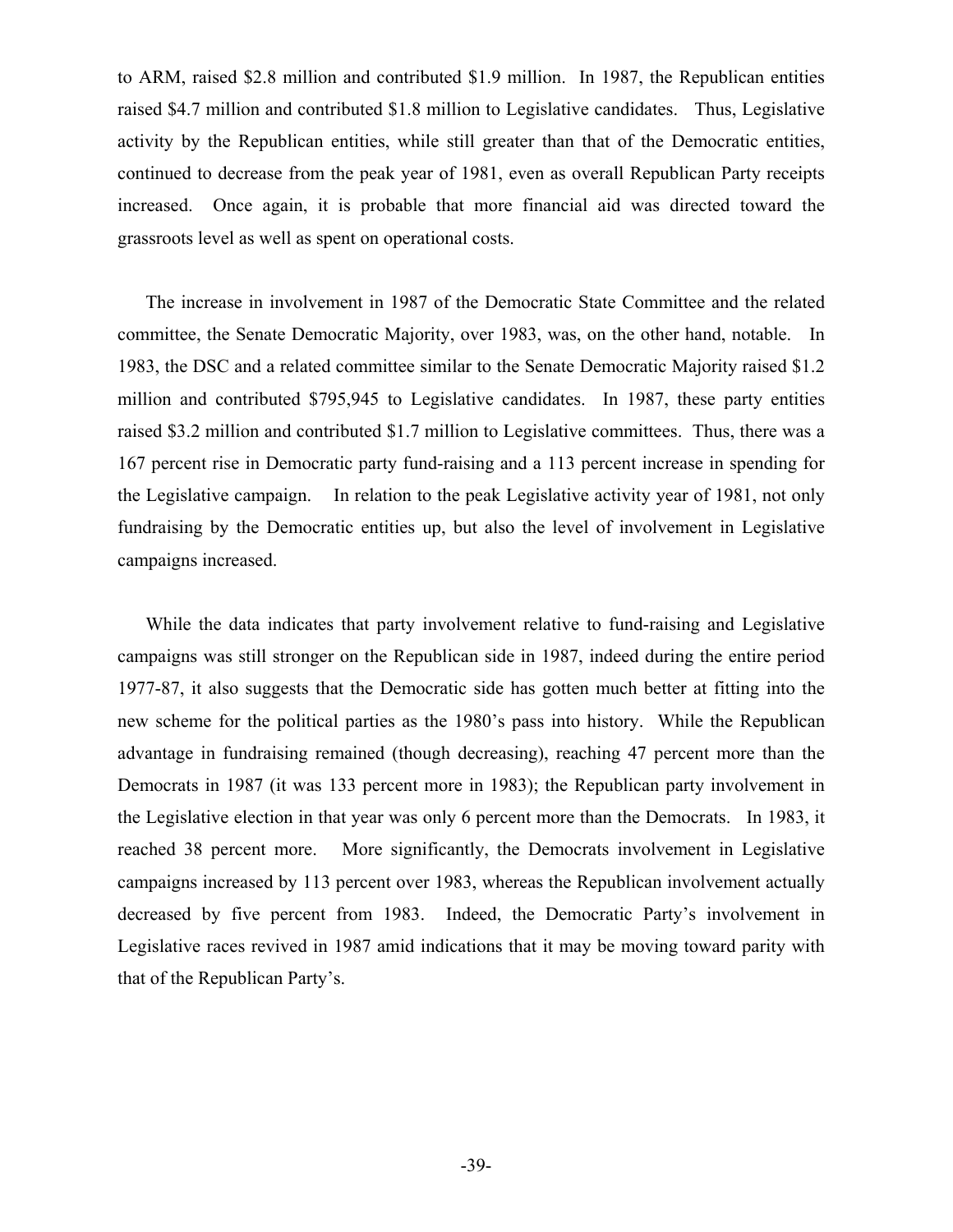#### **Future Promising for State Party Activity**

Certainly, the future is promising for the State parties as they evolve more and more into service industries for campaigns. The key, of course, is fund-raising. If the State political parties and their operatives can continue to refine their fund-raising techniques, they can continue to strengthen their role in the electoral process of State elections, even as candidatecentered campaigns remain the norm and as political action committees and, as will be shown, the new phenomenon of officeholder PACs compete with them for influence on the electoral stage. Through strong fund-raising efforts, the parties can help provide campaign consultant services necessary for successful Legislative campaigns in this medial-intensive age. They can also help maintain highly competitive environment for both Legislative parties in New Jersey.

In conclusion, the State political party committees and Legislative party committees made 24 percent of the total contributions to Legislative candidates in 1987. Out of \$14.8 million in candidate receipts, these entities were responsible for \$3.5 million. As suggested above, State political party committees and Legislative party committees financial activity has grown steadily since 1977, helping them to carve out an important role for themselves in the political and governmental processes at the State level.

Interestingly, this development has occurred simultaneously with the rapid increase in financial activity in Legislative elections and the onset of candidate-centered campaigns for the Legislature. Moreover, it has followed closely on the heels of the decline of the powerful county party system that still existed into the 1960's in New Jersey.

The statistics show that the State parties and Legislative party committees played a significant role in the 1987 campaign for the Legislative. The increase in activity by these party entities over a ten-year period not only indicates that the party system at the State level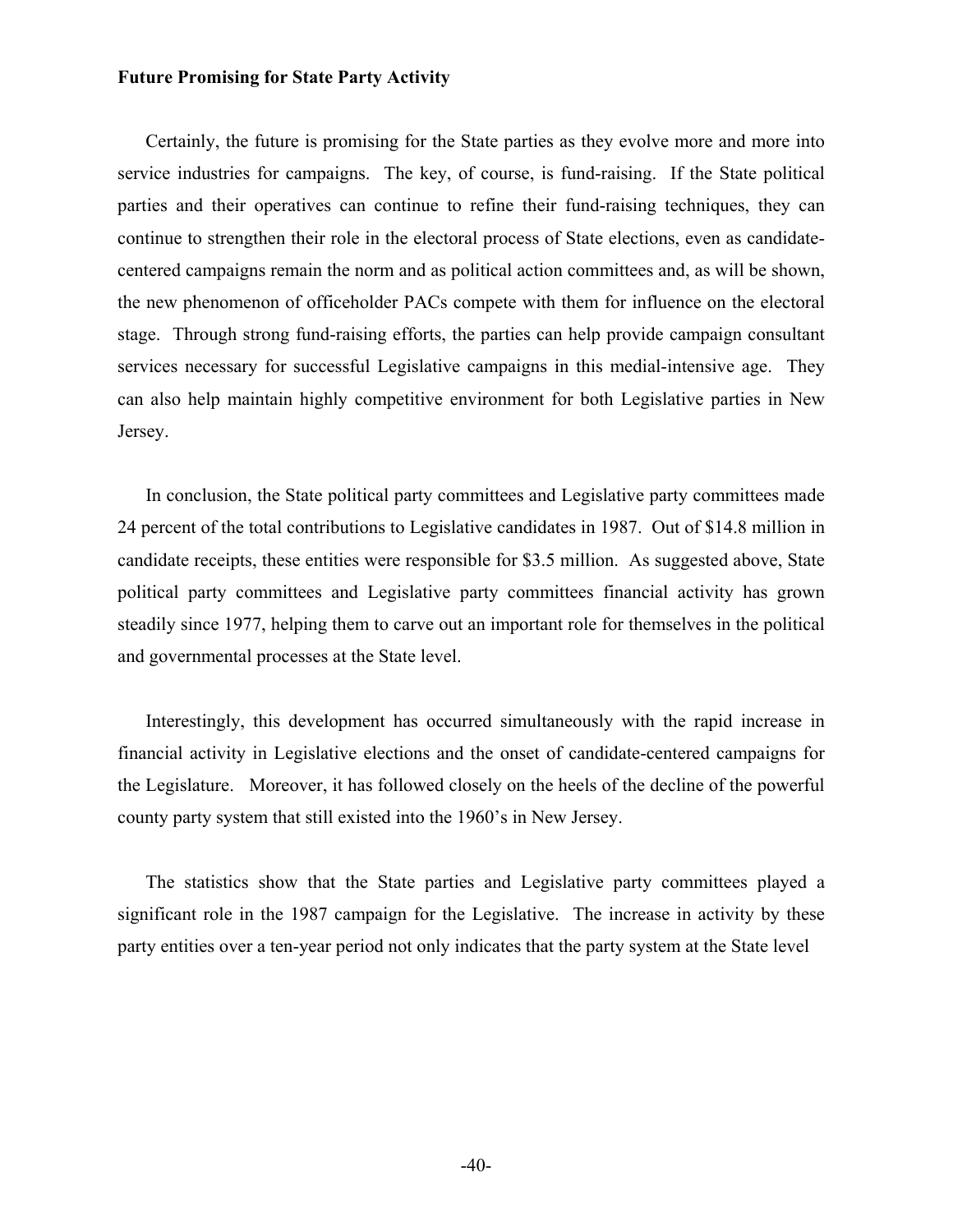is alive and well, but also promises to grow and even expand in the future, with the State parties becoming participants not only in Legislative campaigns, but in other important campaigns on the local level as well. Moreover, suggested changes in the law before the Legislature that relate to the political parties hold out the promise for an even greater and more significant role for the parties to play in future Legislative campaigns than even envisioned by this paper. The parties, at least on the State level, are alive and well, and increasing in importance.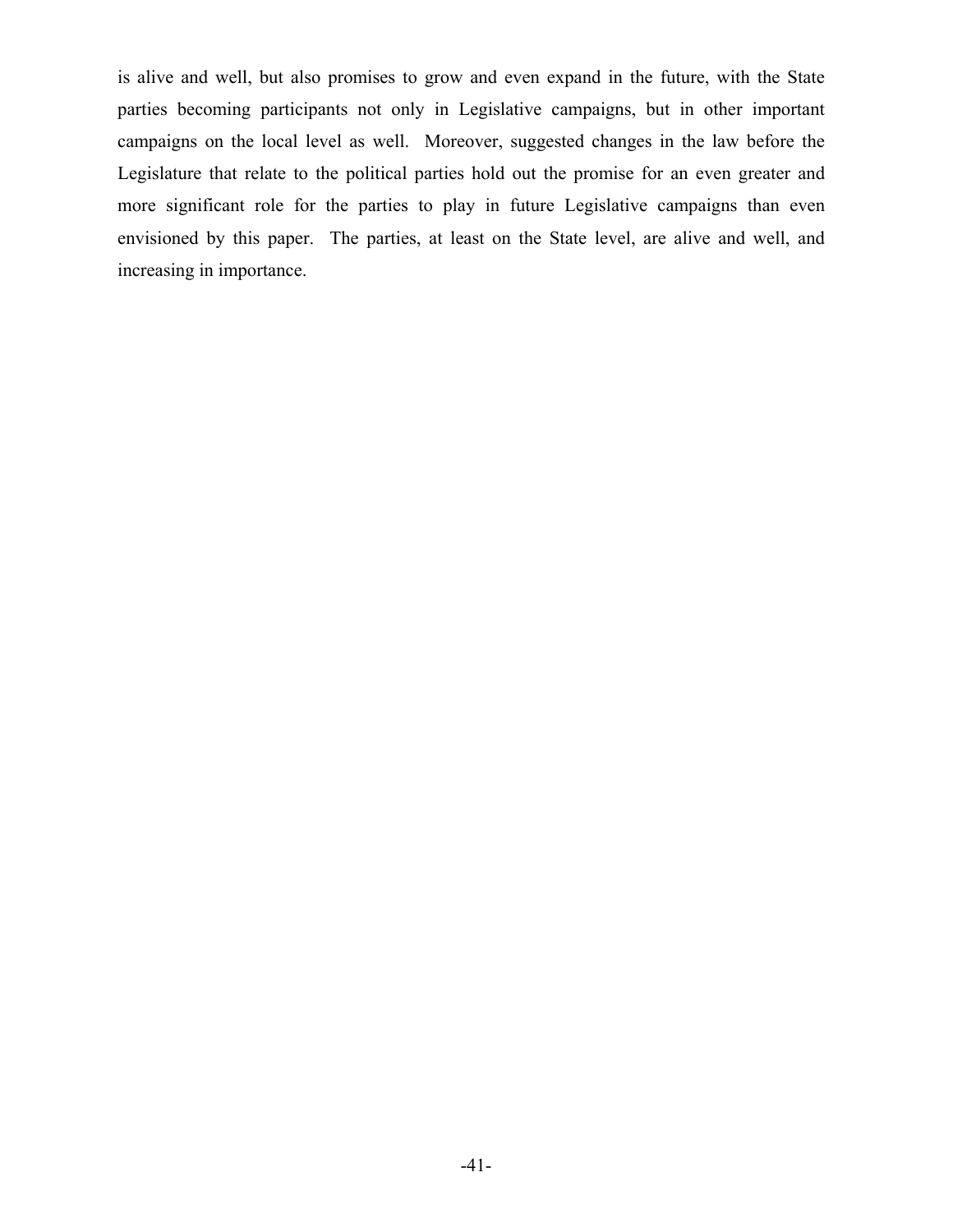## **OFFICEHOLDER PACs**

The establishment of PACs by officeholders is a trend that became evident in 1987. A new development, its roots in New Jersey are traceable to 1983.

While these PACs have been formed by officeholders at all levels of government in the State, the vast majority of them have been formed by members of the Legislature. Moreover, while financial activity by these PACs is evident at all levels of government, the bulk of their activity has taken place on the State level, with contributions being made to candidates for the Legislature as well as to the State Political Party Committees and Legislative Party Committees. Thus, for the purposes of this study, commentary will be limited to contributions by these officeholder PACs to Legislative candidates and will not deal with their financial activity at other levels.

Quite simply, these PACs are ongoing committees established by officeholders for numerous reasons, most prominently among them to raise funds for a future campaign of their own or for making contributions to other candidates of their party. In the case of Legislators specifically, these committees are often used to strengthen their political base in their home district, to heighten their influence with other members of their Legislative party, and to enhance their prospects for election to Legislative party leadership positions.

Like the growth in special interest PACs, the growth in candidate PACs is in response to the weakening of the traditional party system and to a campaign system in which money plays such an important role. These committees are helping to fill the power vacuum which resulted when the county political party committees lost much of their traditional influence over the electoral and governmental processes of State government.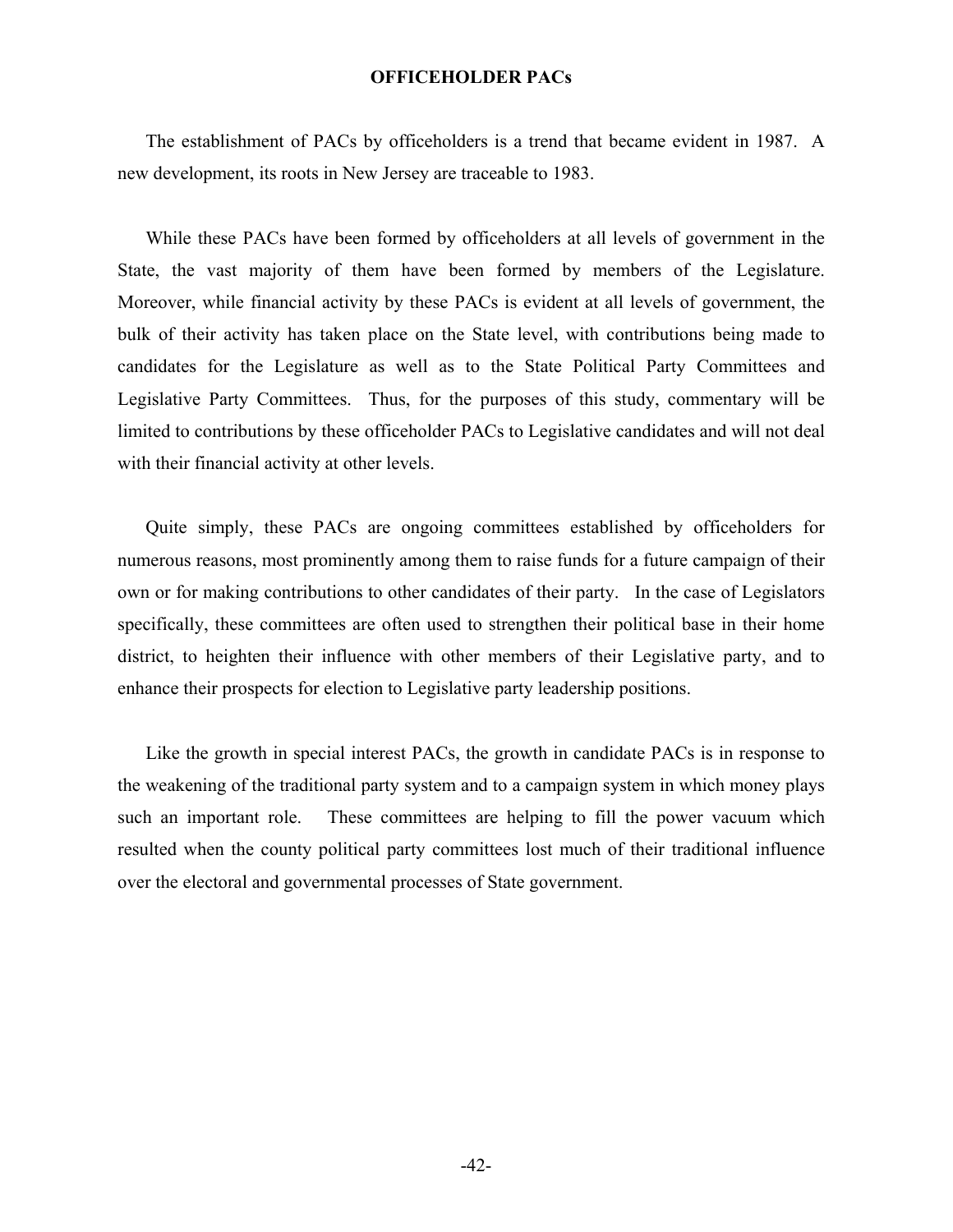## **Tremendous Increase In Number of Officeholder PACs**

During the 1987 campaign for the Legislative, 78 officeholder PACs had been formed by officeholders, the majority by members of the Legislature. Thus, in 1987, there were 26 times as many officeholder PACs as there were in 1983. As shown in Table 18, there were only three officeholder PACs in 1983, indicating that the development of a trend in this type of activity definitely occurred during the period 1983-87.

## **Table 18 Number of Officeholder PACs: 1983 and 1987**

| Year | no. | % increase |
|------|-----|------------|
| 1983 |     | -          |
| 1987 | 78  | \$2,500%   |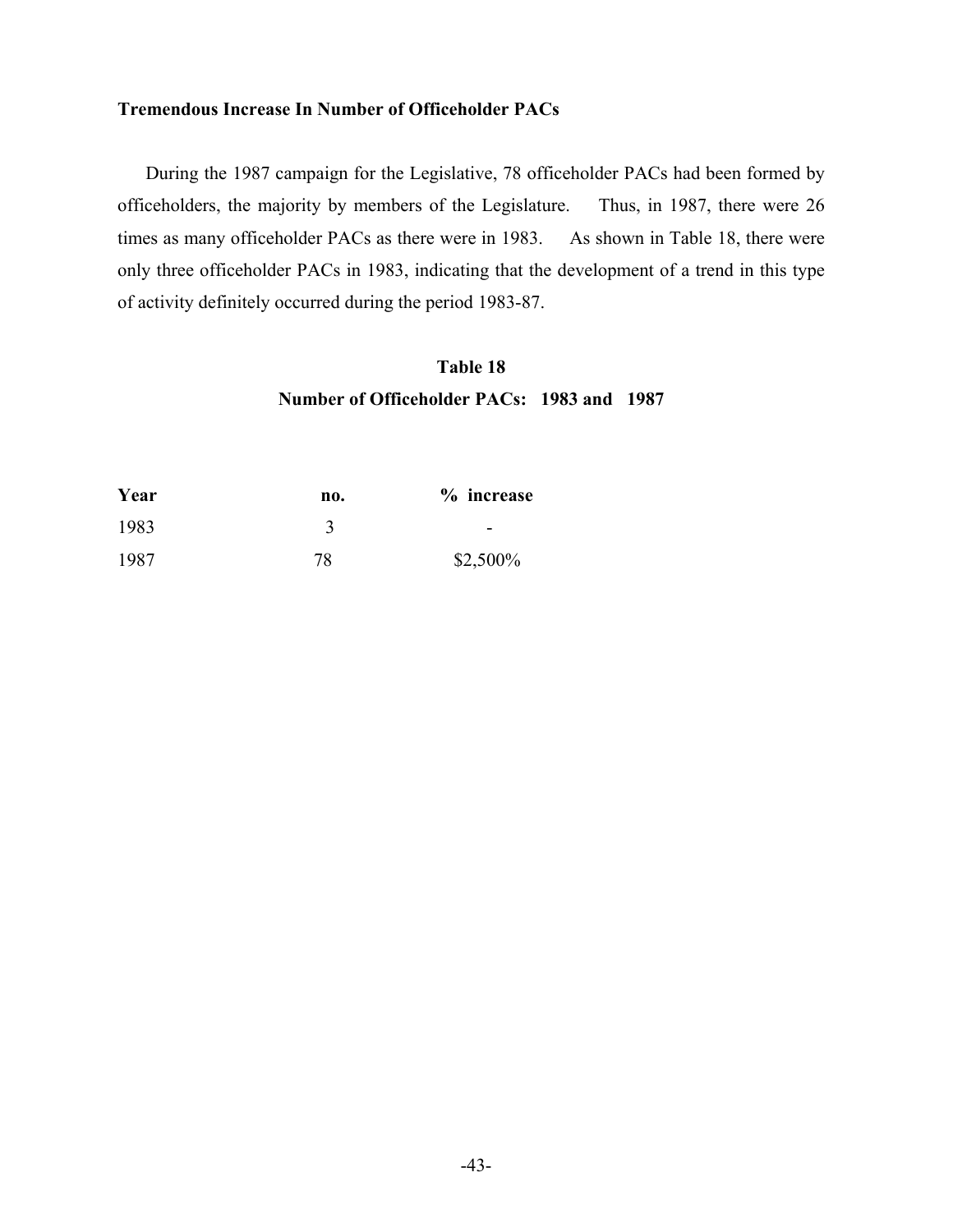## **Financial Activity Increases**

Naturally, financial activity by these entities increased enormously throughout this period. Table 19 compares receipts and expenditures by officeholder PACs in 1983 and 1987.

## **Table 19**

## **Receipts and Expenditures by Officeholder**

## **PACs: 1983 and 1987\***

| Year     | <b>Receipts</b> | <b>Expenditures</b> |
|----------|-----------------|---------------------|
| 1983     | $\$\,1$         | S.1                 |
| $1987**$ | \$2.3           | \$2.7               |

\* in millions of dollars

\*\*officeholder PACs spent more than they raised in 1987 because they generally started with an opening balance in their third quarterly report

Receipts by these PACs in 1987 amounted to \$2.3 million and expenditures to \$2.7 million. Compared with 1983, these candidate PACs received 22 times more in funds and spent 26 times more. Receipts in 1983 amounted to \$130,052 and expenditures to \$105,788.

In terms of contributions to Legislative candidates, the data is interesting as well. While the data includes contributions from Assemblyman Z "officeholder PAC" to Assemblyman Z as well as from such an officeholder PAC to other Legislative candidates, the data is nevertheless informative.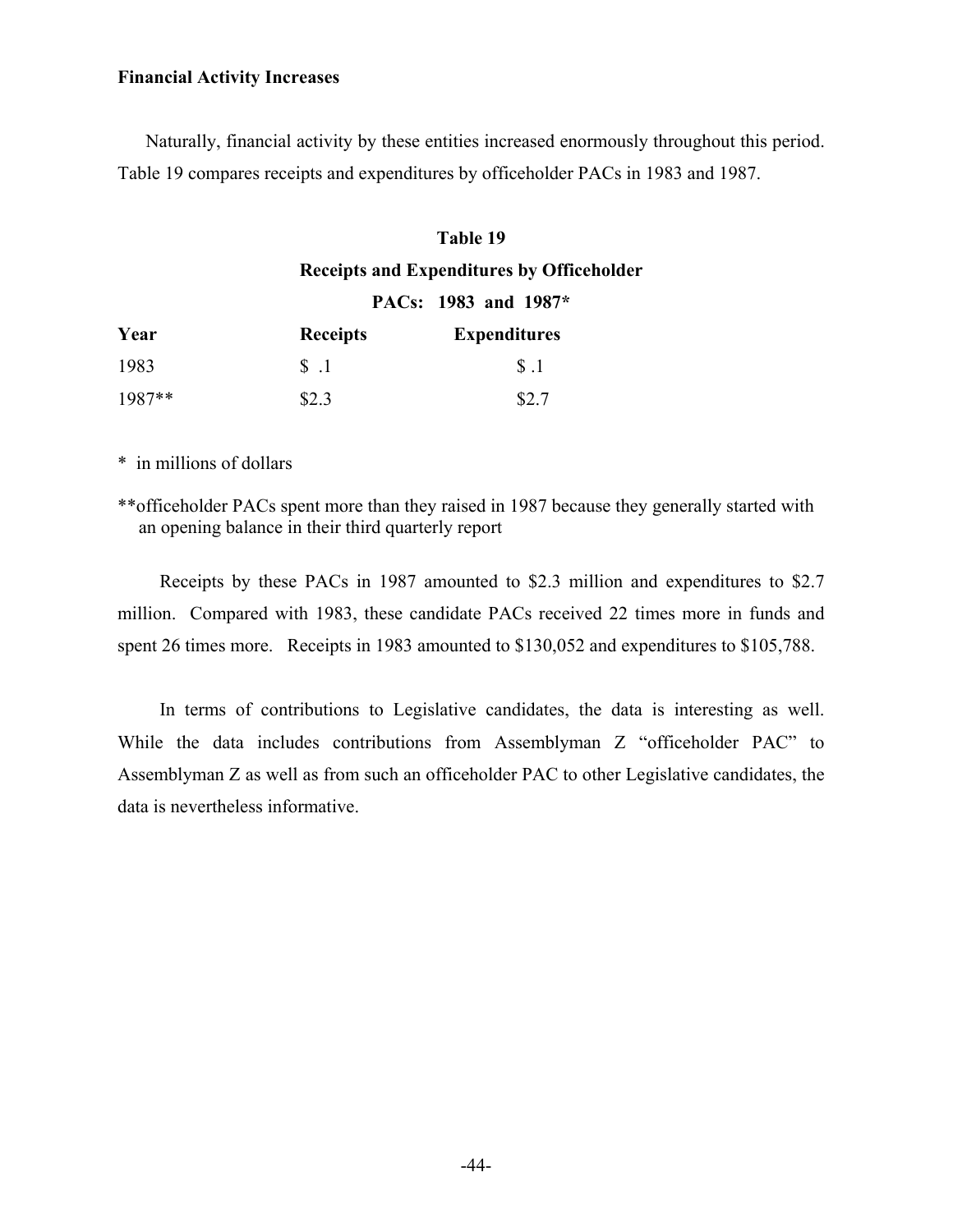Contributions to Legislative candidates by officeholder PACs equaled \$570,703 in 1987. This total was 14 times more than in 1983, when contributions to Legislative candidates amounted to \$35,353. It is important to note that this figure perhaps understates the involvement in the Legislative campaign by these entities in that a substantial amount of money was contributed to the political party entities, which in turn can use the money in supporting Legislative candidates. Table 20 shows the increase in contributions to Legislative candidate by officeholder PACs between 1983 and 1987.

## **Table 20 Contributions to Candidates by Officeholder PACs: 1983 and 1987**

| Year | <b>Contributions</b> | % Increase |
|------|----------------------|------------|
| 1983 | \$35,353             | -          |
| 1987 | \$570,703            | 1,514\%    |

The average amount raised by officeholder PACs in 1987 was \$25,856. Moreover, there were eleven members of the \$100,000 club. In fact, five officeholder PACs raised \$200,000 or more and one even raised over \$1 million.

The number of officeholder PACs joining the \$100,000 club has increased tenfold since 1983. There was one \$100,000 club member in 1983.

In New Jersey, the emergence of officeholder PACs is a relatively new development. They truly made their presence known in the 1987 Legislative general election. As stated above, these entities are emerging in reaction to Legislative campaign that are money intensive and to the power vacuum created by the weakening of the traditional party system.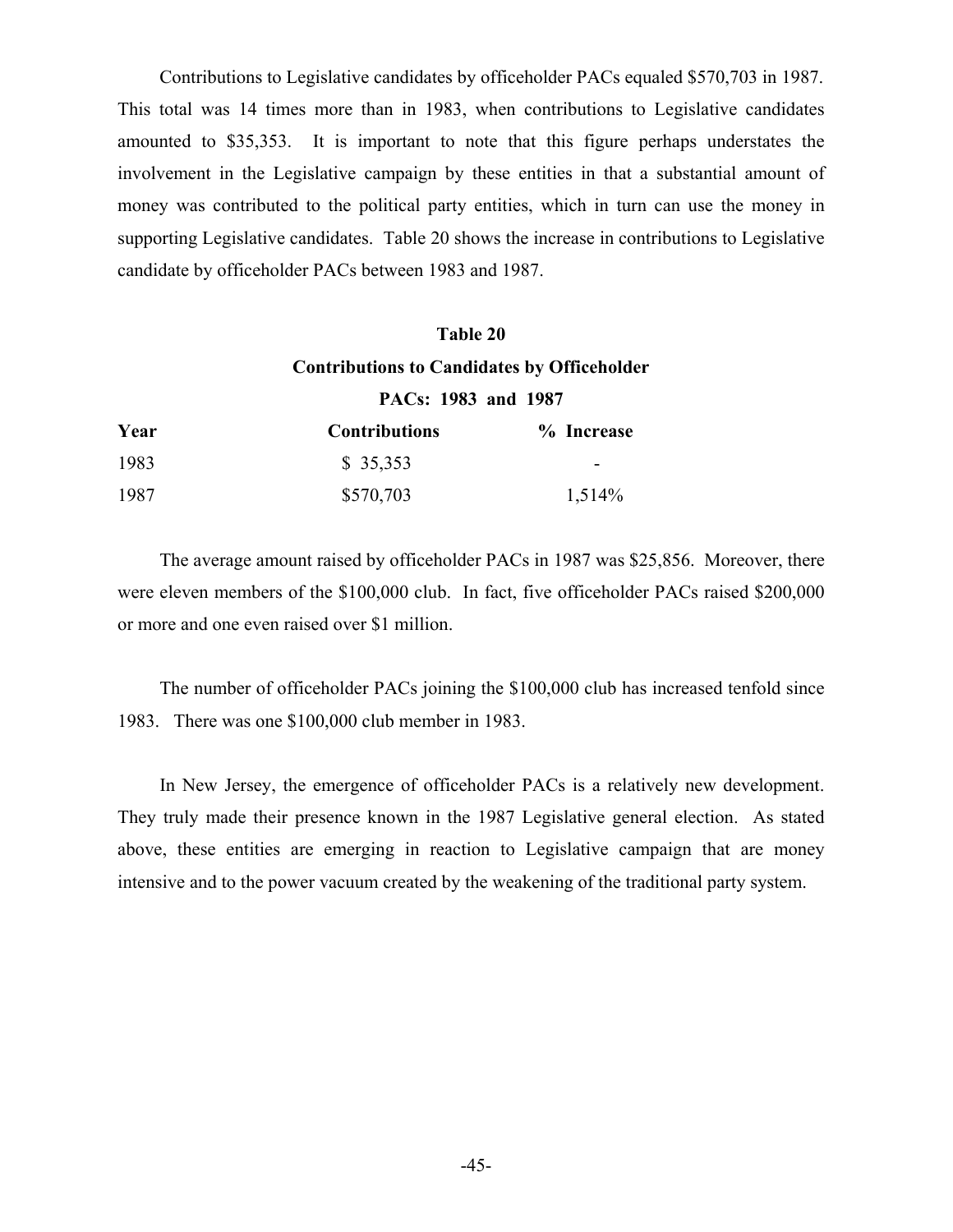In 1987, contributions to Legislative candidates by candidate PACs equaled \$570,703, or 4 percent of the total receipts reported by these candidates. While certainly not yet approximating a large share of contributions to Legislative candidates, it is apparent that these officeholder PACs are becoming a factor in modern Legislative campaigns in New Jersey. Barring any future limitations on their activity, the influence of officeholder PACs on the Legislative electoral process promises to grow. As such, they will increasingly become the subject of research and commentary by students of New Jersey Legislative elections.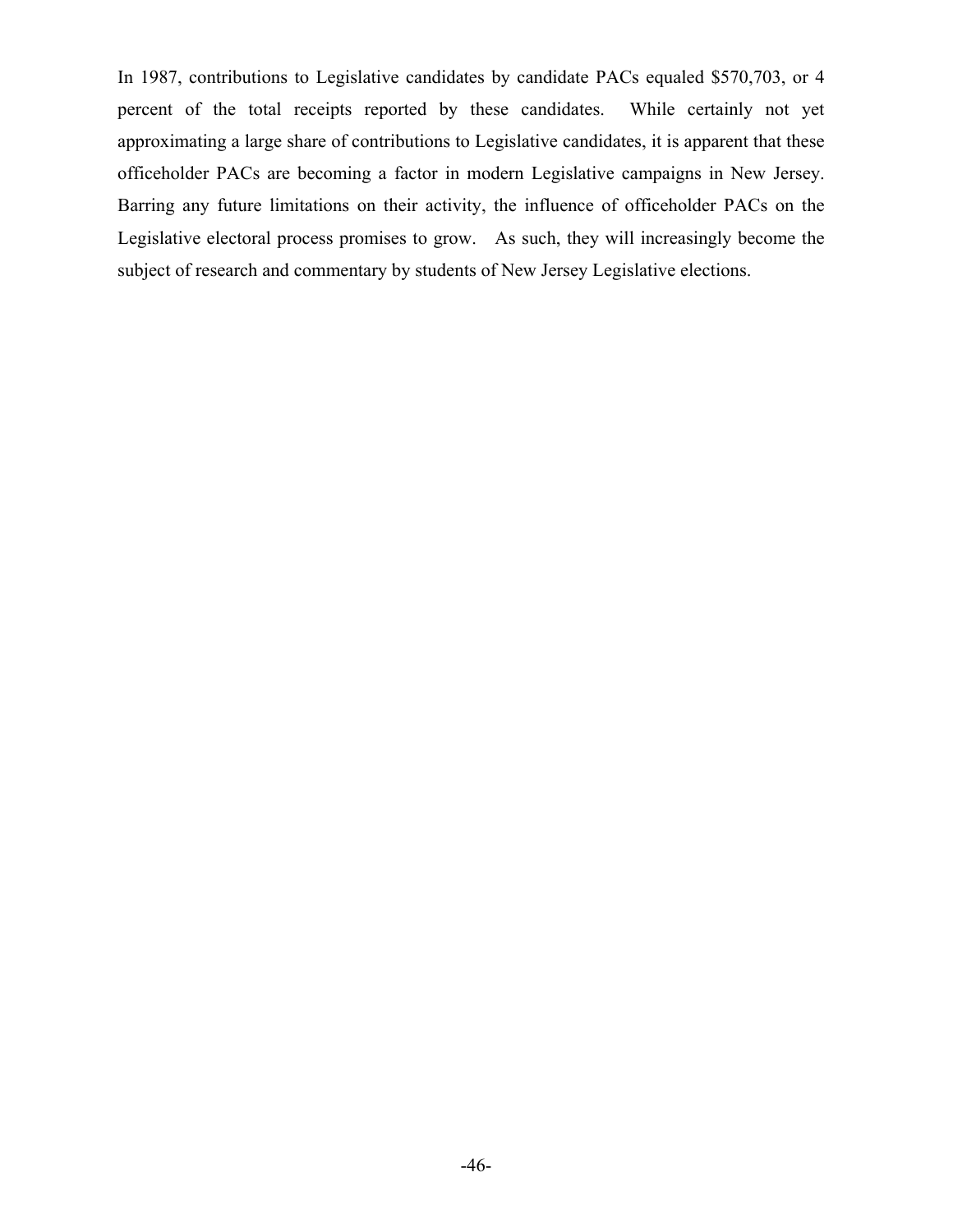## **CONCLUSION**

Campaign financing truly came into its own as a major issue during the 1987 general election campaign for the New Jersey Legislature.

Continuing a decidedly upward trend in candidate-centered, money-intensive campaign that is discernable over a ten year period beginning in 1977, candidates for the State Senate and Assembly made the 1987 general election the most expensive in history.

Receipts by these candidates totaled \$14.8 million and expenditures amounted to \$11.5 million. Thus, since 1977, when candidate receipts totaled \$4.1 million and expenditures \$3.9 million, there has been a precipitous rise in financial activity in Legislative campaigns.

Incumbents in 1987 benefited most profoundly from the largess of campaign dollars. They received 63 percent of the funds. Moreover, this wealth added to their natural and historic advantage, as incumbents were returned to office at the extremely high rate of 98 percent.

As noted in the text, this pattern replicates that of 1983, the most recent general election prior to 1987 when both houses of the Legislature were up for election. In 1983, incumbents, returned to office at a rate of 96 percent, received 64 percent of total contributions.

More than any previous Legislative election, the 1987 general election illustrated that way in which campaigns for the Legislature have changed. If New Jerseyans had not noticed that Legislative campaigns were no longer controlled by county and local political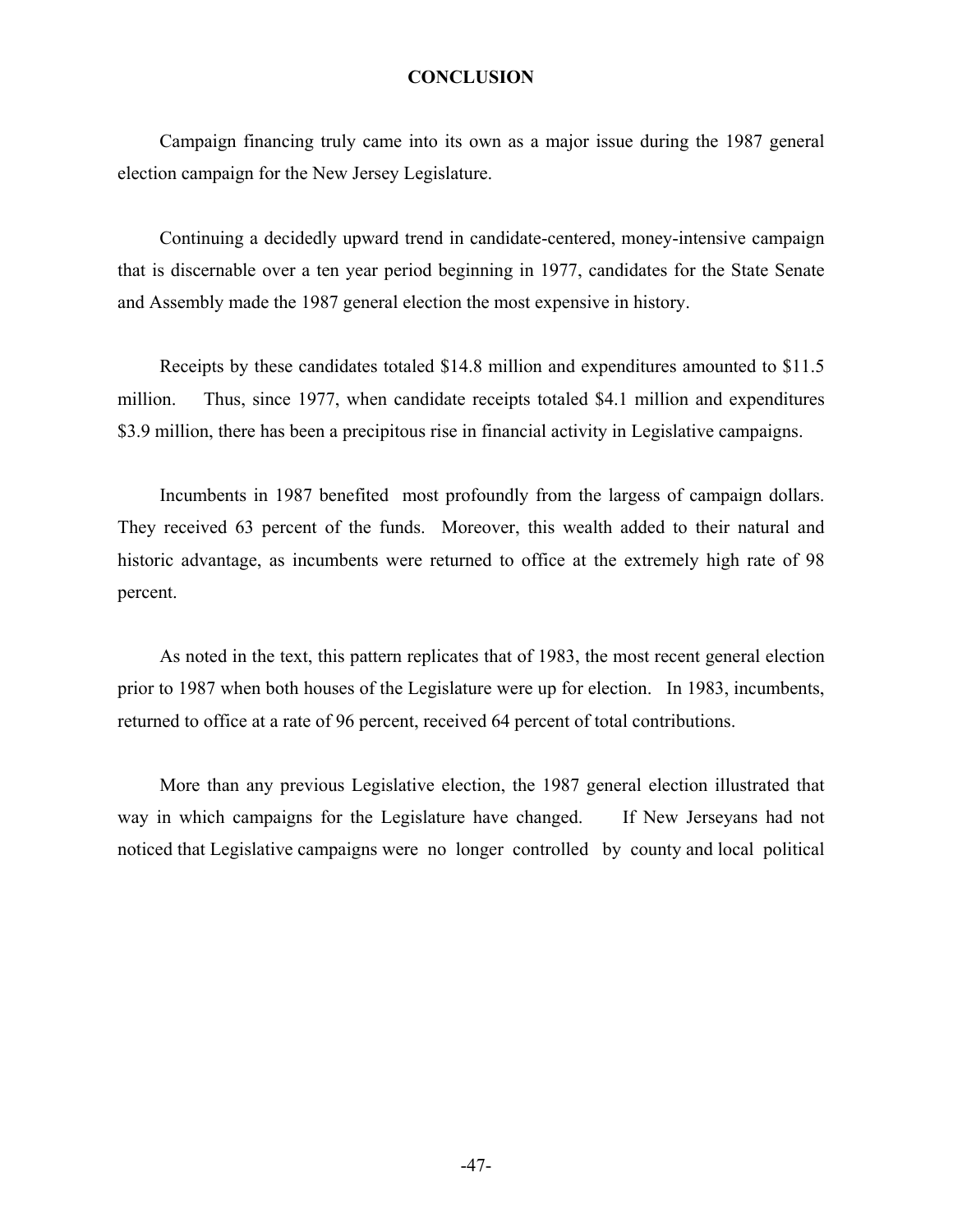party organizations, the 1987 election made that fact evident. Concomitantly, if New Jerseyans had not noticed that Legislative campaigns had become candidate-centered, the 1987 election made that clear as well.

Even so, State political party entities did demonstrate again in 1987 that they indeed have a role to play in modern campaigns for the Legislature, though different and not as direct as that played by county organizations in the past.

Traced over the ten-year period 1977-87, the increase in financial activity by the State party committees and Legislative party committees and their corresponding involvement in Legislative campaigns has been substantial. Indeed, it is during this period that these entities established themselves as a service industry for Legislative campaigns.

By way of example, between 1977 and 1987, spending by the State Political Party entities on Legislative campaign activity rose from \$592,464 to \$3.5 million.

Special interest political action committees were a driving force in fueling the spending that occurred in 1987. In this election, the PACs contributed \$2.8 million to candidates for the Legislature as compared to \$1.5 million contributed in 1983, when the PACs really began to exert an influence upon the stage of Legislative politics. Overall, the special interest PACs made \$3.8 million in contributions in the context of the 1987 Legislative campaign, either to the candidate directly or to other continuing political committees of political committees which in turn supported these candidates. This figure was up from the \$1.7 million figure reported in 1983.

Also, in 1987, these PACs made 19 percent of all the contributions made to Legislative candidates, up from the 16 percent of total contributions they ma de in 1983.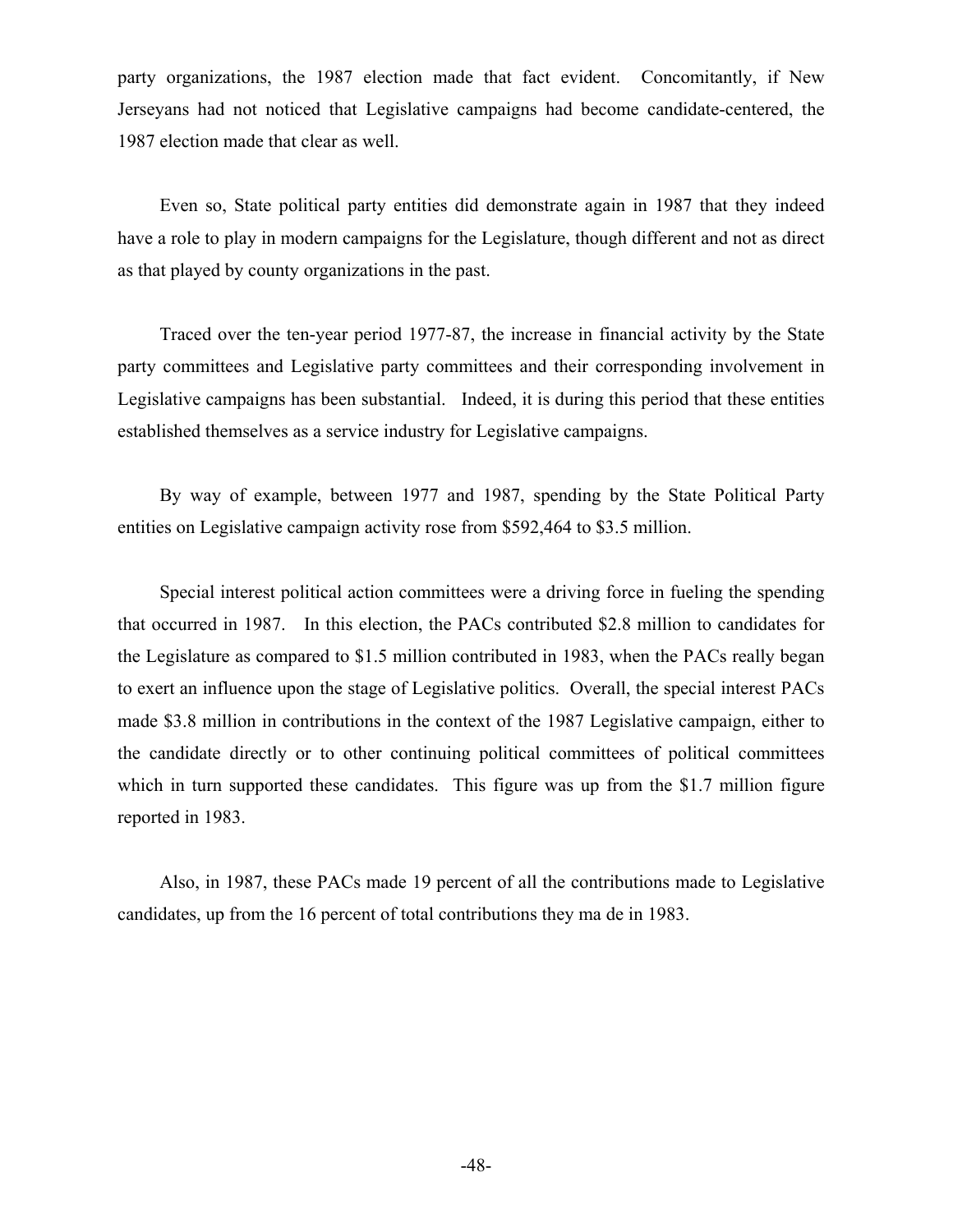Together with other special interest contributors, these PACs were a big part of a special interest grouping that was responsible for 32 percent of the receipts reported by Legislative candidates.

Finally, officeholder PACs emerged as a factor in elections for the Legislature in 1987. A trend that can clearly be identified as beginning in 1983 and unfolding quickly during the intervening years leading in the 1987 elections, officeholder PACs increased in number to 78 by this most recent Legislative campaign and increased their contributions to Legislative candidates to \$570,703. In 1983, these officeholder PACs numbered merely three and contributed only \$35,353 to candidates.

Traditional sources of funding and traditional means of campaigning continued to be part of the campaign in 1987. Individual contributors shared the distinction with special interest PACs as being a driving force behind the increase in Legislative spending. These contributors accounted for 16 percent of receipts in 1987, but more importantly, they accounted for 24 percent of the increase in receipts by Legislative candidates in that year. Also, business and union contributors comprised 12 percent and one percent respectively.

In conclusion, the trend since 1977 toward more and more spending by Legislative candidates continued unabated in 1987, with special interest PACs and individual contributors leading the way. Moreover, a developing dynamic in campaigns became apparent forged by mass media and the need to pay for it; special interests in general and PACs in particular; State Party and Legislative Party Committees; and, most recently, officeholder PACs.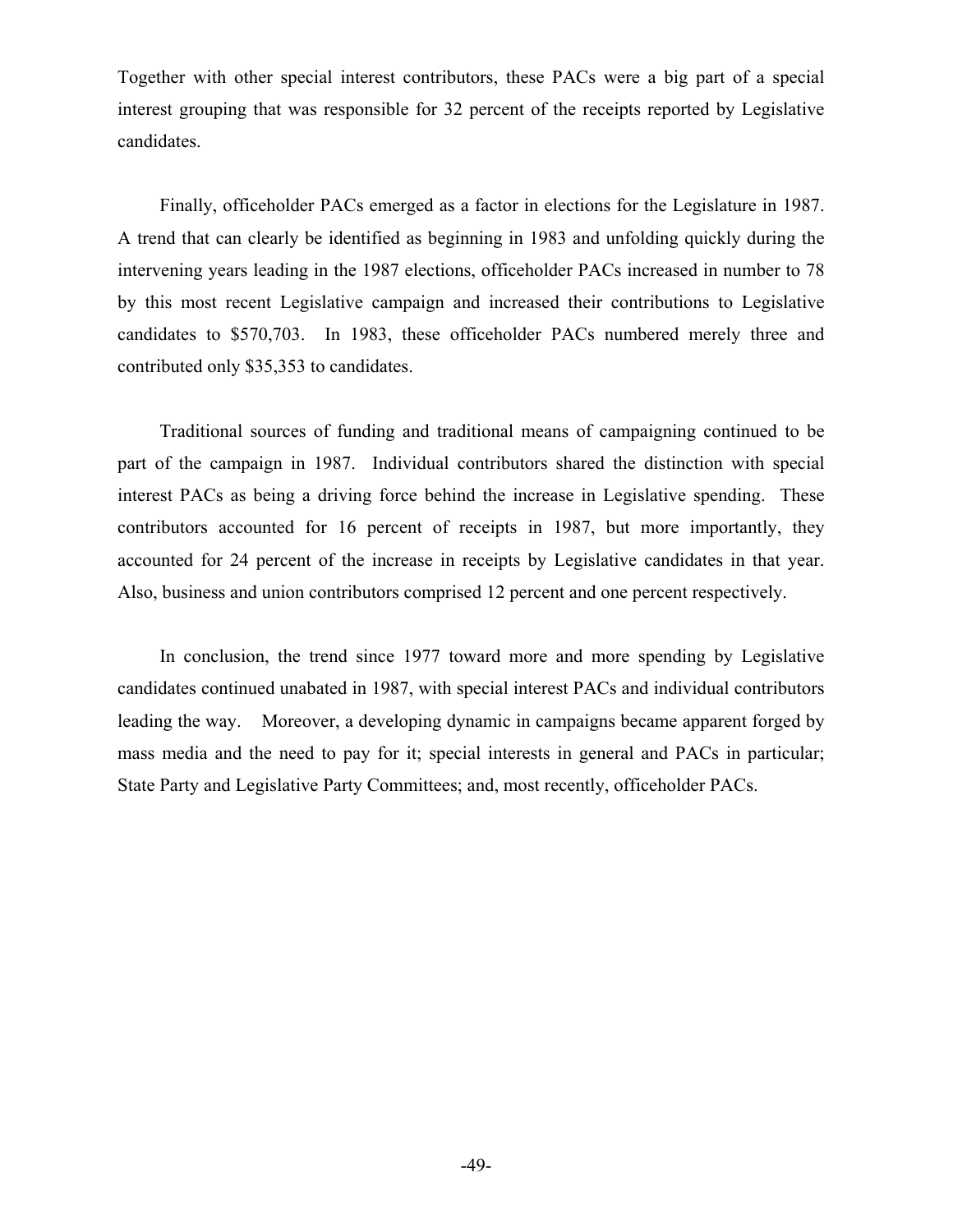## **NOTES**

- 1. 1987 statistics are derived from New Jersey Election Law Enforcement data on the 1987 Legislative elections.
- 2. Dan Weissman, "Dems, GOP Buildup Warchests for Multimillion-dollar Campaigns" Star-Ledger, October 8, 1987.
- 3. Harvey Fisher, "10 Legislative Candidates Have Raised Over \$100,000," Bergen Record, October 29, 1987.
- 4. Eagleton/Star-Ledger poll, June 19, 1988.
- 5. Jim Goodman, "Campaign '87 Costs \$15M," Trenton Times, November 1, 1987.
- 6. "Viewpoint," Star Ledger, July 19, 1987.
- 7. The Commission has made numerous suggestions for changing the law; see ELEC's 1988 Annual Report, pp.10-12.
- 8. Statistics from Legislative elections prior to 1987 dating back to 1977 are derived from New Jersey Campaign Financing:1983 Legislative General Election, New Jersey Election Law Enforcement Commission, January 1985, and ELEC data from previous years.
- 9. For a discussion of the history of political parties in New Jersey see Maureen W. Moakley, "Political Parties," The Political State of New Jersey, Edited by Gerald M. Pomper (New Brunswick: Rutgers University Press, 1986), pp.45-65.
- 10. Unofficial voter registration figures prior to the 1988 primary are available from the Division of Elections in the Department of State.
- 11. Eu v. San Francisco County Democratic Central Committee, U.S. (1989).
- 12. Stephen A. Salmore and Barbara G. Salmore, Candidates, Parties, and Campaigns: Electoral Politics in Amarica, (Washington, D.C.: Congressional Quarterly, 1985), pp-37-38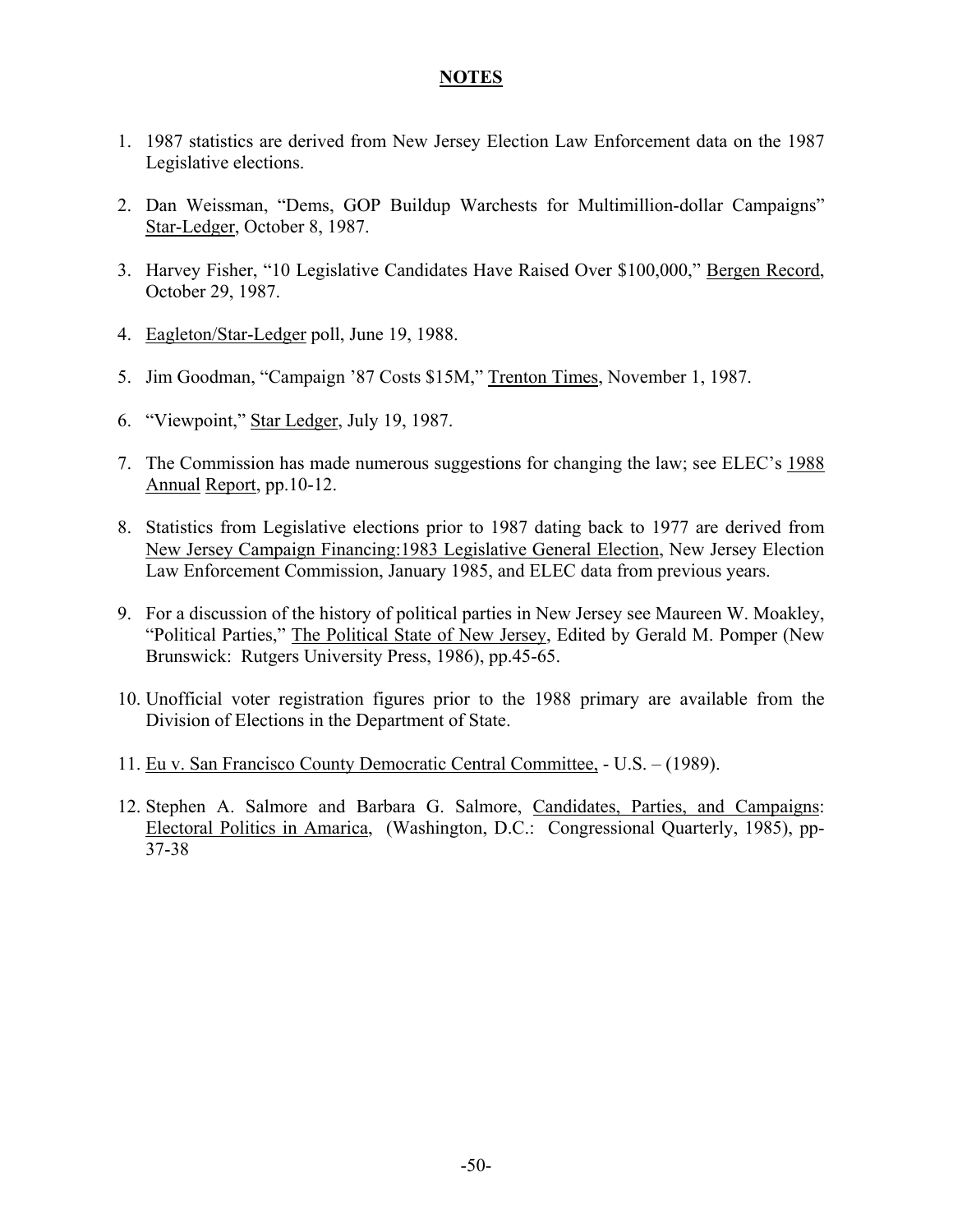## **EXPLANATORY NOTES**

- \* The total receipts figure for 1987 was based on 20-day postelection reports submitted by the candidates. This information was retrieved from the Commission's computer data base. Total receipts figures previous elections were taken from previous Commission reports and computer printouts.
- \* The total expenditures figure for 1987 was based on 20-day postelection reports submitted by the candidates. This information was retrieved from the Commission's computer data base. Total expenditures figures from previous elections were taken from previous Commission reports and computer printouts.
- \* Categorical breakdowns (party, office, incumbent, winner, etc.) of this statistical information
- \* Monetary sums cited in the text were reported to the nearest one-hundred thousand dollars, except when the figure cited is less than one million dollars. In these cases, the actual figure is cited, rounded to the nearest dollar.
- \* Certain calculations such as average amounts spent by candidates and ranges of spending by Legislative Candidates are based on the number of candidates filing detailed reports.
- \* An incumbent is defined in 1987 as someone who is an elected official who is running for reelection to the same office he or she currently holds. In other words, Assemblymen running for Assembly, etc. It does not include an Assemblyman running for State Senate. In this case, the individual has been placed in the challenger category. Comparisons of incumbent data with 1983 are not precise because the 1983 report included Assemblymen running for Senate in the incumbent category.
- \* Special Interest PACs are defined in the text (page 20).
- \* The PAC statistics are derived from the total number of PACs filing with the Commission. This methodology is comparable to that used in 1983. It is a different grouping than was considered in the PAC press release for 1987. The PAC press release did not include outof-State PACs and did include contributions to political committees and non-Legislative candidates.
- \* 1983 total receipts approximating \$9 million dollars (pages 29, 30, 31) in the section involving contributor-type statistical information do not equal the \$8.4 million 1983 receipt total utilized throughout the rest of the text because the \$9 million includes expenditures by State Party entities made for party building activity. Party building activity was included in the 1987 receipt totals because of the inability from the reports to separate these costs out and the belief that party building activity benefited the Legislative candidates. Party building activity was only excluded from receipt totals in the 1983 report. The 1983 total receipts figure of \$8.4 million was used in this text because contributor statistical information from the 1983 Report used in this current report is based on that \$8.4 million figure. If party building activity is included, the total receipts figure for 1983 approximates \$9 million.